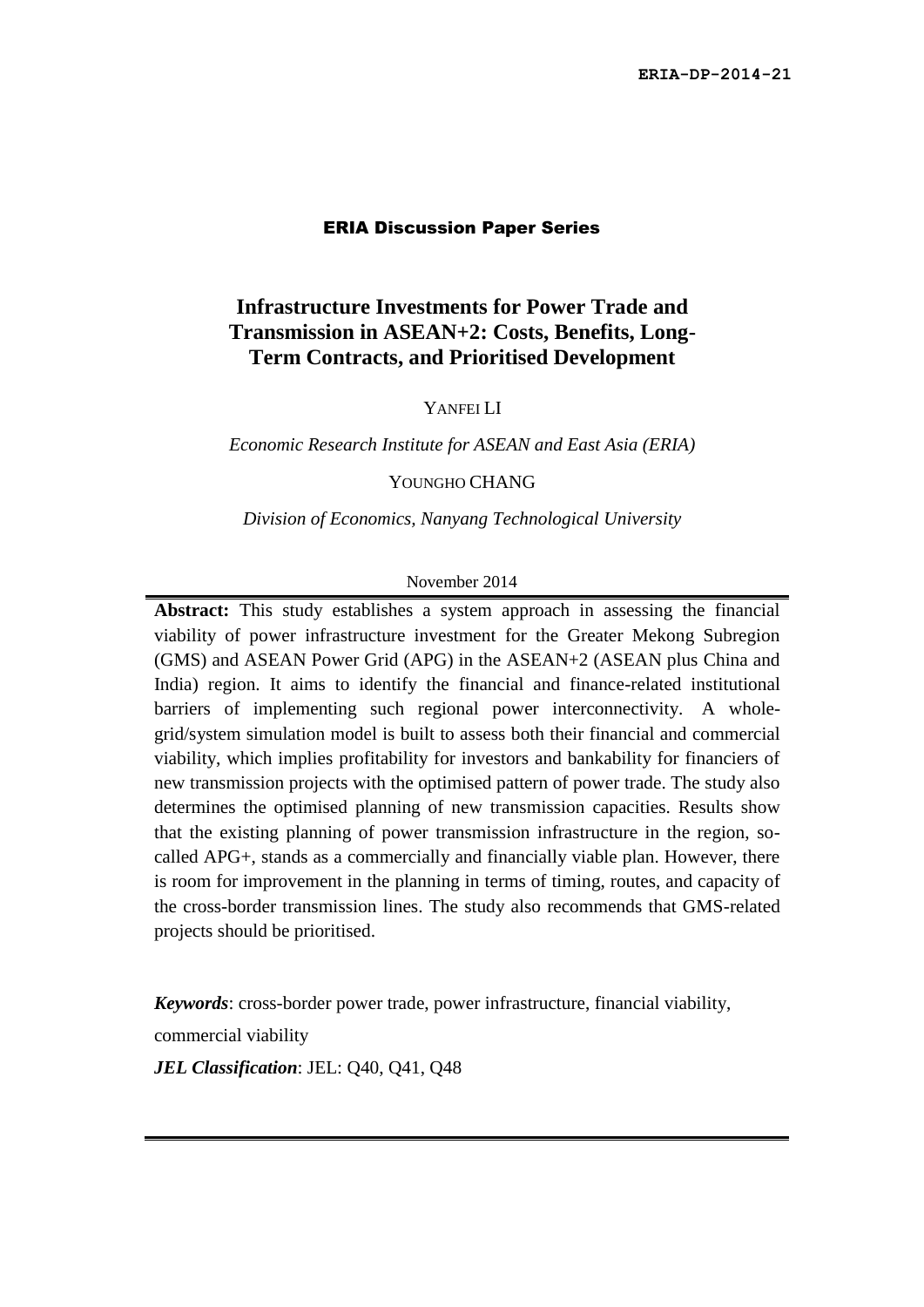### **1. Introduction**

The Greater Mekong Subregion (GMS) program lead by the Asian Development Bank (ADB) and the ASEAN Power Grid (APG) program lead by the Association of Southeast Asian Nations (ASEAN) have made steady progress, mainly driven by bilateral power trade that comes with long-term power purchase agreements (PPAs). According to ADB definitions, this progress constitutes the stage 1 developments of regional power interconnections. Three more stages of developments are to be witnessed before an integrated GMS or ASEAN power market comes into being (ADB, 2013; Zhai, 2010).

The four stages of developments are

- Stage 1, bilateral trade with PPAs;
- Stage 2, grid-to-grid power trading between any pairs of member countries, even using the transmission lines through a third member country;
- Stage 3, development of transmission lines dedicated to free power trading instead of specific PPAs; and
- Stage 4, fully competitive regional market with multiple sellers and buyers from each member country.

Table 7.A1 and 7.A2 in Appendix A show the existing power transmission lines for cross-border interconnections, and the ongoing and planned transmission line projects within ASEAN and extended to the neighbouring parts of Southwest China<sup>1</sup> and Northeast India<sup>2</sup> (ASEAN+2). Table 7.A2 covers the APG program and additional programs initiated by governments in the region, which will be referred to as "APG+" henceforth.

It is evident that a significant amount of investment in the interconnection capacities should be done. According to the ASEAN Plan of Action for Energy Cooperation (APAEC), 2010-2015 (ASEAN Centre for Energy, 2007), the total

1

<sup>&</sup>lt;sup>1</sup> Yunnan and Guangxi provinces.

<sup>2</sup> Northeastern states.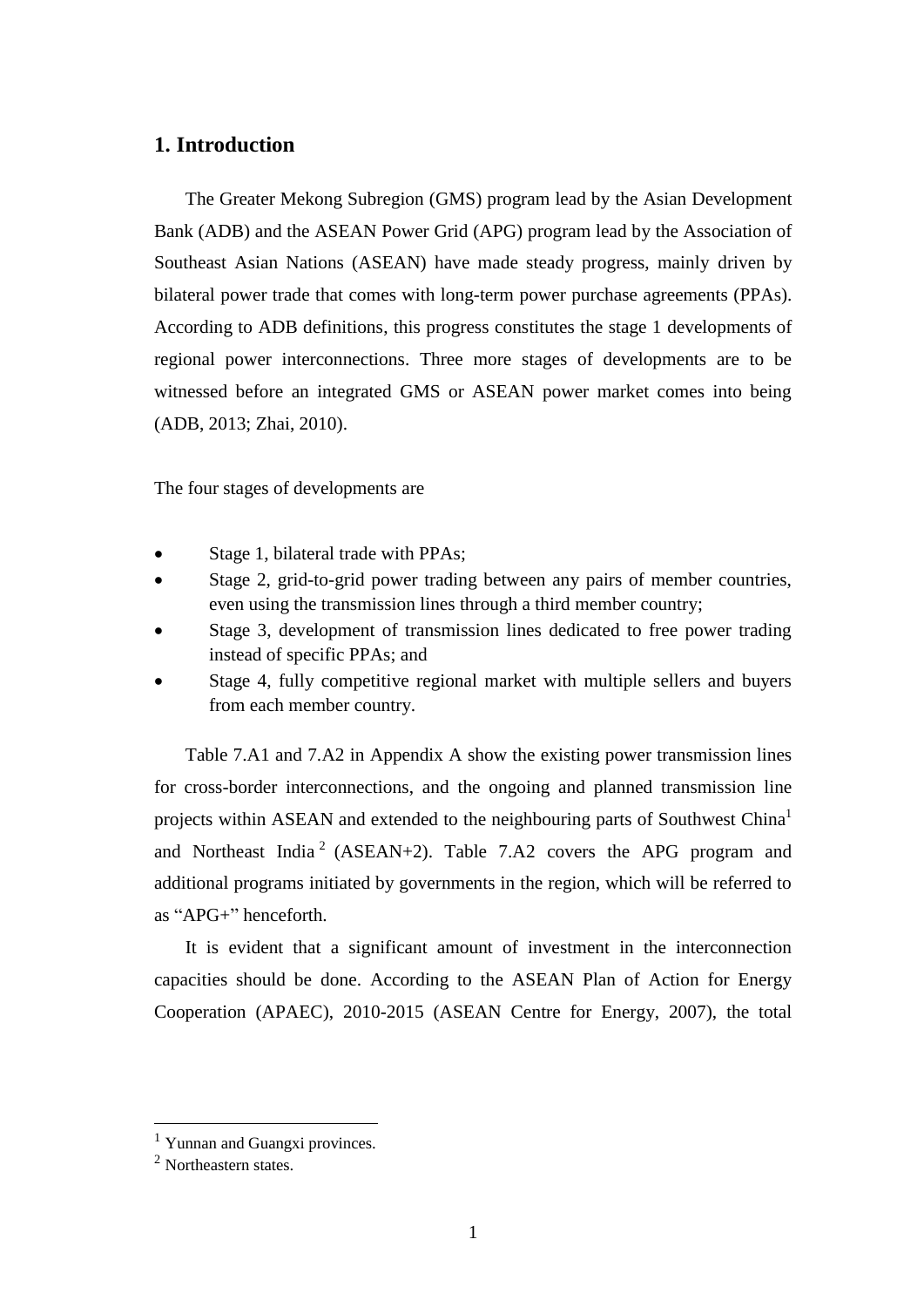investment of APG, which includes 15 projects, amounts to US\$5.9 billion. <sup>3</sup> While governments and intergovernmental organisations, such as ADB and the World Bank, could lead the early stage of developing the interconnected and integrated power markets, the next stages of intensive investment in the infrastructure would inevitably need to engage the private sector. <sup>4</sup> Therefore, new investment in crossborder transmission lines should stand commercially and financially viable profitable for investors and bankable for financiers—to attract investments from the private sector. The following concerns are identified as the key issues.

*First,* investment in transmission lines is a capital-intensive business, usually costing from millions to billions in US dollars. Table 1 shows the capital expenditure (CAPEX) of some typical projects undertaken in the ASEAN countries, using data from ADB. The average cost of a transmission line in megawatt per kilometre (MW/km) terms decreases as the length and capacity of the line increases.

| Case                    | <b>Voltage</b> | Line<br>Length<br>(km) | Capacity | <b>CAPEX</b><br>(US\$) | $MWh^*$ |
|-------------------------|----------------|------------------------|----------|------------------------|---------|
|                         | 500 kV         | 200                    | 500      | 167,200,000            | 9.1     |
| $\overline{2}$          | 500 kV         | 400                    | 500      | 297,900,000            | 16.1    |
| 3                       | 500 kV         | 200                    | 1000     | 242,000,000            | 6.6     |
| $\overline{\mathbf{4}}$ | 500 kV         | 200                    | 1000     | 152,400,000            | 4.1     |
| 5                       | 500 kV         | 400                    | 1000     | 449,500,000            | 12.2    |
| 6                       | 500 kV         | 200                    | 2000     | 312,100,000            | 4.2     |
| $\overline{7}$          | 500 kV         | 200                    | 2000     | 292,200,000            | 4.0     |
| 8                       | 500 kV         | 400                    | 2000     | 732,500,000            | 9.9     |
| 9                       | 500 kV         | 400                    | 2000     | 630,800,000            | 8.5     |

**Table 1: CAPEX of Power Transmission Lines in the ASEAN Context**

*Note*: CAPEX = capital expenditure,  $km = kilometer$ ,  $kV = kilovolt$ ,  $MWh = megawatt-hour$ . \* Embedded assumptions include: 40 years of asset life, 10% discount rate, load factor at 5,000 hours per year, operation costs as 2% of the CAPEX, and transmission loss at 2%. *Source*: Hedgehock and Gallet (2010).

1

<sup>3</sup> According to APAEC 2010-2015, a potential savings of about US\$662 million dollars in new investment and operating costs of the grid/system is estimated to result from the proposed APG interconnection projects.

<sup>&</sup>lt;sup>4</sup> For example, the ASEAN Infrastructure Fund (AIF) has a total lending commitment through 2020 that is expected to be around US\$4 billion. If the 70% cofinancing to be leveraged from ADB is added, the total amount of public finance available will be US\$13 billion, which covers not only the energy sector, but also investments in infrastructure for clean water, sanitation, and better forms of transportation.<http://www.adb.org/features/fast-facts-asean-infrastructure-fund>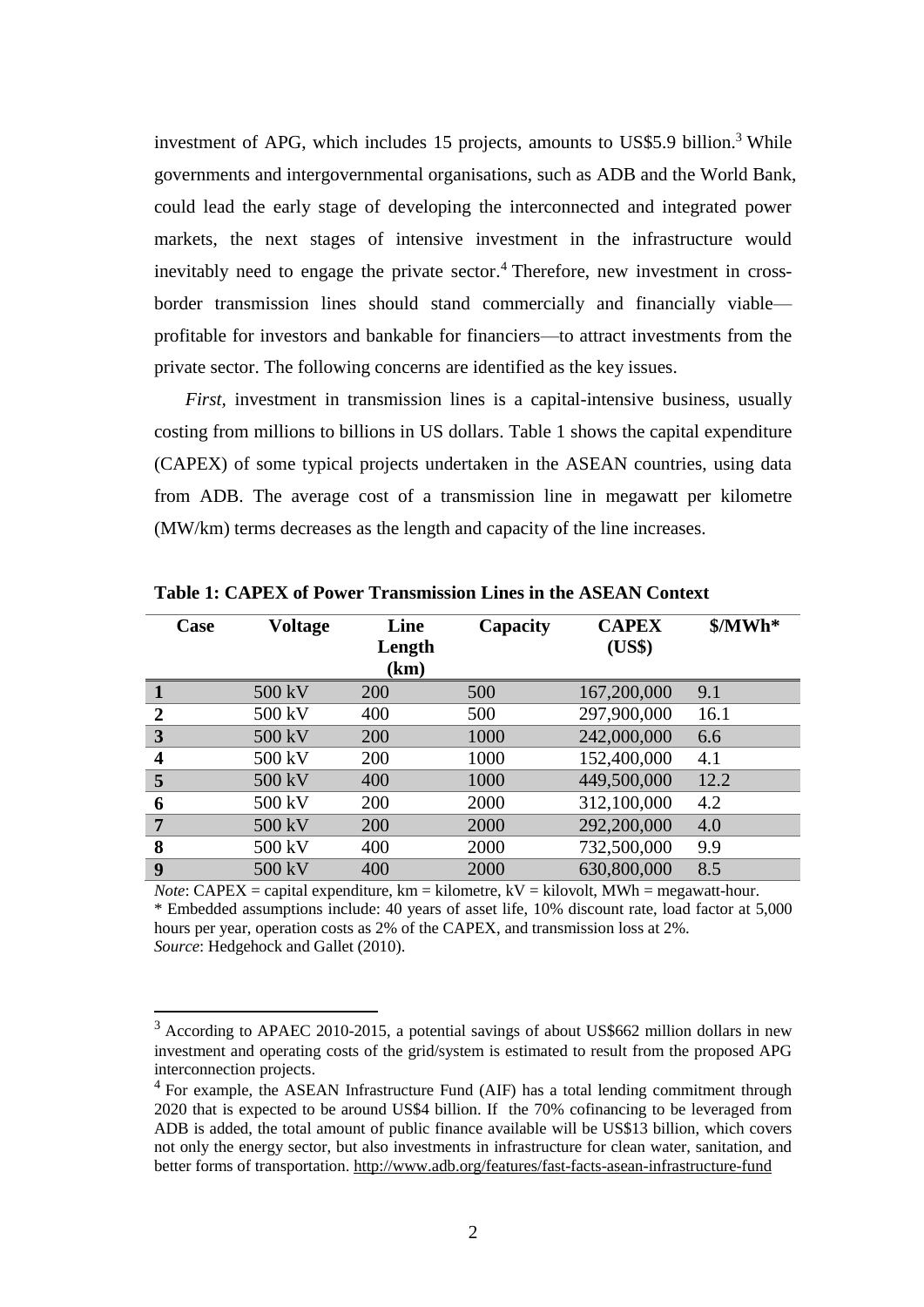*Second*, cross-border power trade further complicates the business with political, social, and environmental considerations. It is for these reasons that the projects are considered high risks and require long-term contracts to reduce the risks and secure the stream of revenue. These include long-term public-private partnership (PPP) contracts such as build-own-operate-transfer (BOOT) and build-operate-transfer (BOT), and long-term power service contracts such as power purchasing agreements (PPAs) or concession-based contract with guaranteed payment for the new line. The costs, especially financial costs of transmitting power across borders, then critically depend on these factors (Barreiro, 2011; World Bank, 2012; Neuhoff, *et al*., 2012).

*Third,* the profitability of each transmission line will depend on the evolution of the pattern of cross-border power trade in the region. This is because the demand and supply landscape may change quickly in some countries in the region, and new transmission lines dilute the power demand from existing transmission lines (Hogan, 1999; Joskow and Tirole, 2003; Kristiansen and Rosellon, 2010). Thus, understanding future power trade patterns and regionally integrated planning are critical to investment decisions in transmission lines.

These concerns—high CAPEX, investment risks, and uncertainty about future regional power trade pattern—raise the key question of commercial and financial viability of the proposed new cross-border transmission capacities in the region. On the one hand, literature on the benefits of regional power market interconnection in ASEAN generally reflects positive results, particularly from the Asia Pacific Energy Research Centre (2004), ASEAN Centre for Energy (2007), and Chang and Li (2013a). Chang and Li (2013b) also show that APG enables further policy options in the region to achieve sustainable development, namely to promote renewable energy and carbon emissions reduction, in the power sector. However, in view of the progress of interconnection in the real world, few literatures extend the discussion into financial viability of new transmission infrastructure investment in this region. This study will fill this gap with a comprehensive perspective in optimally planning the power infrastructure development.

In this study, a financial sub-model for investments in power transmission infrastructure is to be developed and integrated into a dynamic linear programming model developed by Chang and Li (2013a and 2013b). The sub-model will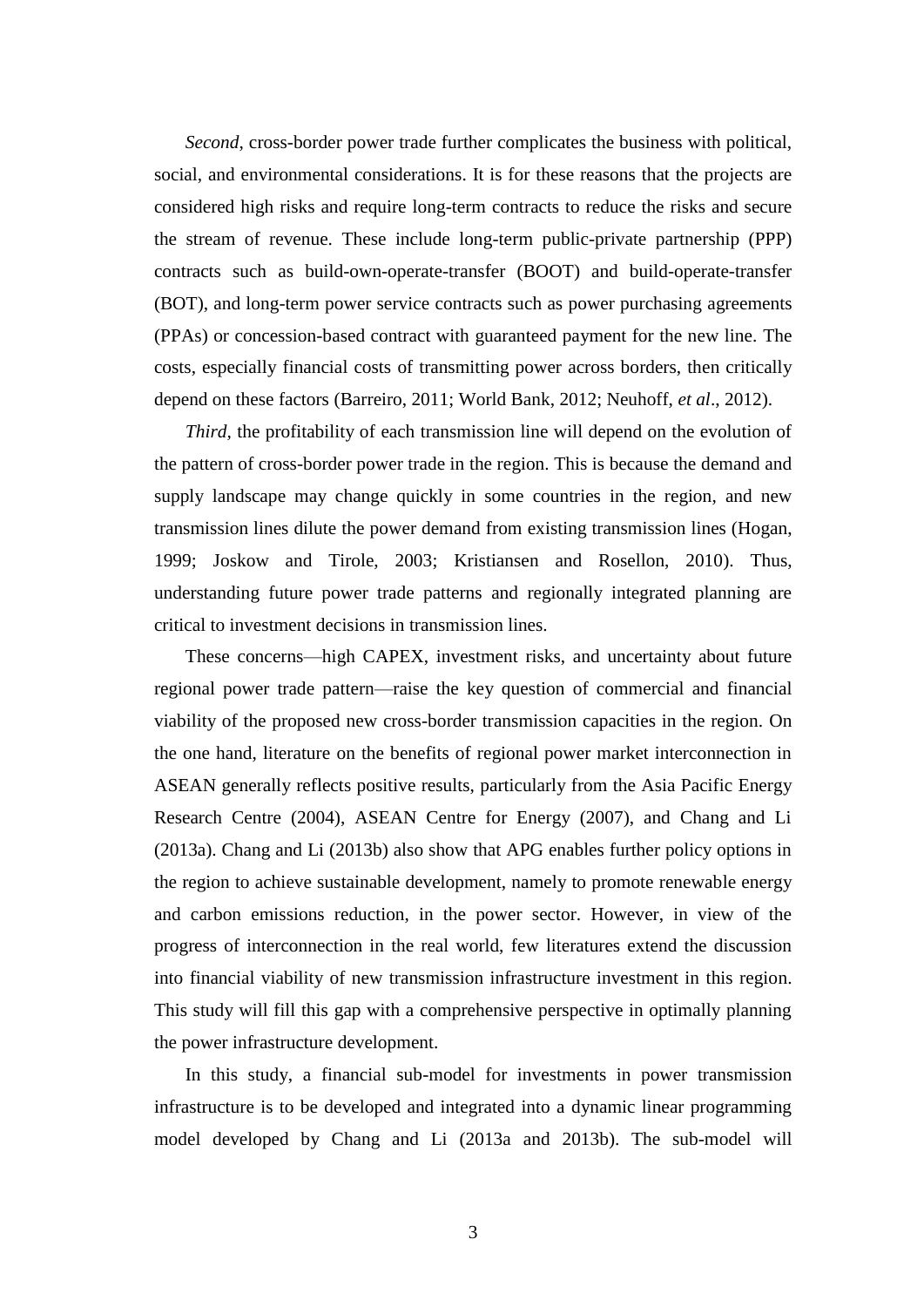specifically address the financial viability of power transmission infrastructure for regional power trade and power market interconnectivity among the ASEAN+2 countries.

The model produces the optimised pattern of both bilateral power trade in the early stage, and multilateral trade in a fully competitive and integrated regional power market by considering the costs of generating electricity and transmitting power across borders. The optimised trade pattern, thus, shows the most likely development of power trade in the region. Based on this outlook on power trade, the model indicates where new power transmission capacities are needed most, resulting in high utilisation rate of the new capacities and, therefore, making the investment financially viable.

The results could also be used to suggest an investment priority in new power transmission lines by envisioning the needs of the future power trade pattern. This future power trade pattern depends on the different energy resource endowment of countries in the region, the growth of domestic power demand, and the evolving power generation technologies and fuel costs. Thus, power trade is envisioned as dynamically changing, and this determines the financial viability of new cross-border transmission capacities. These facts are duly reflected in the model.

Lastly, it is worth noting that this model takes the perspective of a regional transmission grid planner and optimises investments in infrastructure to ensure commercial and financial viability of these investments. Such a methodology echoes the call for a single international/regional planning body to effectively implement cross-border grid expansion through accurate market modeling and projection. The European cross-border power market is an example of this kind (Frontier Economics, 2008).

In this paper, specific research questions and what methodology would be applied to address the questions are discussed in section 2. Section 3 expounds what data would be required for this study and how to acquire such data. Section 4 presents and analyses results from the model. Finally, section 5 concludes with policy implications based on these results.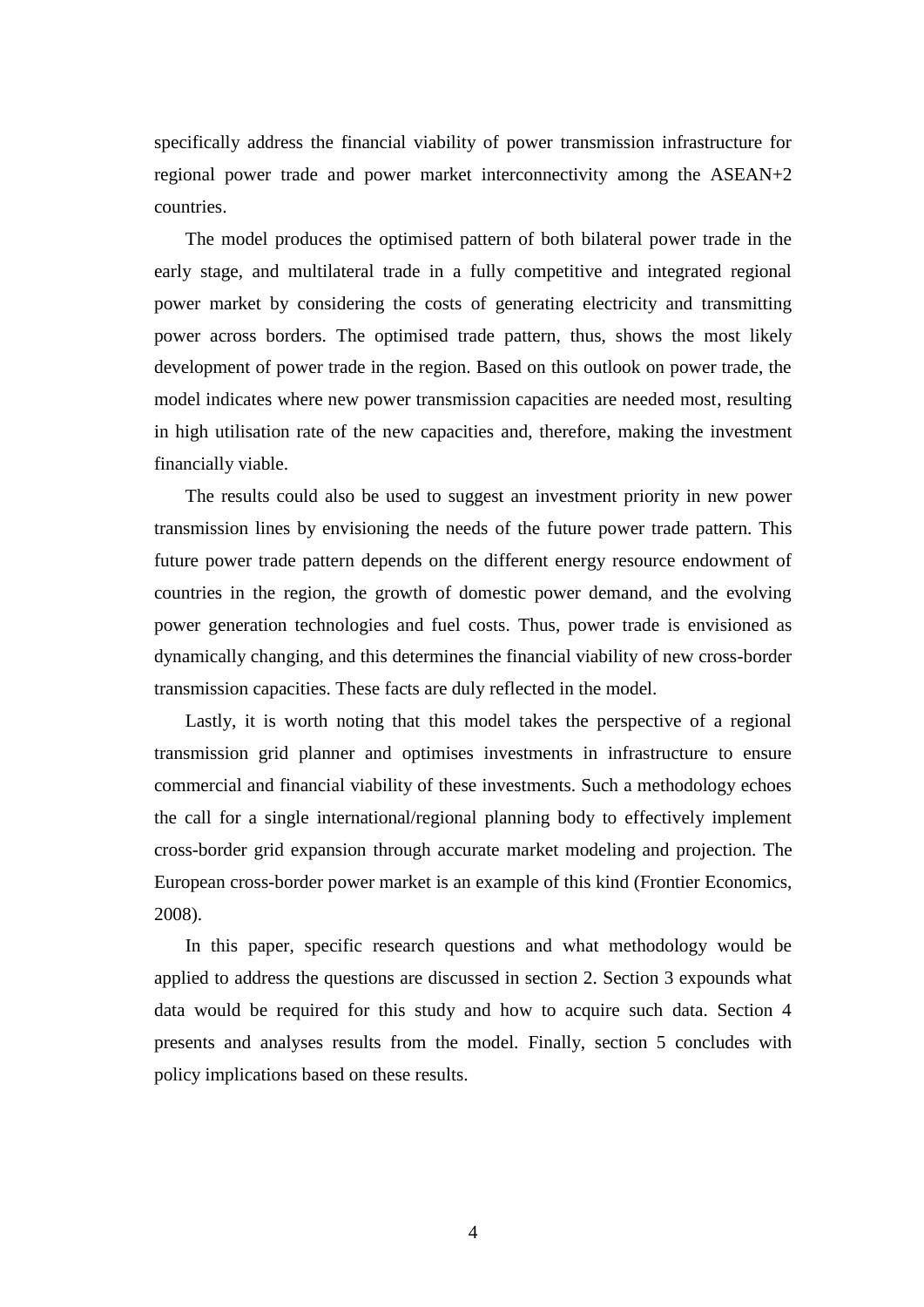### **2. Methodology and Scenarios**

### **2.1. Assessment of Financial Viability of New Transmission Lines**

It is a well-known theory that the value of transmission line should be determined by the cost of congestion in the grid and the idea of congestion charge is developed accordingly, which is the commercial value as well as the source of revenue of a transmission line in a competitive electricity market (Joskow and Tirole, 2003; Kirschen, 2011). Figure 1 shows how the optimal transmission capacity should be determined in a simplified case, which in this case is a two-node electricity market.

#### **Figure 1: Commercial Value of Transmission Line and Optimal Capacity**



*Source*: authors.

The horizontal axis shows the power demand at nodes *A* and *B,* respectively, in megawatts (MW), while the vertical axis shows the marginal cost of power generation in dollar per megawatt-hour (\$/MWh). Clearly, nodes *A* and *B* have different levels of power demand, and different marginal cost curve of power generation. At node *A*, the power demand is *x* MW, while at node *B*, the power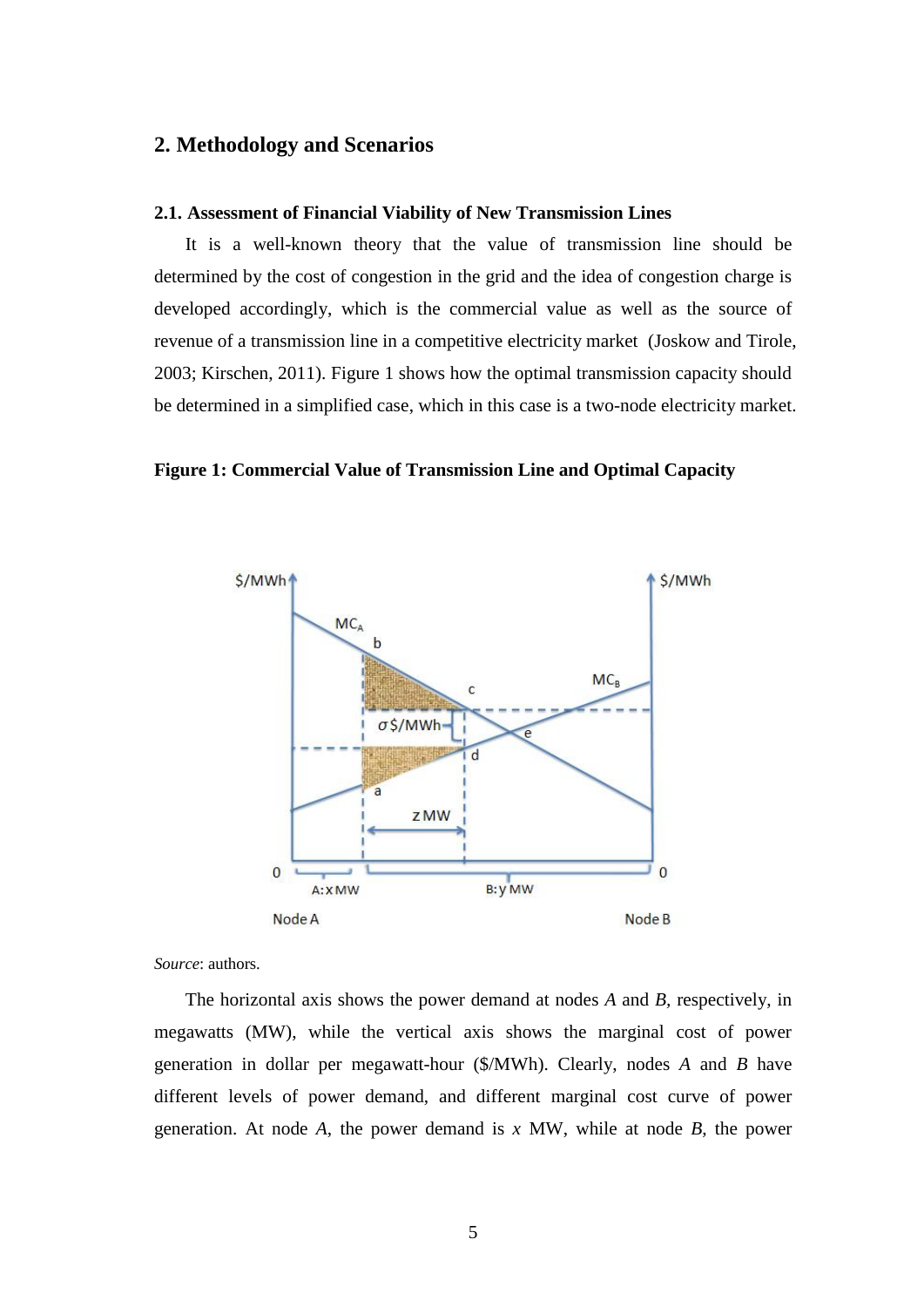demand is *y* MW. This results in different marginal costs of power at the two nodes, at levels corresponding to where points *a* and *b* are for nodes *A* and *B,* respectively.

If there is a transmission line to connect nodes *A* and *B*, node *A* could produce more than *x*MW and supply node *B* at a lower marginal cost of power. If the transmission is free of cost, node *A* should supply as much as when its marginal cost of power is equal to that of node *B* at point e. This is known as the no congestion case. However, if transmission is costly, optimal capacity of transmission is where the savings in the marginal cost (the difference between marginal cost of generation from node *B* and that from node *A*) is equal to the marginal cost of transmission capacity. Assuming that the marginal cost of transmission capacity is  $\sigma$  \$/MWh, as shown in the figure, the optimal capacity of transmission capacity is determined at *z* MW.

In this optimal case,  $\sigma$  \$/MWh is equal to the congestion cost to the system and, therefore, the commercial value of the transmission line. In a competitive market, *σ* \$/MWh should be charged accordingly for using the transmission line. The actual utilisation rate of the transmission line, which means how many MWh of electricity is transmitted, determines whether the investment in the transmission line could expect a reasonable return. Usually, this is where long-term PPP contracts come in to ensure the financial viability of the investment.

It is noted that such an investment in the transmission capacity generates a positive net savings to the system, which consist of nodes A and B. The savings is represented by the two shaded triangle area in Figure 7.1. Such net savings is the key to proving the commercial viability of the new transmission line; otherwise, the line has no commercial value added and should not be built.

In a grid with multiple nodes, the estimation of congestion cost is complicated, and it becomes necessary to take a whole-grid/system approach (Lesieutre and Eto, 2003). Network externality effect of new transmission lines further complicates the issue. Therefore, in this study, a whole-grid/system approach is taken in assessing both the financial and commercial viability of new transmission projects with optimised pattern of power trade; the approach is also suitable for optimising the planning of new transmission capacities.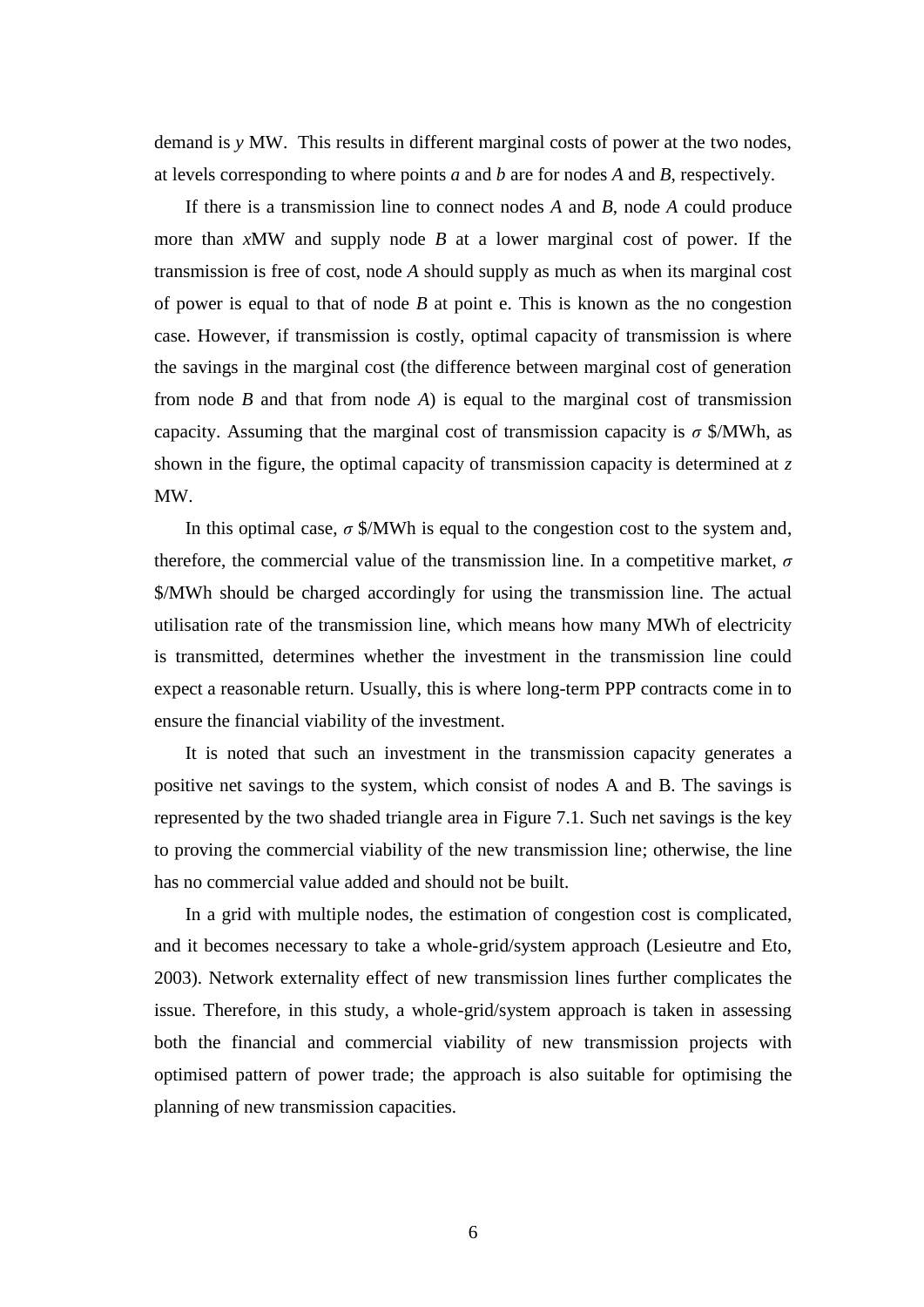*First,* the model integrates a 30-year contract for new transmission capacities, which ensures that revenues collected over this period will meet the commercial investors' internal rate of return (IRR) requirement. *Second*, with costs of new transmission lines modeled as such, the system generates cost minimisation planning for all power infrastructures—namely, power plants and cross-border transmission lines—so as to meet the growing demand for electricity in the region during the modeling period. *Lastly*, the minimised total system cost is to be compared with the benchmark case in which no new cross-border transmission line is built. Should the former be smaller than the latter, it means that there is net system savings resulting from the optimised planning for new cross-border transmission lines.

In this case, recalling the simplified grid case in Figure 7.1, the power trade with an optimised planning of new transmission lines not only ensures the investors' IRR to be achieved but also delivers net system savings, which means that such a transmission investment plan stands as both financially and commercially viable. 5 Should the net system savings be negative, it implies that the financial viability of the new projects with long-term contracts could not hold or be self-sustaining. This methodology is a major innovation and, thus, is a contribution to the literature. It enables the comprehensive assessment of financial viability of cross-border transmission investment plans from a system perspective.

The mathematical model could be found in Appendix B. Specifically, the cost of new transmission lines under the long-term contract is specified in Equation 3 in Appendix B. The objective value in Equation 4 represents the total cost of the system.

### **2.2. Modeling Policy Options and Financial Viability of Transmission Lines**

Various policies are identified as key factors to financial viability (Figure 2). *First,* CAPEX and operation expenditure (OPEX) directly drive up the cost of transmission lines. Policies toward the introduction and absorption of new technologies could help reduce the cost. Policies that help reduce lead-time of the new transmission project, such as facilitating project preparation, supply chain

**.** 

 $<sup>5</sup>$ In other words, the new transmission lines have net commercial value, and financial viability is</sup> not achieved at the expense of the total system but, in fact, by saving the total system costs.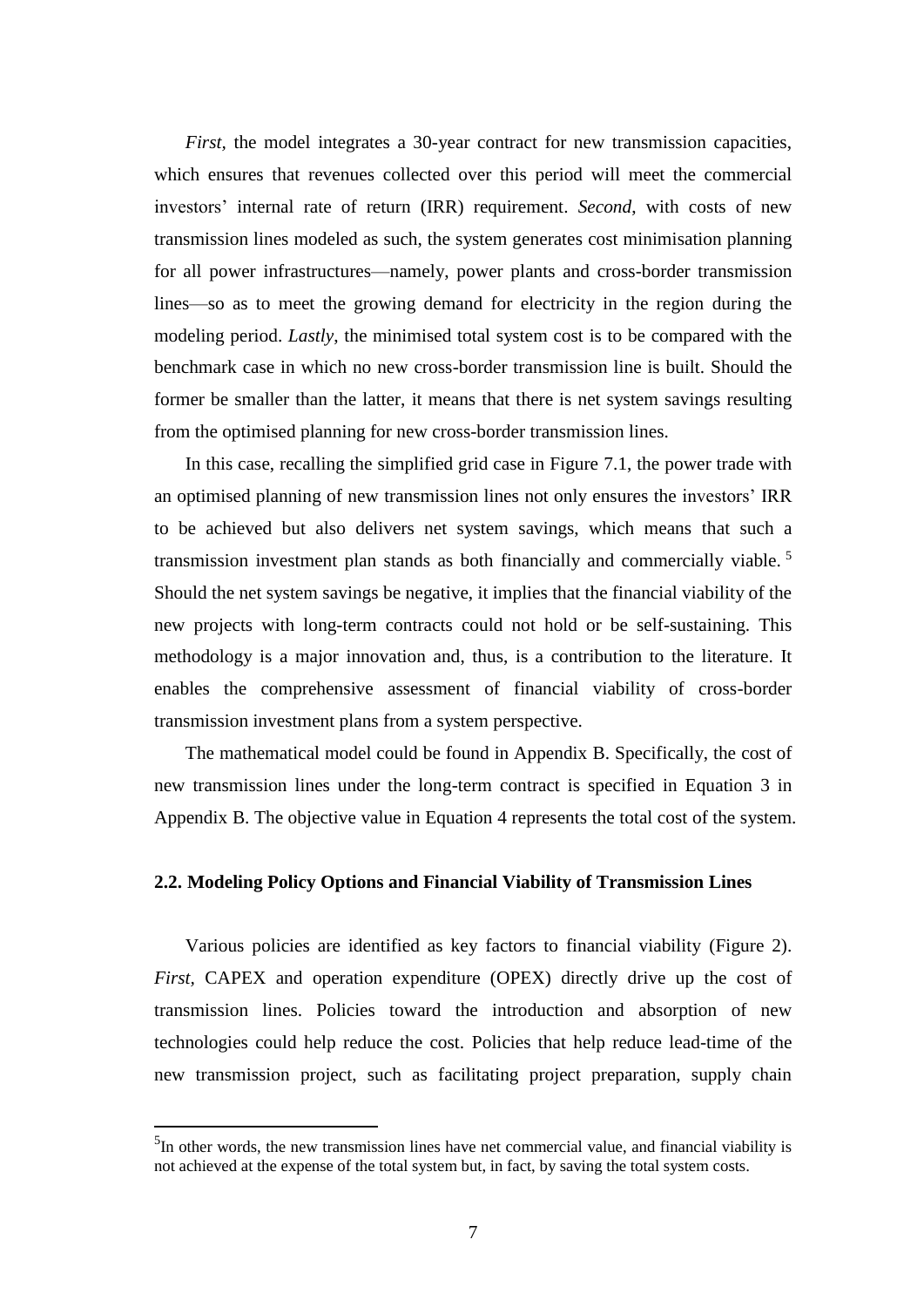coordination, construction, and grid connection can also significantly reduce the cost of new transmission lines. *Second*, financial costs of transmission line investments are very sensitive to the IRR of investors, which in turn is sensitive to all projectrelated risks including market risks, technical risks, institutional risks, and political risks. Policies that relieve these risks could help reduce the cost of transmission lines significantly. *Third*, power trade policies of countries in the region—namely ASEAN + China (Yunnan and Guangxi) and India (Northeastern provinces)—determine the demand for the import and export of power and, therefore, the commercial value of new transmission lines. In this study, such policies are modeled as the percentage of domestic power demand to be met through power trading with other countries.

**Figure 2: Key Factors for the Financial Viability of Cross-Border Transmission Lines**



*Source*: authors.

In this study, scenarios are built mainly to assess the impact of policies that facilitate power trade in the region, as the demand for power trade and future trade pattern are the most fundamental forces in determining where new transmission lines are needed and when they are needed.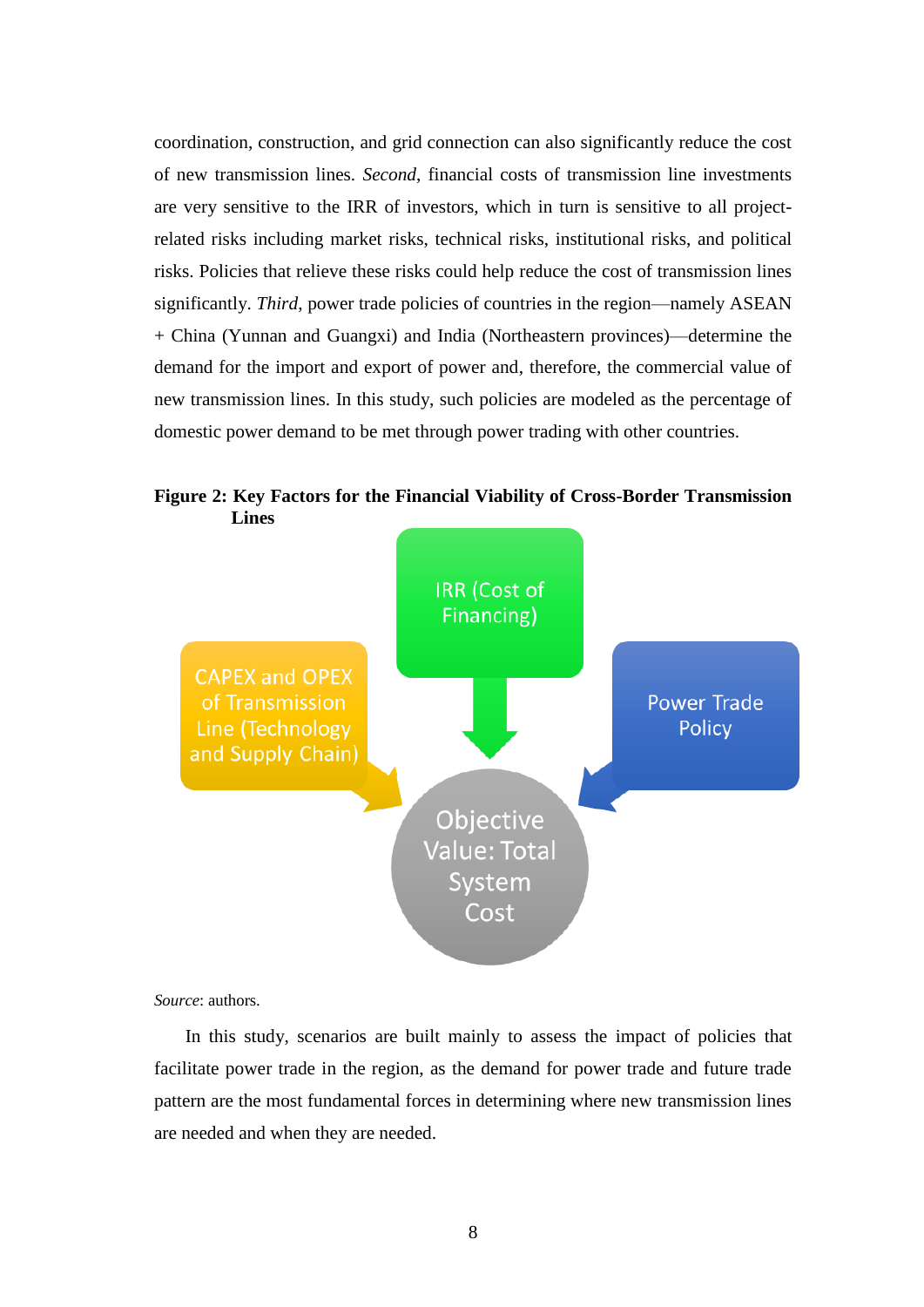This study aims to conduct two experiments. The first one aims to identify what would be the optimal plan of new transmission capacity development, which is not only financially viable but also maximises net savings for the system. The second aims to assess the financial viability of the APG+ plan as it is currently announced. The optimised development plan will then be compared to the existing APG+ plan to derive some policy implications. Table 2 summarises the scenarios.

| <b>Scenario</b>  | <b>Description</b>                                                         |
|------------------|----------------------------------------------------------------------------|
| <b>Benchmark</b> | No new transmission line will be                                           |
|                  | developed                                                                  |
| $Opt-20$         | Optimised transmission development<br>with countries allowing up to 20% of |
|                  | domestic power demand to be met by                                         |
|                  | trade with other countries                                                 |
| $Opt-50$         | Optimised transmission development                                         |
|                  | with countries allowing up to 50% of                                       |
|                  | domestic power demand to be met by                                         |
|                  | trade with other countries                                                 |
| Opt-80           | Optimised transmission development                                         |
|                  | with countries allowing up to 80% of                                       |
|                  | domestic power demand to be met by                                         |
|                  | trade with other countries                                                 |
| $APG-20$         | APG for transmission development with                                      |
|                  | countries allowing up to 20% of<br>domestic power demand to be met by      |
|                  | trade with other countries                                                 |
| $APG-50$         | APG for transmission development with                                      |
|                  | countries allowing up to 20% of                                            |
|                  | domestic power demand to be met by                                         |
|                  | trade with other countries                                                 |
| $APG-80$         | APG for transmission development with                                      |
|                  | countries allowing up to 20% of                                            |
|                  | domestic power demand to be met by                                         |
|                  | trade with other countries                                                 |

**Table 2: Scenarios for Simulation of Interconnected Regional Power Market**

*Source*: authors.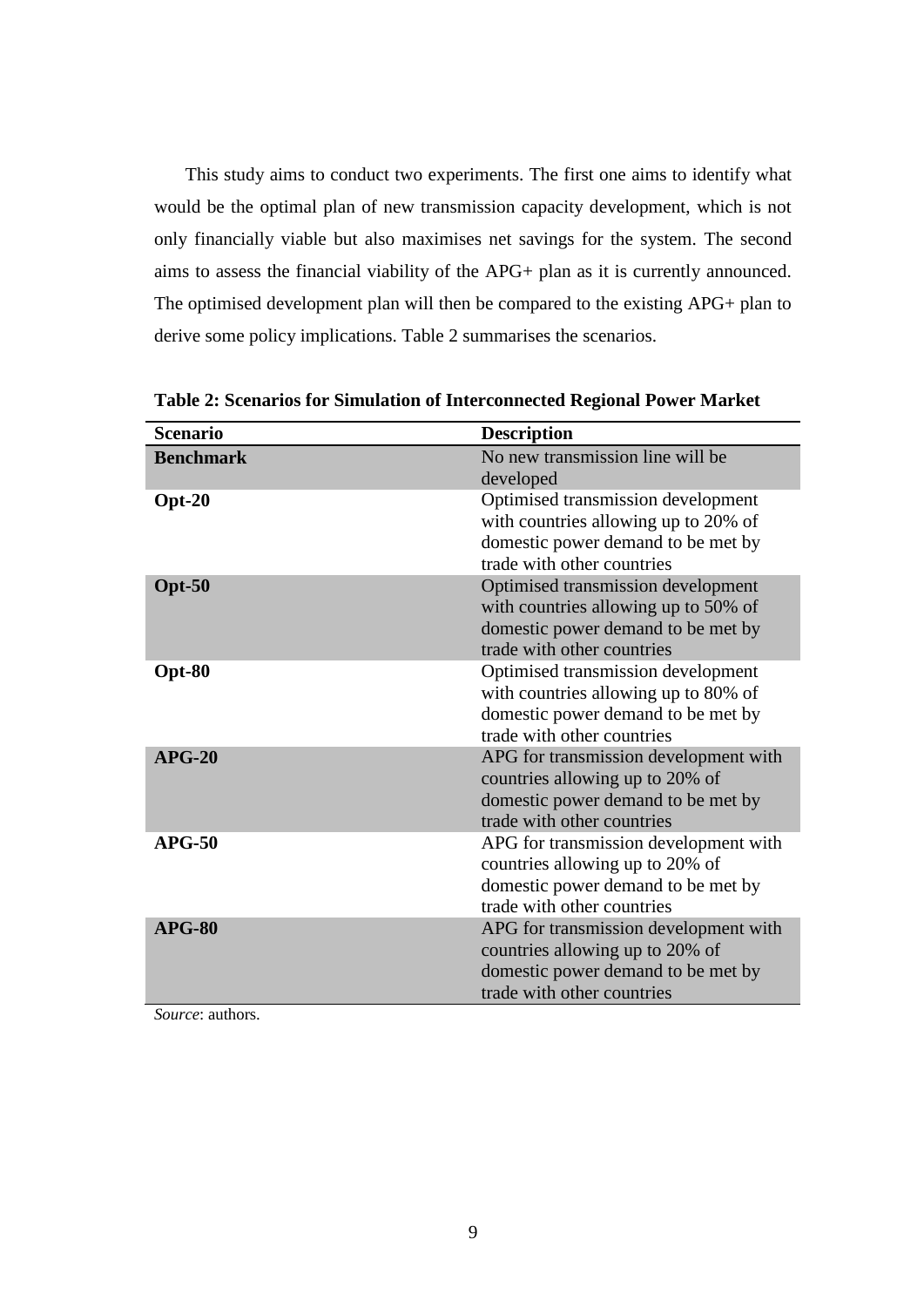#### **2.3. Data Inputs**

Data about the CAPEX (capital expenditure) and OPEX (operation expenditure) and their relations to key drivers, such as length and capacity of the transmission line, will be the key inputs into the proposed new model. In this study, CAPEX of the transmission line is assumed to be US\$1,086/MW per km and OPEX is assumed to be 2% of the CAPEX, following the data reported by Hedgehock and Gallet (2010). IRR is assumed to be 10% with a 30-year contract period for investors to own and operate the transmission capacity. The modeling period is 2012–2050, considering the long life span of power infrastructure assets.

Other data inputs required for the model, such as demand for power, energy resources, cost of power generation capacities and so on, have been discussed in detail in Chang and Li (2013a and 2013b). The dataset is updated and extended according to the scope of this study, mainly for the inclusion of China and India into this study.

### **3. Results and Analysis**

#### **3.1. New Transmission Lines and Net Savings of Total System Cost**

As shown in Table 2, the simulation focuses on the cross-border power trade policy of the ASEAN+2 region, which fundamentally determines the commercial value of new transmission lines for cross-border power interconnectivity. Table 3 provides a summary on how the total power system cost in each scenario with new transmission capacity is compared with that of the benchmark scenario, which assumes no new capacity added. With positive net savings in the total system cost achieved, financial viability of the new infrastructure development is implied.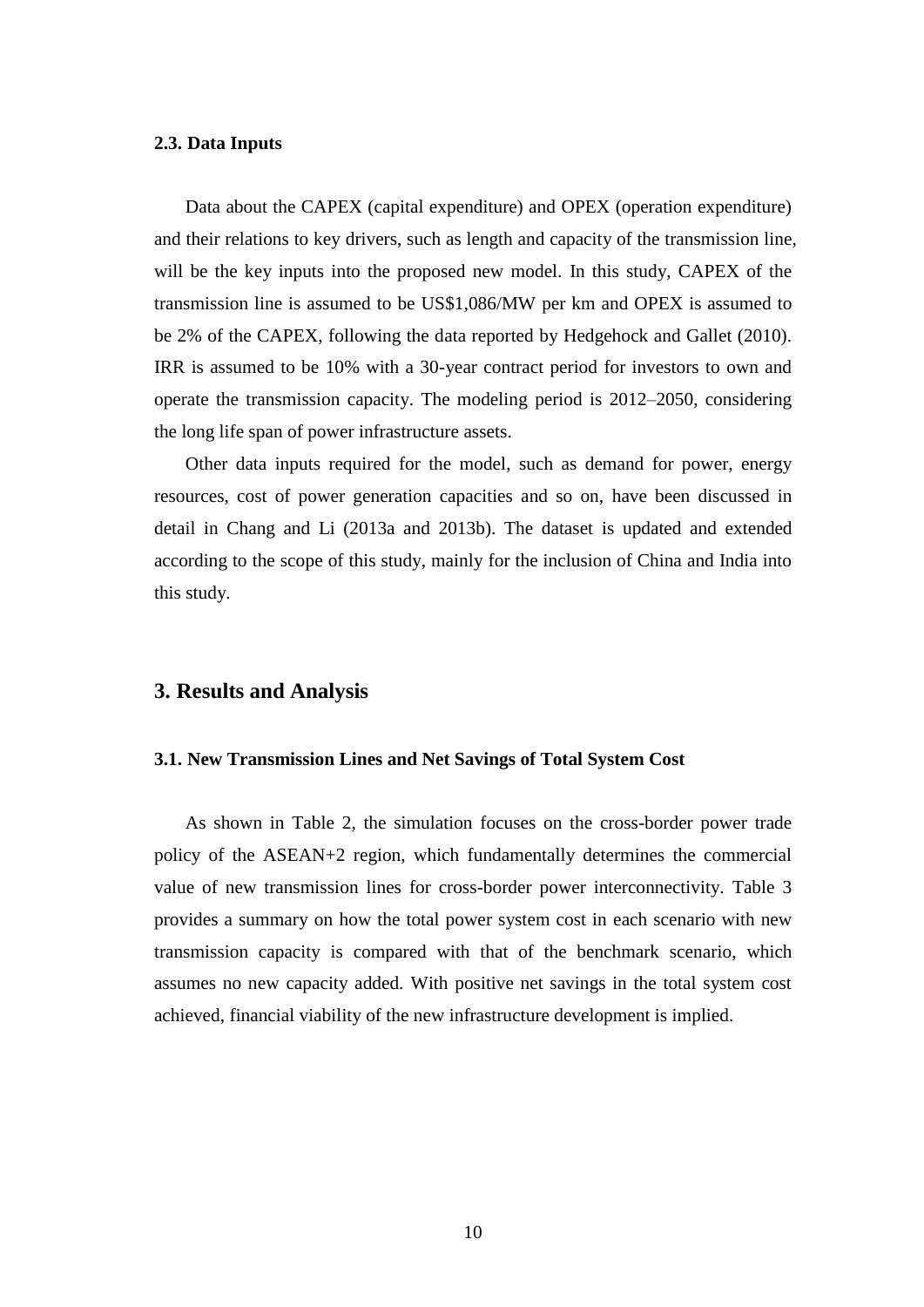| <b>Scenario</b> | <b>Total System</b> | <b>Benchmark Scenario</b> | <b>Net Savings</b> | Percentage |
|-----------------|---------------------|---------------------------|--------------------|------------|
|                 | Cost                | <b>Total System Cost</b>  | (US\$ billion)     | of Savings |
|                 | (US\$ trillion)     | (US\$ trillion)           |                    |            |
| $Opt-20$        | 1.240               | 1.242                     | 2.0                | 0.16       |
| $Opt-50$        | 1.187               | 1.195                     | 8.0                | 0.67       |
| Opt-80          | 1.165               | 1.176                     | 11.0               | 1.00       |
| $APG-20$        | 1.241               | 1.242                     | 1.0                | 0.10       |
| $APG-50$        | 1.192               | 1.195                     | 3.0                | 0.25       |
| $APG-80$        | 1.172               | 1.176                     | 4.0                | 0.34       |

### **Table 3: Comparison of Total System Costs in Different Scenarios and the Net Savings\***

*Note:* \* Numbers are rounded.

*Source*: authors.

From the table, it is observed that the current APG+ stands as a financially and commercially viable program, since the net total system savings are positive from APG-20 to APG-80. However, the net savings from APG+ are much smaller compared to the scenarios from Opt-20 to Opt-80 in which transmission development is optimised. Such implies that there is room for improvements in the existing APG+ plan in terms of routes, timing, and scale of projects.

Figures 3 to 6 provide a visual description of the difference between optimised transmission development plans and the APG+ plan.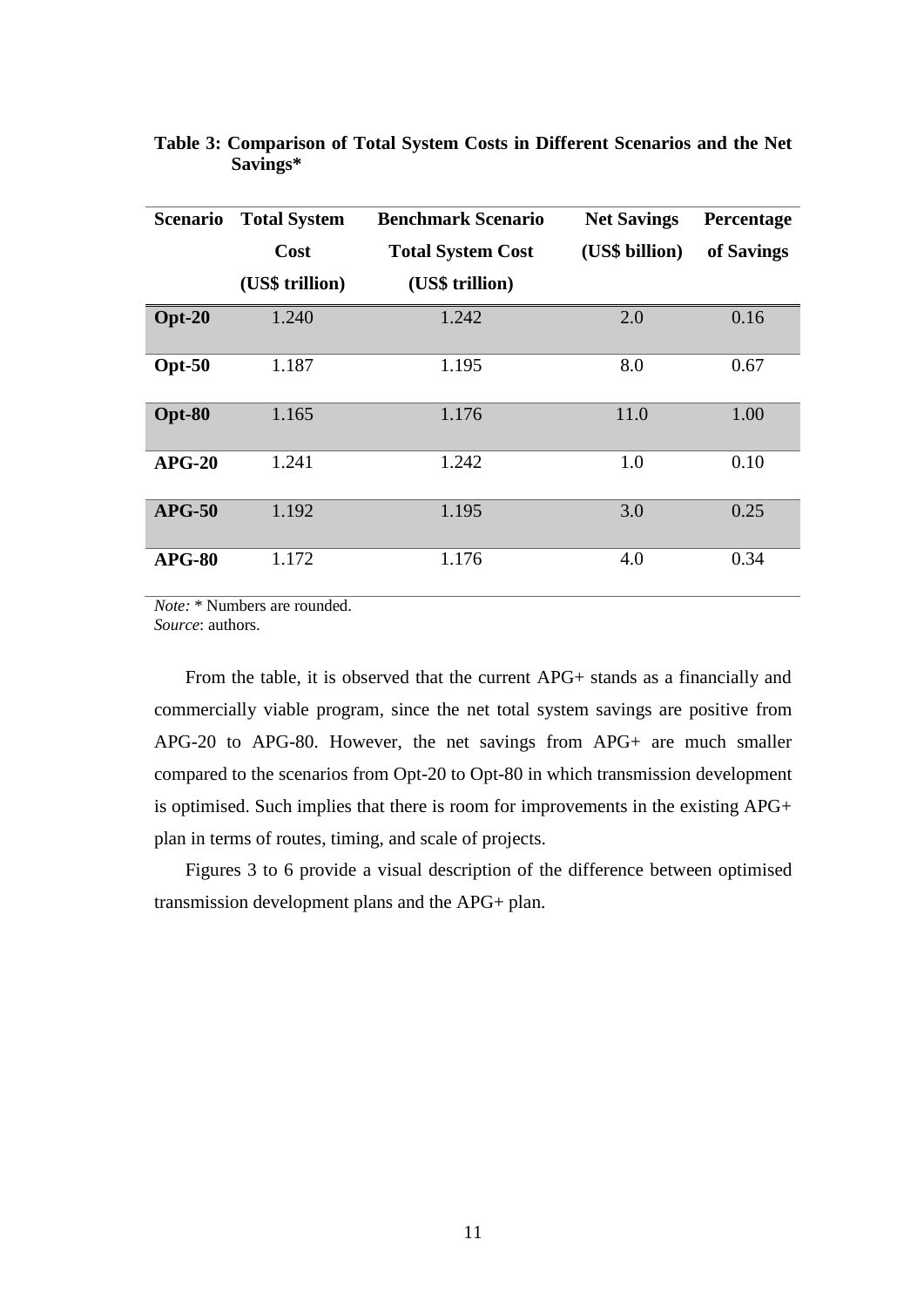

### **Figure 3: The Existing APG+ Plan**

*Source*: authors

### **Figure 4: Optimal Transmission Development under Opt-20**

|            | <b>BRU</b> | <b>CAM</b> | <b>IDN</b> | LAO | <b>MYS</b> | <b>MM</b>   | <b>PHL</b> | <b>SGP</b> | <b>THA</b> | <b>VNM</b> | <b>CHN</b> | IND | By 2020 |  |
|------------|------------|------------|------------|-----|------------|-------------|------------|------------|------------|------------|------------|-----|---------|--|
|            |            |            |            |     |            | $\mathbf R$ |            |            |            |            |            |     | By 2035 |  |
| <b>BRU</b> |            |            |            |     |            |             |            |            |            |            |            |     | By 2050 |  |
| CAM        |            |            |            |     |            |             |            |            |            |            |            |     |         |  |
| <b>IDN</b> |            |            |            |     |            |             |            |            |            |            |            |     |         |  |
| LAO        |            |            |            |     |            |             |            |            |            |            |            |     |         |  |
| <b>MYS</b> |            |            |            |     |            |             |            |            |            |            |            |     |         |  |
| MMR        |            |            |            |     |            |             |            |            |            |            |            |     |         |  |
| PHL        |            |            |            |     |            |             |            |            |            |            |            |     |         |  |
| SGP        |            |            |            |     |            |             |            |            |            |            |            |     |         |  |
| THA        |            |            |            |     |            |             |            |            |            |            |            |     |         |  |
| VNM        |            |            |            |     |            |             |            |            |            |            |            |     |         |  |
| <b>CHN</b> |            |            |            |     |            |             |            |            |            |            |            |     |         |  |
| IND        |            |            |            |     |            |             |            |            |            |            |            |     |         |  |

*Source*: authors.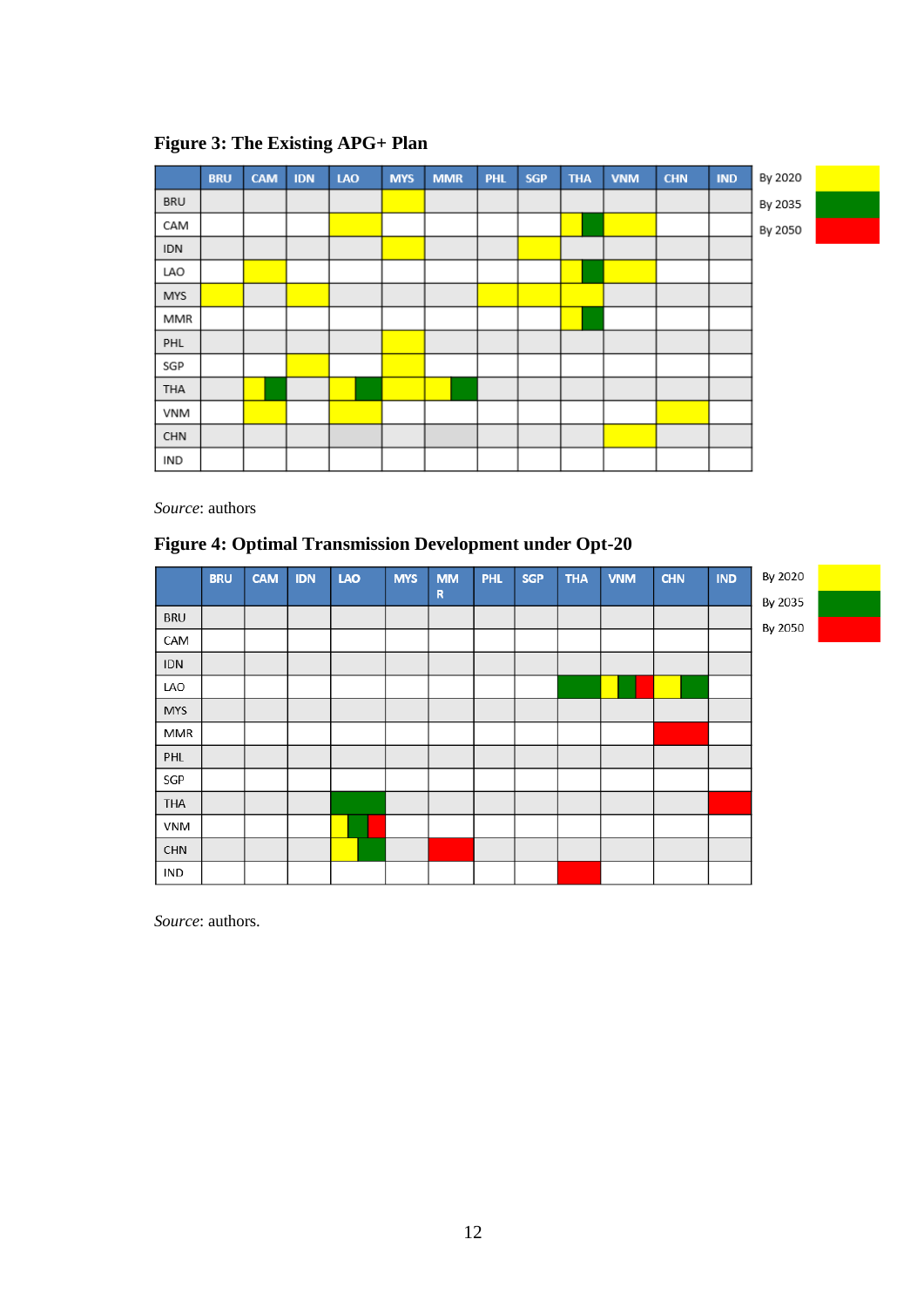

### **Figure 5: Optimal Transmission Development under Opt-50**

*Source*: authors.

### **Figure 6: Optimal Transmission Development under Opt-80**



*Source*: authors.

Comparing Figure 3 with Figures 4, 5 and 6, it is observed that

- (1) optimal transmission development only agrees with APG+ on the priority of interconnectivity between the Lao People's Democratic Republic (Lao PDR), Viet Nam, and China;
- (2) optimal transmission development suggests that interconnectivity between Lao PDR, China, Myanmar, and India be prioritised and should materialise before 2020;
- (3) many other projects proposed in APG+ should be put in the second priority and be developed before 2035 rather than 2020. Examples of such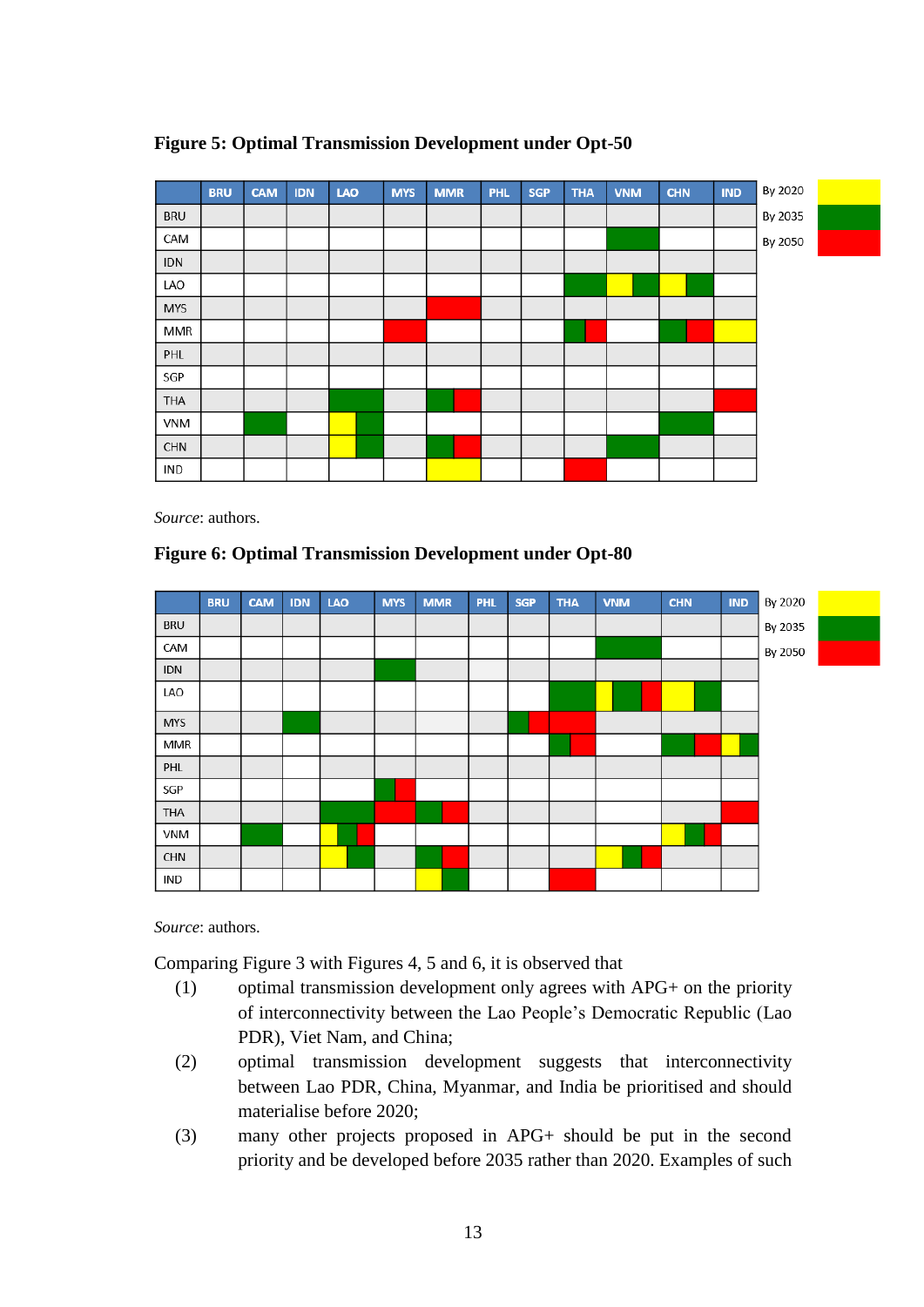projects include the interconnectivity among Cambodia, Viet Nam, Lao PDR, Myanmar, and Thailand; and

(4) all simulations show that new transmission developments in the GMS subregion is at the centre of future regional cross-border power trade.

The findings are also in line with those from ERIA (2014), which takes the case study approach and agrees that some of the APG projects need to reconsider their priority in development to ensure financial viability.

### **3.2. Optimal Power Trade Pattern in the Region**

Results in the previous subsection are derived based on how power generation capacities will be optimally developed based on resources available, cost of the capacity, cost of transmission, and on how cross-border power trade will be optimally carried out based on the amount of power needed, the time it is needed, and where it is needed. Therefore, it is necessary to check if the simulation results of these two variables are reasonable and realistic.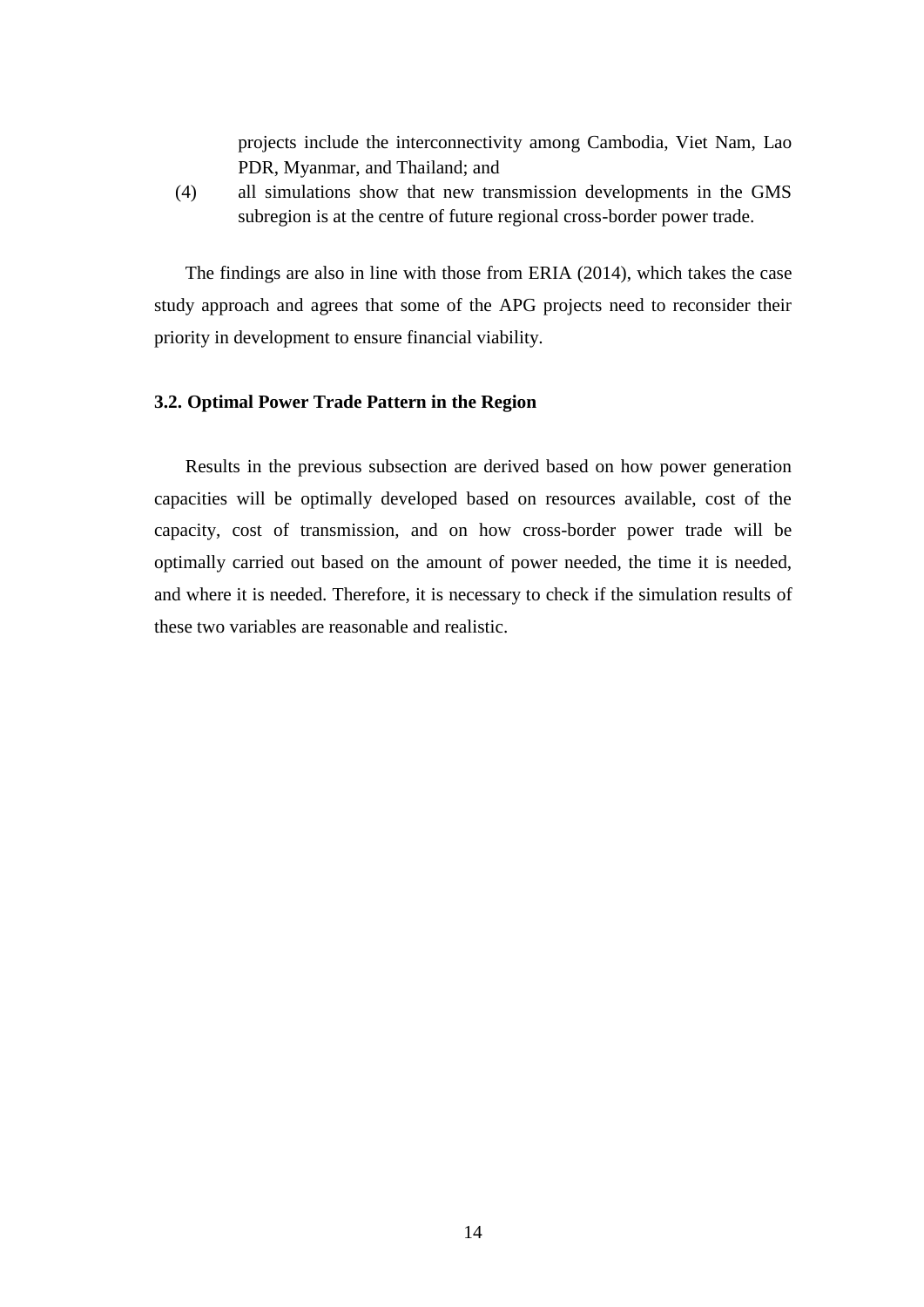

**Figure 7: Pattern of Power Trade in the Opt-20 vs. Apt-20**

*Source*: authors.

Since allowing 20% of domestic power demand to be met by cross-border trade is the most realistic policy case, Figure 7.7 focuses on scenarios with such a policy assumption. A single arrow indicates one-way power trade, while double arrows mean two-way power trade. Red colour represents the trade routes optimised in the Opt-20 scenario, while yellow colour represents trade routes added in addition to the red ones in the APG-20 scenario. The dashed red arrow represents a trade route that existed in the Opt-20 scenario but not in the APG-20 scenario. In addition, there are two more trade routes in the APG-20 not shown in this map and they are the Malaysia to Brunei one-way trade, and the Malaysia to the Philippines two-way trade.

In the Opt-50 scenario, which allows for up to 50% of domestic power demand to be met by trade with other countries, all routes in the APG-20 are adopted, except for those to Brunei and the Philippines. In addition, a two-way trade between India and Myanmar will be added.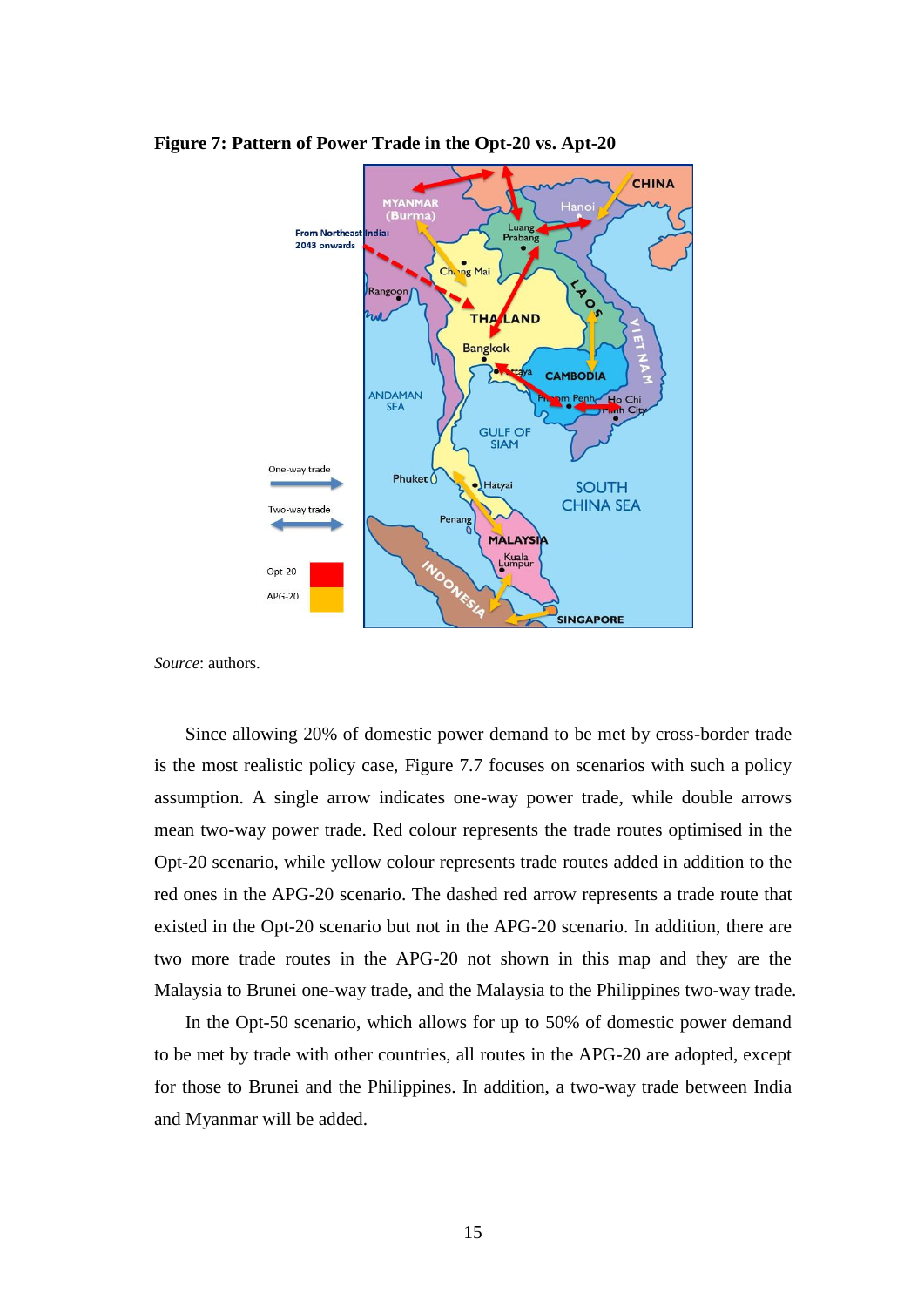The practice on the comparison of future trade pattern has two implications: (1) Most of the cross-border power trade will happen in the GMS region, with possible extension to Northeast India; and (2) APG+ brings more opportunities of power trade in the ASEAN+2 region. However, if trade policy is not bold enough as to, for example, allow up to 50% of demand met by trade, then it is unclear whether these trade brings more total system cost savings as the cost of investment on APG+ is also very high.

In Opt-50 (see Figure 7.5), the scale of investment on ASEAN+2 interconnectivity is similar to APG+ with most of the routes of transmission lines the same. However, Opt-50 brings more total system cost savings (0.67%) than APG-20 (0.10%) or APG-50 (0.25%).

### **4. Conclusions and Policy Implications**

This study aims to develop a financial sub-model of cross-border power transmission lines in the ASEAN+2 region and integrate it into the ASEAN crossborder power trade model developed by Chang and Li (2013a and 2013b). The results of this new model, thus, draw the implications on the financial viability of cross-border transmission infrastructure to be developed in the future based on a comprehensive vision of future power trade patterns that considers the interacted effects from all existing and proposed transmission line projects. For example, the completion of a new transmission line may change the current trade pattern that is built on existing infrastructure. It is the new trade pattern after the completion of this new line that will determine the utilisation of the new asset and therefore the financial viability of it. Such a comprehensive market-modelling approach for the estimation of financial viability is better than looking at the cost and benefit of a new transmission line project alone with assumptions that are fixed and isolated from the dynamic development of trade pattern in the region.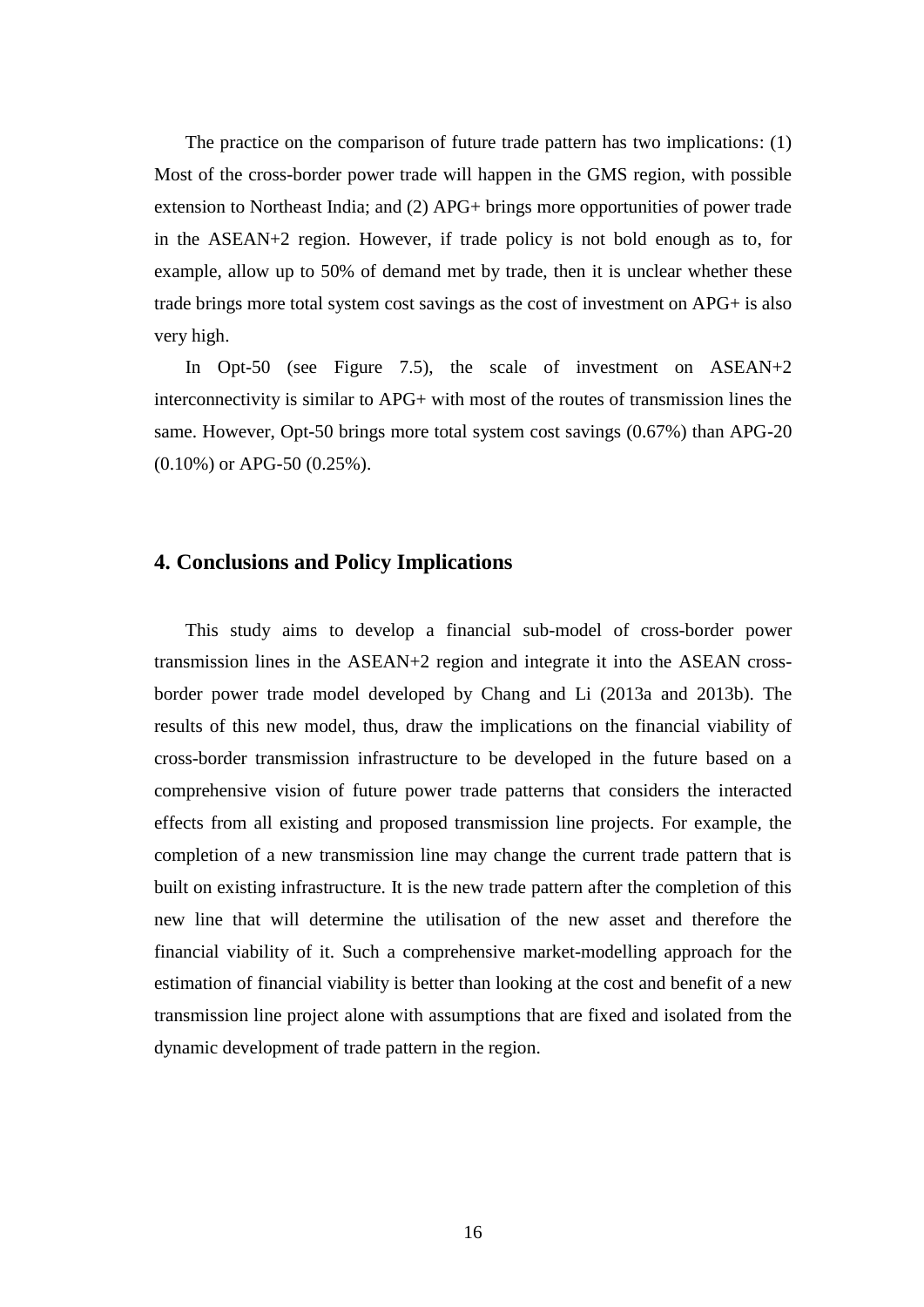The following key observations are made based on the results of the model.

- 1. Existing APG+ stands as a commercially and financially viable plan if longterm PPP contracts, which allow as long as 30 years of payback time with 5% of discount rate and 10% of IRR for investors, are applied.
- 2. Projects in the GMS area should be given priority, as they are most desired in future cross-border power trade in the region. These projects also stand financially viable under certain conditions, while policies should be designed to encourage and facilitate the entry of private sector investment.
- 3. This model further indicates that by optimising the routes and timing of the power interconnectivity in the region, the total system costs could be further reduced and, therefore, the commercial and financial viability of the connectivity projects could be further strengthened.
- 4. Policies on cross-border power trade are critical to the financial viability of investment in new transmission capacities. Other policies that affect the CAPEX and OPEX of the investment, and the risks associated with the investment, are also important and their impacts on financial viability could also be assessed using this model.
- 5. It is noted that this simulation model is only an assessment of theoretical financial viability, which assumes the projects are all delivered on time without meeting barriers in cross-border regulation, legislation, or standards harmonisation. In this sense, to ensure that theoretical financial viability becomes reality, policies should be designed and implemented to relieve nonfinancial barriers so as to keep investment risks low and enable the financial viability.

The following types of policy implications could thus be derived based on the above observations.

- 1. Power interconnectivity in the ASEAN+2 region stands as commercially and financially viable, given that supportive policies, such as long-term PPP contracts for infrastructure investment, more freedom for cross-border power trade, harmonisation of regulation and standards to reduce risks associated with these infrastructure, and lead time of project development, are in place.
- 2. Systemic and detailed modelling of the power interconnectivity in the ASEAN+2 region is needed to optimise the planning of infrastructure investment and to accurately assess the financial viability of these investment projects.
- 3. Despite the theoretical feasibility of ASEAN+2 power interconnectivity indicated by this study, many economic and political issues should be further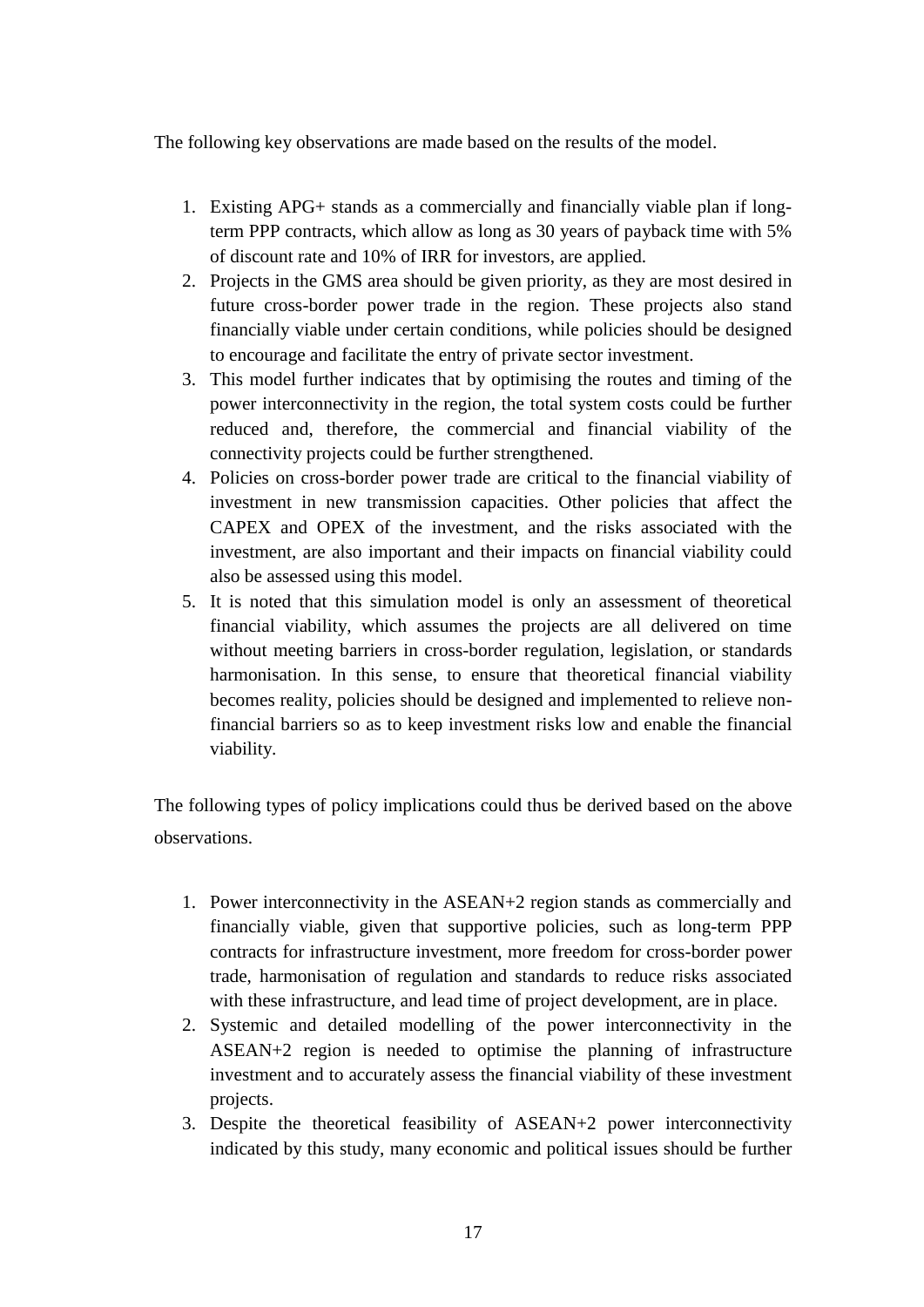studied. As Neuhoff, *et al*. (2012) correctly pointed out in studying the financing of European Union's power interconnectivity, in reality, the question of how to share the costs and benefits of the transmission infrastructure with an international mechanism between two or three countries involved should also be paid attention to since these are crossborder transmission lines and there will be mismatched incentives for different parties.

Despite the meaningful findings, it is noted that this study has its limitations. Future studies are needed as the region needs more detailed models for both longterm power infrastructure investment planning and system operation modeling, as in the case of the European Union (EU) and the regional markets in the United States (US). For EU, examples are REMIND (Leimbach, *et al*., 2010), WITCH (Bosetti, *et al*., 2006), MESSAGE-MACRO (Messner and Schrattenholzer, 2000), and POLES (Russ and Criqui, 2007) on a global scale, and PRIMES (Capros, *et al*., 2010) on the European level. For the US, examples on a European scale are ELMOD (Leuthold, *et al*., 2008), representing the European transmission infrastructure with great detail, and ReMIX (SRU, 2010), which calculates hourly dispatch and transmission flows for one complete year.

### **References**

- ASEAN Centre for Energy (ACE) (2007), 'ASEAN Plan of Action for Energy Cooperation, 2010-2015', ASEAN Centre for Energy
- Asian Development Bank (ADB) (2013), *Assessment of the Greater Mekong Subregion Energy Sector Development Progress, Prospects, and Regional Investment Priorities*, Manila: ADB.
- Asia Pacific Energy Research Centre (APERC) (2004). *Electric Power Grid Interconnections in the APEC Region*, Tokyo: Institute of Energy Economics, Japan.
- Australian Energy Market Operator (AEMO) (2012), '100 Per Cent Renewables Study–Electricity Transmission Cost Assumptions'. [http://www.climatechange.gov.au/sites/climatechange/files/files/reducing](http://www.climatechange.gov.au/sites/climatechange/files/files/reducing-carbon/APPENDIX2-AEMO-transmission-cost-assumptions.pdf)[carbon/APPENDIX2-AEMO-transmission-cost-assumptions.pdf](http://www.climatechange.gov.au/sites/climatechange/files/files/reducing-carbon/APPENDIX2-AEMO-transmission-cost-assumptions.pdf) (accessed Nov. 22, 2013).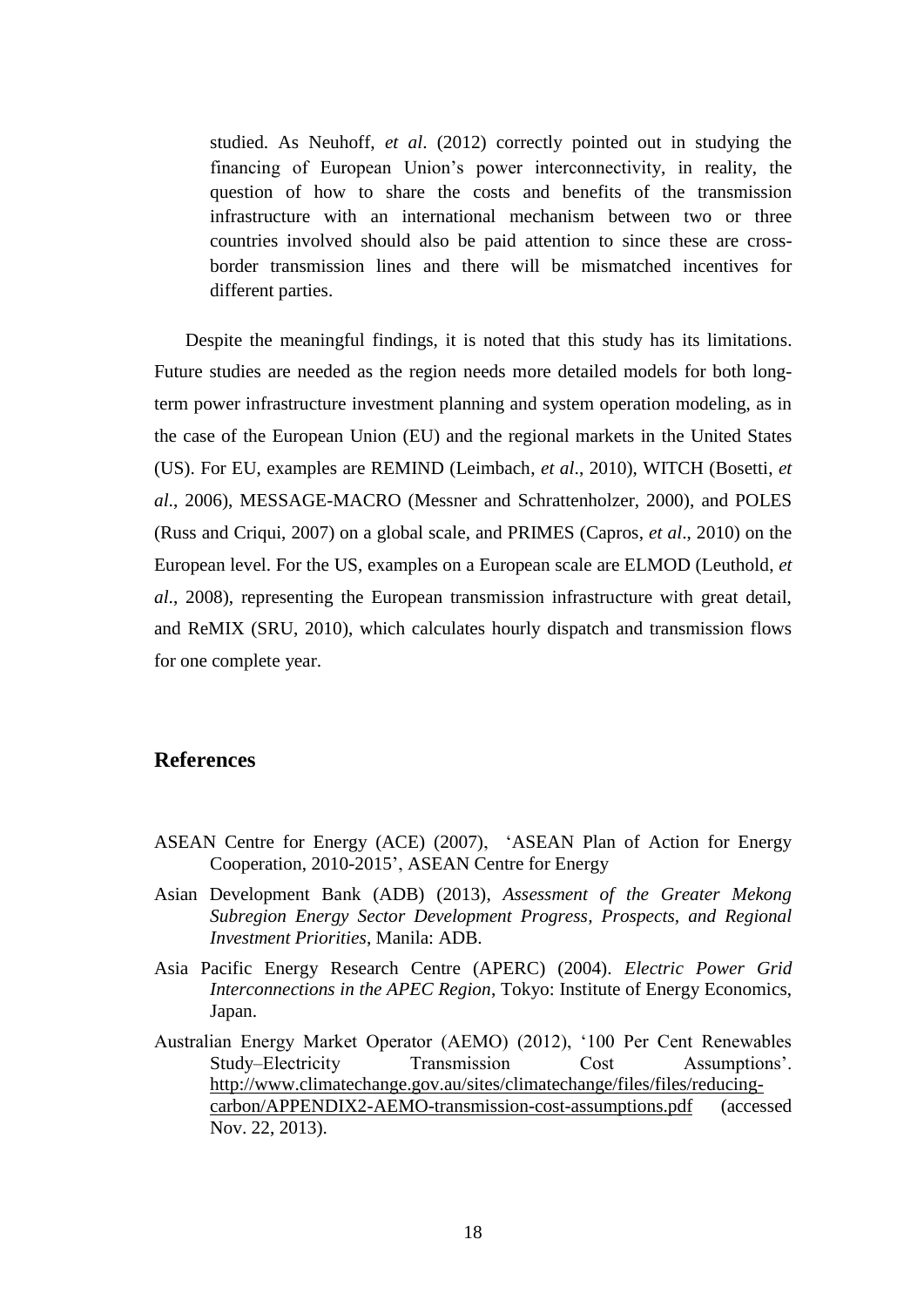- Barreiro, E. (2011), "Power Transmission Lines the Needed Link", ABENGOA, presentation slides, April 2011. Available at [http://www.abengoa.com/export/sites/abengoa\\_corp/resources/pdf/en/gobiern](http://www.abengoa.com/export/sites/abengoa_corp/resources/pdf/en/gobierno_corporativo/acciones/agenda_del_inversor/04_Power_Transmission_lines_the_needed_link.pdf) [o\\_corporativo/acciones/agenda\\_del\\_inversor/04\\_Power\\_Transmission\\_lines\\_](http://www.abengoa.com/export/sites/abengoa_corp/resources/pdf/en/gobierno_corporativo/acciones/agenda_del_inversor/04_Power_Transmission_lines_the_needed_link.pdf) the needed  $link.pdf$  (accessed 22 Nov 2013)
- Bosetti, V., C. Carraro, M. Galeotti, E. Massetti, M. Tavoni (2006). "WITCH. A world induced technical change hybrid model" The Energy Journal, pp. 13– 37. (Special Issue ''Hybrid Modeling of Energy-Environment Policies: Reconciling Bottom-up and Top-down'').
- Bunthoeun, P. (2012), ['Country Report for the Group Training Course](http://eneken.ieej.or.jp/data/4470.pdf) in Energy Policy (B)', Training and Dialogue Programs, presentation slides, Institute of Energy Economics, Japan. Available at: http://eneken.ieej.or.jp/data/4470.pdf (accessed Nov. 20, 2013).
- Capros, P., L. Mantzos, N. Tasios, A.D. Vita, N. Kouvaritakis (2010). EU Energy Trends to 2030—Update 2009. Technical Report. European Commission, Directorate-General for Electricity.
- Chang, Y. and Y. Li (2013a), 'Power Generation and Cross-border Grid Planning for the Integrated ASEAN Electricity Market: A Dynamic Linear Programming Model', *Energy Strategy Reviews*, 2(2), pp. 153-60.
- Chang, Y. and Y. Li, (2013b), 'Renewable Energy and Policy Options in an Integrated ASEAN Electricity Market: Quantitative Assessments and Policy Implications', in F. Kimura, H. Phoumin, and B. Jacobs (eds), *Energy Market Integration in East Asia: Renewable Energy and Its Deployment into the Power System,* Jakarta: ERIA.
- Chimklai, S. (2013), 'Briefing on ASEAN Power Grid: Interconnectivity and Cross Border Trade', Available at: [http://portal.erc.or.th/aern/images/Panel%201-](http://portal.erc.or.th/aern/images/Panel%201-1%20Briefing%20on%20ASEAN%20Power%20Grid.pdf) [1%20Briefing%20on%20ASEAN%20Power%20Grid.pdf](http://portal.erc.or.th/aern/images/Panel%201-1%20Briefing%20on%20ASEAN%20Power%20Grid.pdf) (accessed Nov. 20, 2013).
- Economic Research Institute for ASEAN and East Asia (ERIA) (2014). "Study on Effective Investment of Power Infrastructure in East Asia through Power Grid Interconnection", edited by Ichiro Kutani, ERIA Research Project Report 2013, No. 23, June 2014.
- Frontier Economics (2008), "Improving Incentives for Investment in Electricity Transmission Infrastructure", report prepared for the EC, November 2008, London. Available at: [http://ec.europa.eu/energy/gas\\_electricity/studies/doc/electricity/2008\\_rpt\\_eu](http://ec.europa.eu/energy/gas_electricity/studies/doc/electricity/2008_rpt_eu_transmission_incentives.pdf) [\\_transmission\\_incentives.pdf](http://ec.europa.eu/energy/gas_electricity/studies/doc/electricity/2008_rpt_eu_transmission_incentives.pdf) (Accessed 22 Nov 2013)
- Hedgehock, J. and X. Gallet (2010), "Facilitating Regional Power Trading and Environmentally Sustainable Development of Electricity Infrastructure in the Greater Mekong Subregion", ADB workshop presentation slides, 29 Sep. - 1st Oct. 2010, Shangri-La Hotel, Bangkok, Thailand.
- Hogan, W. W. (1999), "Market-based Transmission Investments and Competitive Electricity Markets", Harvard University, August 1999. Available at: [www.hks.harvard.edu/fs/whogan/tran0899.pdf](http://www.hks.harvard.edu/fs/whogan/tran0899.pdf) (accessed 20 Nov 2013)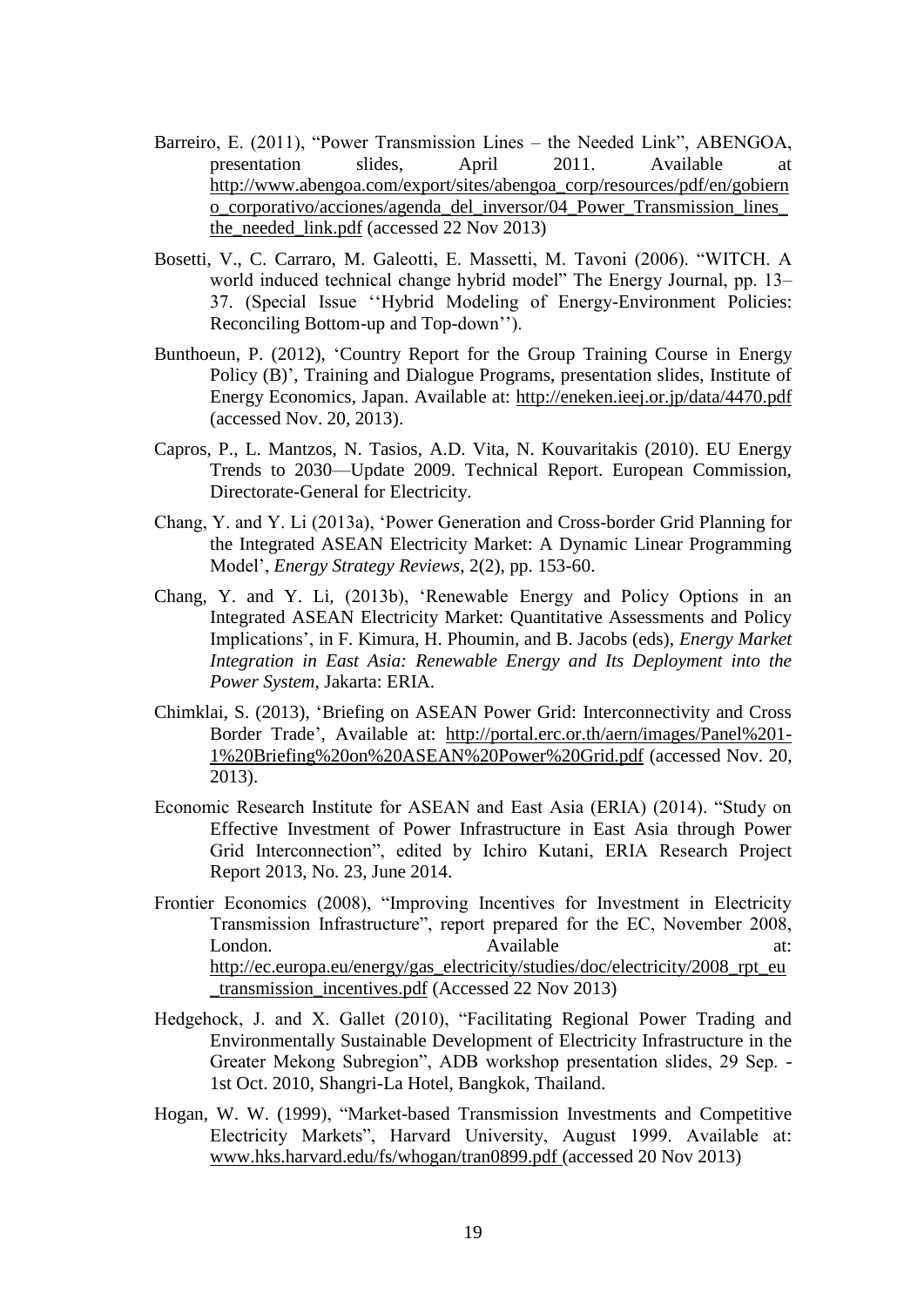- Institution of Engineering & Technology (IET) (2012), 'Electricity Transmission Costing Study', prepared by Parsons Brinckerhoff Ltd. Available at: <http://www.theiet.org/factfiles/transmission.cfm> (accessed Nov. 22, 2013).
- Joskow, P. and J. Tirole (2003). Merchant Transmission Investment. Working paper, Center for Energy and Environmental Policy Research, February 2003.
- Kirschen, D. (2011). "Transmission Investments", presentation slides from the University of Washington. Available at: [http://www.ee.washington.edu/research/real/Library/Teaching/13-](http://www.ee.washington.edu/research/real/Library/Teaching/13-Transmission_investments.pptx) [Transmission\\_investments.pptx](http://www.ee.washington.edu/research/real/Library/Teaching/13-Transmission_investments.pptx) (Accessed 22 Nov 2013)
- Kristiansen, T. and J. Rosellon, (2010). "Merchant electricity transmission expansion: A European case study", Discussion papers, German Institute for Economic Research, No. 1028.
- Leimbach, M., N. Bauer, L. Baumstark, and O. Edenhofer (2010), 'Mitigation Costs in a Globalized World: Climate Policy Analysis with REMIND-R', *Environmental Modeling and Assessment* 15, pp. 155–173.
- Lesieutre, B. C. and J. H. Eto (2003), "Electricity Transmission Congestion Costs: A Review of Recent Reports", Berkeley, CA: Lawrence Berkeley National Laboratory, University of California Berkeley. Available at: <http://emp.lbl.gov/sites/all/files/REPORT%20lbnl%20-%2054049.pdf> (accessed Nov. 22, 2013).
- Leuthold, F., H. Weigt, and C. von Hirschhausen, (2008), 'ELMOD—A Model of the European Electricity Market', Electricity Markets Working Papers. Dresden University of Technology.
- Messner, S., and L. Schrattenholzer, (2000), 'MESSAGE-MACRO: Linking an Energy Supply Model with a Macroeconomic Module and Solving it iteratively', *Energy* 25, pp. 267–282.
- Neuhoff, K., R. Boyd, and J. Glachant, (2012), 'European Electricity Infrastructure: Planning, Regulation, and Financing'. *CPI workshop report, Climate Policy Initiative Berlin*, Florence School of Regulation, January 2012. Available at: [http://climatepolicyinitiative.org/wp-content/uploads/2012/01/EU-Grid-](http://climatepolicyinitiative.org/wp-content/uploads/2012/01/EU-Grid-Workshop-Summary-2012.01.25.pdf)[Workshop-Summary-2012.01.25.pdf](http://climatepolicyinitiative.org/wp-content/uploads/2012/01/EU-Grid-Workshop-Summary-2012.01.25.pdf) (Accessed 22 Nov 2013)
- Russ, P., P. Criqui, (2007), 'Post-Kyoto CO2 Emission Reduction: the Soft Landing Scenario analysed with POLES and other world models', *Energy Policy* 35, pp. 786–796.
- SRU, (2010), 'Möglichkeiten und Grenzen der Integration verschiedener regenerativer Energiequellen zu einer 100% regenerativen Stromversorgung der Bundesrepublik Deutschland bis zum Jahr 2050. Sachverständigenrat für Umweltfragen', Available at:<http://elib.dlr.de/66117/> (accessed 22 Nov 2013)
- Stauffer, H. (2009), 'Economics of Long-distance Transmission of Wind Power'. Available at: http://wingrg.com/uploads/Economics of Long-[Distance\\_Transmission\\_of\\_Wind\\_0514\\_v4\\_1005.pdf](http://wingrg.com/uploads/Economics_of_Long-Distance_Transmission_of_Wind_0514_v4_1005.pdf) (accessed Nov. 22, 2013).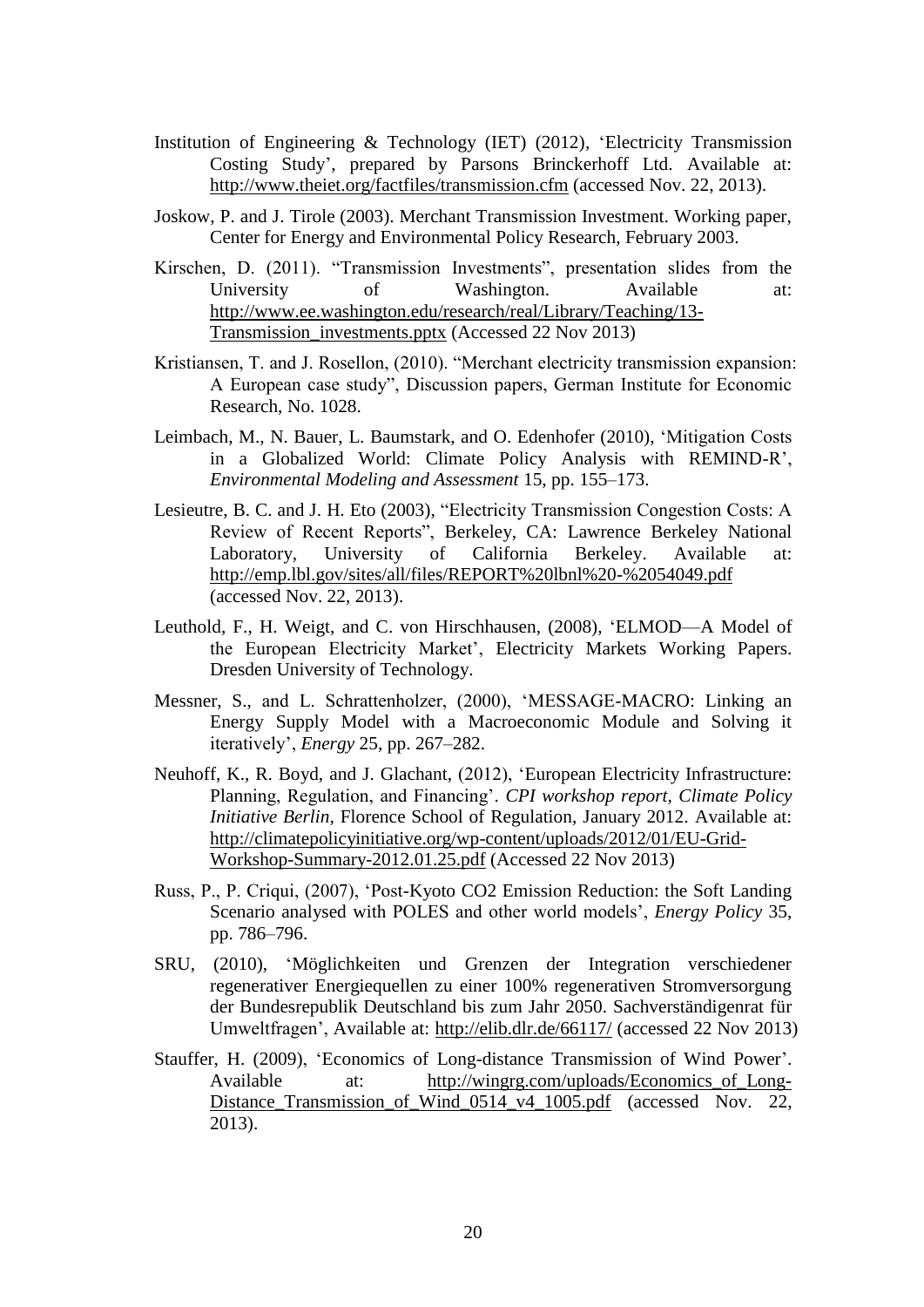- Western Electricity Coordinating Council (WECC) (2012), 'Capital Costs for Transmission and Substations: Recommendations for WECC Transmission Expansion Planning'. Available at: [http://www.wecc.biz/committees/BOD/TEPPC/TAS/121012/Lists/Minutes/1/](http://www.wecc.biz/committees/BOD/TEPPC/TAS/121012/Lists/Minutes/1/121005_TransCapCostReport_finaldraft.pdf) [121005\\_TransCapCostReport\\_finaldraft.pdf](http://www.wecc.biz/committees/BOD/TEPPC/TAS/121012/Lists/Minutes/1/121005_TransCapCostReport_finaldraft.pdf) (accessed Nov. 22, 2013).
- World Bank, The (2012), *Best Practices in Public-Private Partnerships Financing in Latin America: The Role of Innovative Approaches,* Washington, D. C.: The World Bank.
- Zhai, Y. (2010), 'Energy Sector Integration for Low Carbon Development in Greater Mekong Subregion: Towards a Model of South-South Cooperation'. Available at: [www.worldenergy.org/documents/congresspapers/52.pdf](http://www.worldenergy.org/documents/congresspapers/52.pdf) (accessed Nov. 20, 2013).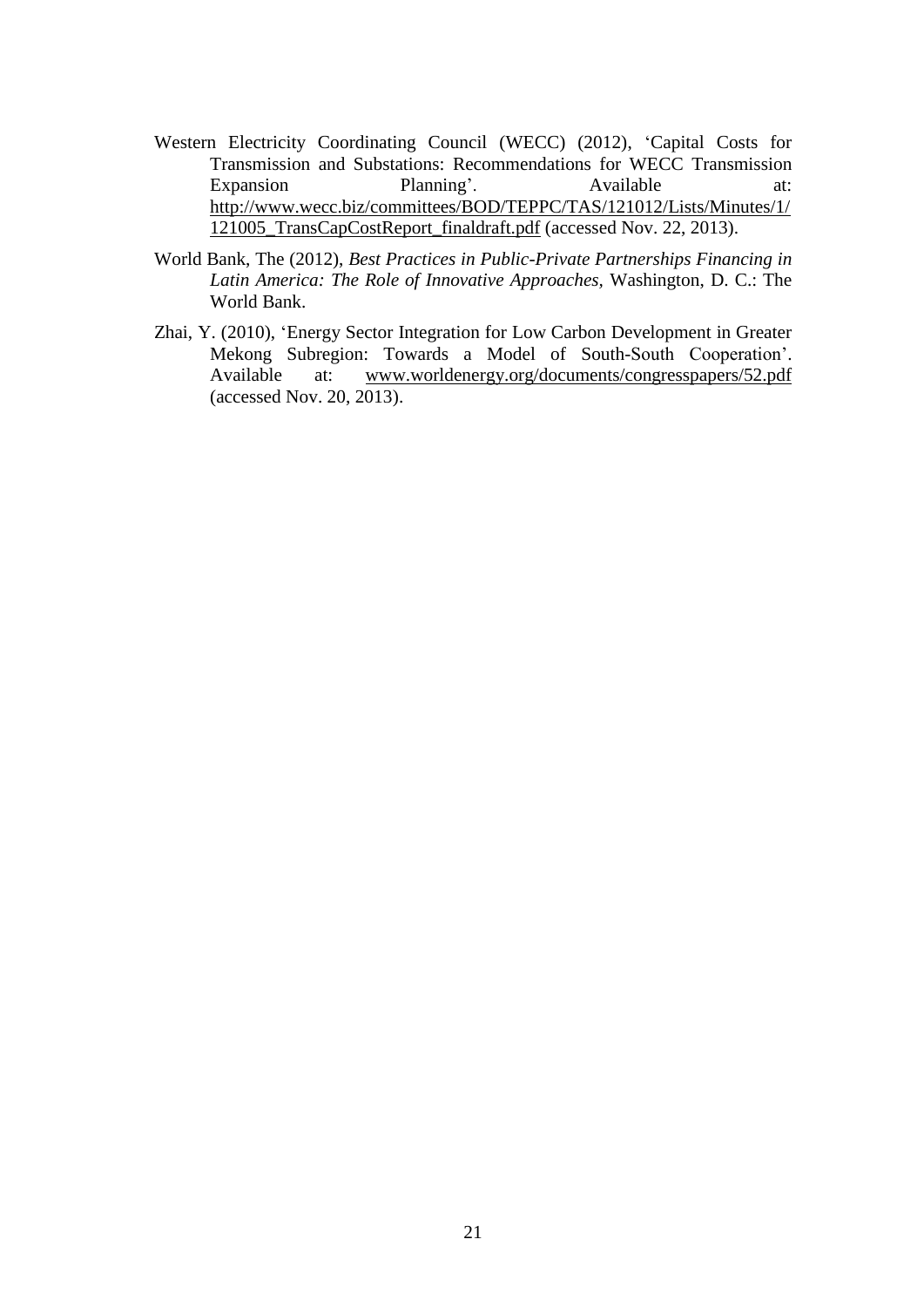## **Appendix A: Existing Power Transmission Lines for Cross-Border Interconnections**

| <b>Country</b><br>$\mathbf{A}$ | <b>Country</b><br>B | <b>Project Name</b>                                                 | Capacity<br>(MW) |
|--------------------------------|---------------------|---------------------------------------------------------------------|------------------|
|                                | Singapor            |                                                                     |                  |
| Malaysia                       | e                   | Plentong - Woodlands                                                | 450              |
| Thailand                       | Malaysia            | Sadao - Chuping                                                     | 80               |
| Thailand                       | Malaysia            | Khlong Ngae - Gurun                                                 | 300              |
| Lao PDR                        | Thailand            | Theun Hinboun - Thakhek - Nakhon Phanom                             | 220              |
| Lao PDR                        | Thailand            | Houay Ho - Ubon Ratchathani 2                                       | 150              |
| Lao PDR                        | Thailand            | Nam Theun 2 - Roi Et 2                                              | 1,000            |
| Lao PDR                        | Thailand            | Nam Ngum 2 - Na Bong - Udon Thani 3                                 | 615              |
| Lao PDR                        | Thailand            | Theun Hinboun (Expansion) - Thakhek - Nakhon<br>Phanom <sub>2</sub> | 220              |
|                                | Viet                |                                                                     |                  |
| Lao PDR                        | Nam                 | Xehaman 3 - Thanhmy                                                 | 248              |
| Viet                           | Cambodi             |                                                                     |                  |
| Nam                            | a                   | Chau Doc - Takeo - Phnom Penh                                       | 200              |
| Viet                           | Cambodi             |                                                                     |                  |
| Nam                            | a                   | Tai Ninh - Kampong Cham                                             | 200              |
|                                | Cambodi             | Aranyaprathet - Banteay Meanchey - Siem Reap -                      |                  |
| Thailand                       | a                   | Battambang                                                          | 120              |
|                                | Viet                |                                                                     |                  |
| China                          | Nam                 | Xinqiao - Lai Cai                                                   | 250-300          |
|                                | Viet                |                                                                     |                  |
| China                          | Nam                 | Maguan - Ha Giang                                                   | 200              |
| Myanmar                        | China               | Shweli 1 - Dehong                                                   | 600              |

### **Table A1: Existing Cross-Border Power Transmission Lines**

*Source*: Chimklai (2013); Zhai (2010); ADB (2013); APERC (2004); Bunthoeun (2012).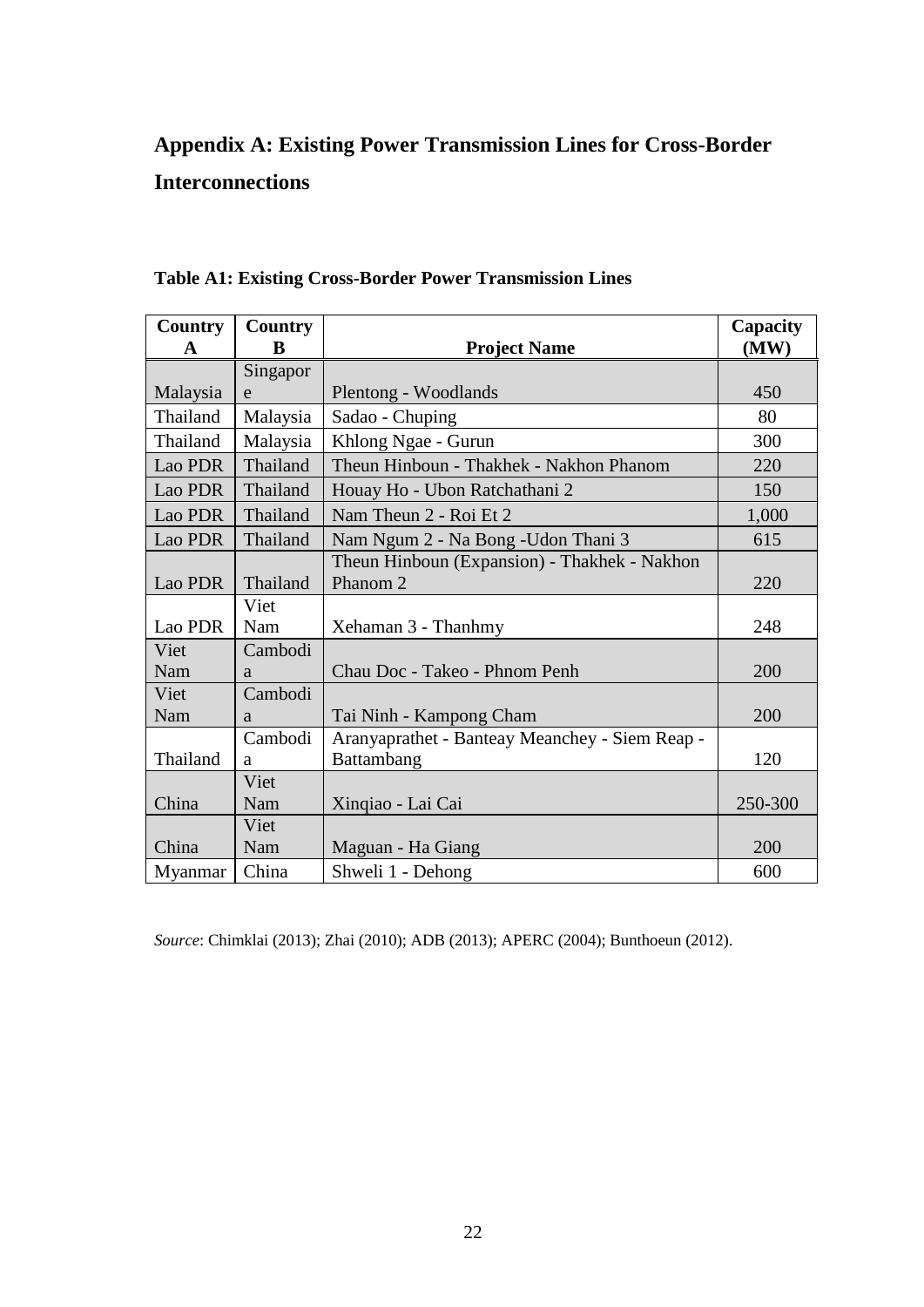| <b>Country A</b> | <b>Country B</b> | <b>Project Name</b>                    | Capacity<br>(MW) |
|------------------|------------------|----------------------------------------|------------------|
|                  |                  | Su - ngai Kolok - Rantau               |                  |
| Thailand         | P. Malaysia      | Panjang                                | 100              |
|                  |                  | Khlong Ngae - Gurun                    |                  |
| Thailand         | P. Malaysia      | (Addition)                             | 300              |
|                  | Sumatra          | Melaka - Pekan Baru (AIM II            |                  |
| Malaysia         | (Indonesia)      | <b>Priority Project</b> )              | 600              |
| Sarawak          | W. Kalimantan    |                                        |                  |
| (Malaysia)       | (Indonesia)      | Mambong - Kalimanyan                   | 230              |
|                  | E. Kalimantan    |                                        |                  |
| Sabah (Malaysia) | (Indonesia)      | <b>Newly Proposed</b>                  | 200              |
| Sarawak-Sabah    |                  |                                        |                  |
| (Malaysia)       | <b>Brunei</b>    | Sarawak - Brunei                       | 200              |
| Lao PDR          | Thailand         | Hong Sa - Nan 2 - Mae Moh 3            | 1,473            |
|                  |                  | Nam Ngiep 1 - Na Bong - Udon           |                  |
| Lao PDR          | Thailand         | Thani 3<br>Xe Pien Xe Namnoi - Pakse - | 269              |
| Lao PDR          | Thailand         | Ubon Ratchathani 3                     | 390              |
|                  |                  | Xayaburi - Loei 2 - Khon Kaen          |                  |
| Lao PDR          | Thailand         | $\overline{4}$                         | 1,220            |
|                  |                  | Nam Theun 1- Na Bong - Udon            |                  |
| Lao PDR          | Thailand         | Thani 3                                | 510              |
|                  |                  | Nam Kong 1 & Don Sahong -              |                  |
| Lao PDR          | Thailand         | Pakse - Ubon Ratchathani 3             | 315              |
|                  |                  | Xekong 4-5 - Pakse - Ubon              |                  |
| Lao PDR          | Thailand         | Ratchathani 3                          | 630              |
|                  |                  | Nam Ou - Tha Wang Pha - Nan            |                  |
| Lao PDR          | Thailand         | $\overline{2}$                         | 1,040            |
| Lao PDR          | Viet Nam         | Ban Hat San - Pleiku                   | 1,000            |
| Lao PDR          | Viet Nam         | Nam Mo - Ban Ve - (Vinh)               | 100              |
| Lao PDR          | Viet Nam         | Sekamas 3 - Vuong - Da Nang            | 250              |
| Lao PDR          | Viet Nam         | Xehaman 1 - Thanhmy                    | 488              |
| Lao PDR          | Viet Nam         | Luang Prabang - Nho Quan               | 1,410            |
|                  |                  | Ban Sok - Steung Treng                 |                  |
| Lao PDR          | Viet Nam         | (Cambodia) - Tay Ninh                  | Unknown          |
| Lao PDR          | Viet Nam         | Ban Sok - Pleiku                       | 1,151            |
| Lao PDR          | Cambodia         | <b>Ban Hat - Stung Treng</b>           | 300              |
| P.Malaysia       | Singapore        |                                        | 600              |
| <b>Batam</b>     |                  |                                        |                  |
| (Indonesia)      | Singapore        | Batam - Singapore                      | 600              |
| Sumatra          |                  |                                        |                  |
| (Indonesia)      | Singapore        | Sumatra - Singapore                    | 600              |

**Table A2: Ongoing and Planned Cross-Border Power Transmission Line Projects (APG+)**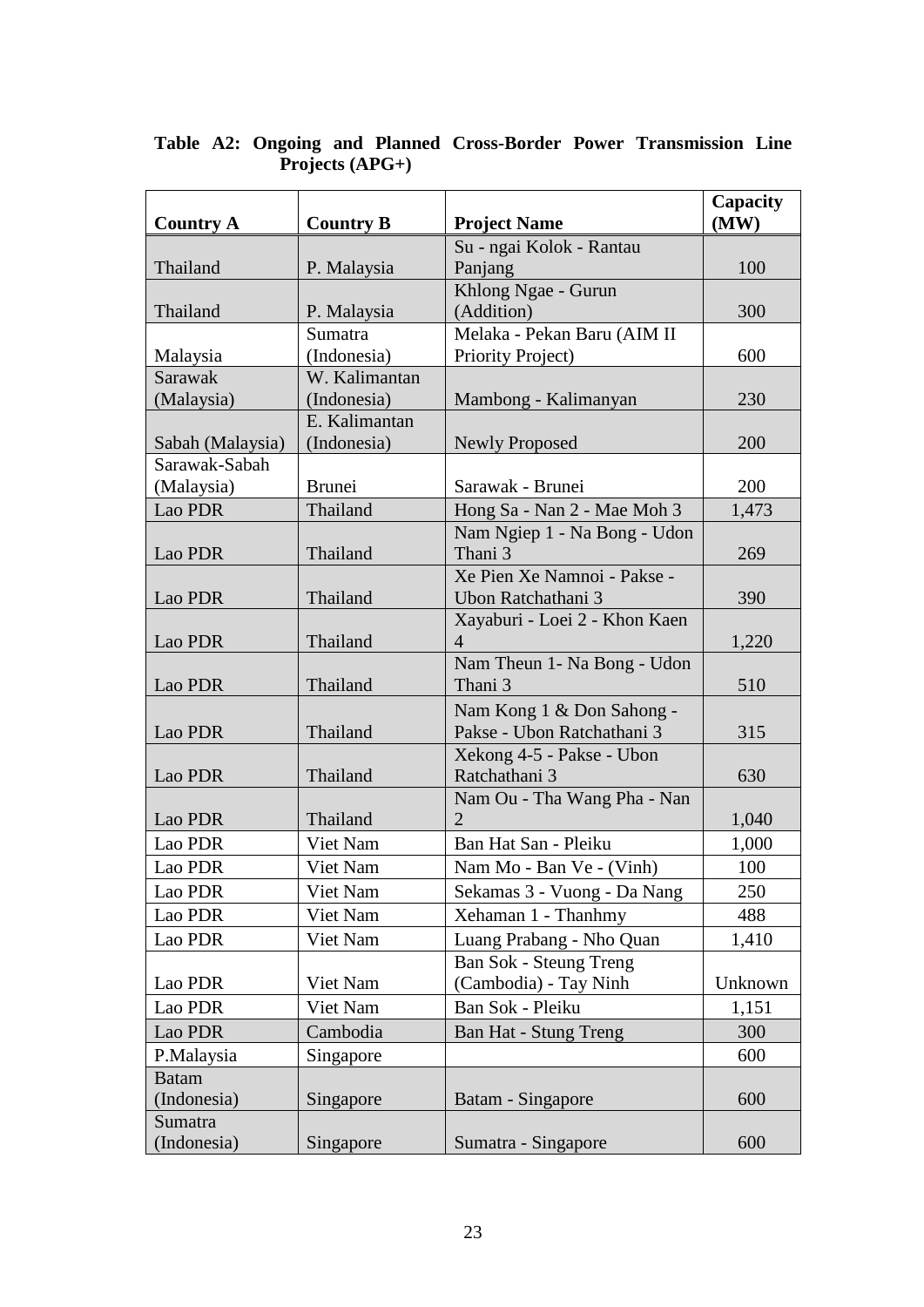| Philippines     | Sabah (Malaysia) |                                           | 500   |
|-----------------|------------------|-------------------------------------------|-------|
| Sarawak - Sabah |                  |                                           |       |
| (Malaysia)      | <b>Brunei</b>    | Sarawak - Sabah - Brunei                  | 100   |
|                 |                  | Nong Khai - Khok<br>saat; Nakhon Phanom - |       |
| Thailand        | Lao PDR          | Thakhek; Thoeng - Bokeo;                  | 600   |
| Thailand        | Cambodia         | Prachin Buri 2- Battambang                | 300   |
| Thailand        | Cambodia         | Trat 2 - Stung Meteuk (Mnum)              | 100   |
|                 |                  | Pluak Daeng - Chantaburi 2 -              |       |
| Thailand        | Cambodia         | Koh Kong                                  | 1,800 |
|                 |                  | Mai Khot - Mae Chan - Chiang              |       |
| Myanmar         | Thailand         | Rai                                       | 369   |
| Myanmar         | Thailand         | Hutgyi - Phitsanulok 3                    | 1,190 |
| Myanmar         | Thailand         | Ta Sang - Mae Moh 3                       | 7,000 |
| Myanmar         | Thailand         | Mong Ton - Sai Noi 2                      | 3,150 |
| China           | Viet Nam         | Malutang - Soc Son                        | 460   |
| China           | Thailand         | Jinghong - Lao PDR - Bangkok              | 1,500 |
| Myanmar         | India            | Tamanthi - India                          | 960   |
| Cambodia        | Viet Nam         | Sambor CPEC - Tan Dinh                    | 465   |

*Source*: Chimklai (2013); Zhai (2010); ADB (2013); APERC (2004); Bunthoeun (2012).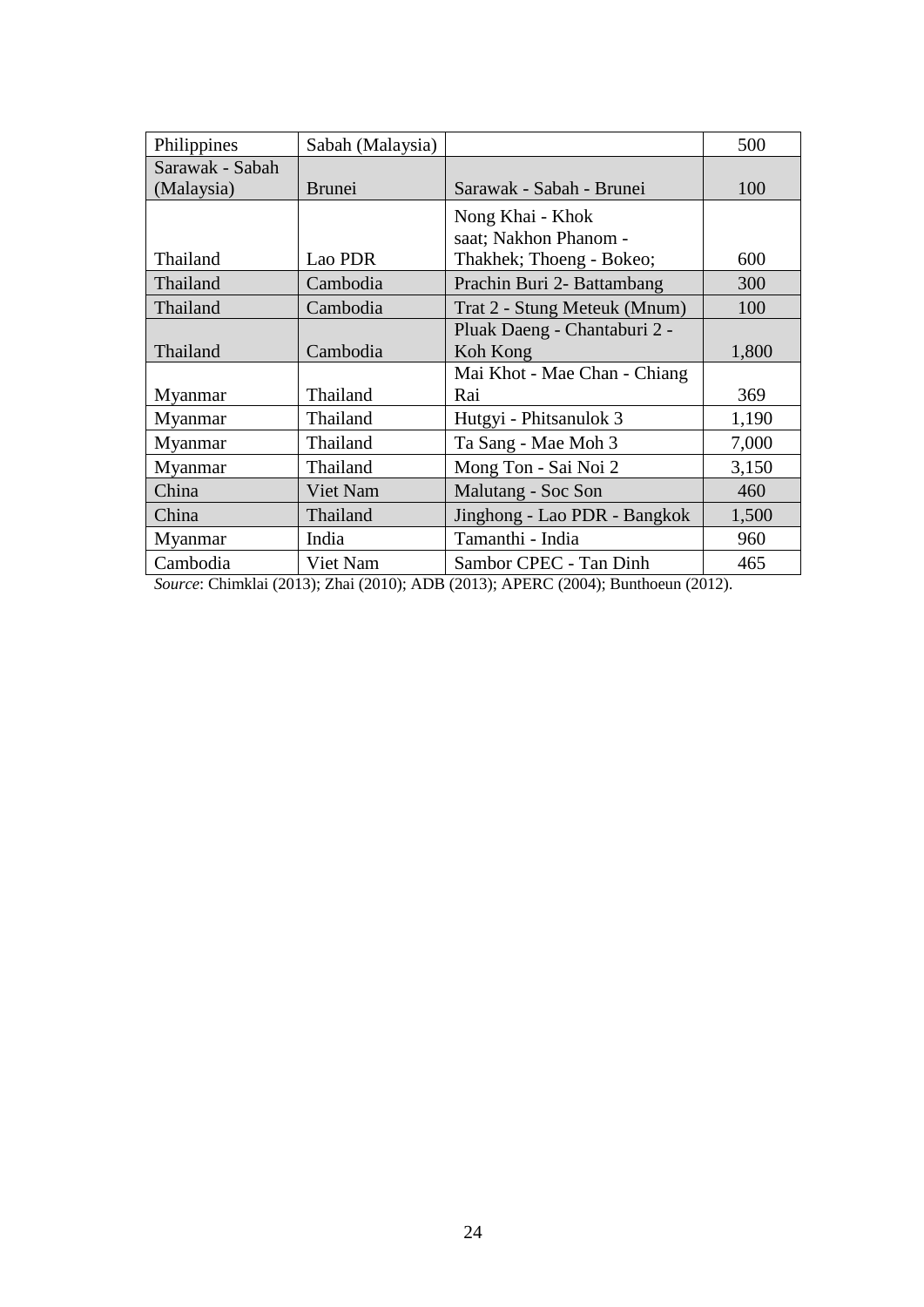## **Appendix B: A Dynamic Linear Programming Model for Cross-Border Power Trade**

### *CAPEX*

The following models the capital expenditure (CAPEX) of a certain type of power generation capacity at a certain point of time. Let  $x_{min}$  be the capacity of plant type *m*, vintage  $v<sub>i</sub>$ <sup>6</sup> in country *i*.<sup>7</sup> And  $c<sub>min</sub>$  is the corresponding capital cost per unit of capacity of the power plant. So the total capital cost during the period of this study would be  $\sum_{i=1}^{I} \sum_{v=1}^{T} \sum_{m=1}^{M} c_{miv} * x_{miv}$ . (In GAMS code, for consistency in presentation with the other cost terms, a time dimension is added to the equation besides the vintage dimension. By doing that, capital cost is amortised using a capital recovery factor).

### *OPEX*

The following models the operational expenditure (OPEX) of a certain type of power generation capacity at a certain point of time. Let  $u_{m,i}$  be power output of plant *m*, vintage *v*, in year *t*, country *i*, block *p* on the load, and exported to country *j*. Let  $F_{mitv}$  be the corresponding operating cost, which varies with *v*, and  $\theta_{ip}$  be the time interval of load block *p* within each year in the destination country. *Opex*(*t*) in year t is expressed as

$$
Opex(t) = \sum_{i=1}^{I} \sum_{j}^{J} \sum_{v=-V}^{t} \sum_{p=1}^{P} \sum_{m=1}^{M} F_{mitv} * u_{mijtvp} * \theta_{jp}
$$
  
(1)

*Carbon Emissions*

**.** 

<sup>6</sup> Vintage indicates the time a certain type of capacity is built and put into use.

 $<sup>7</sup>$  This variable represents investment in new power generation capacity. Investment is considered</sup> done once the power generation facility has been constructed and not at the moment when investment decision is made and construction commences.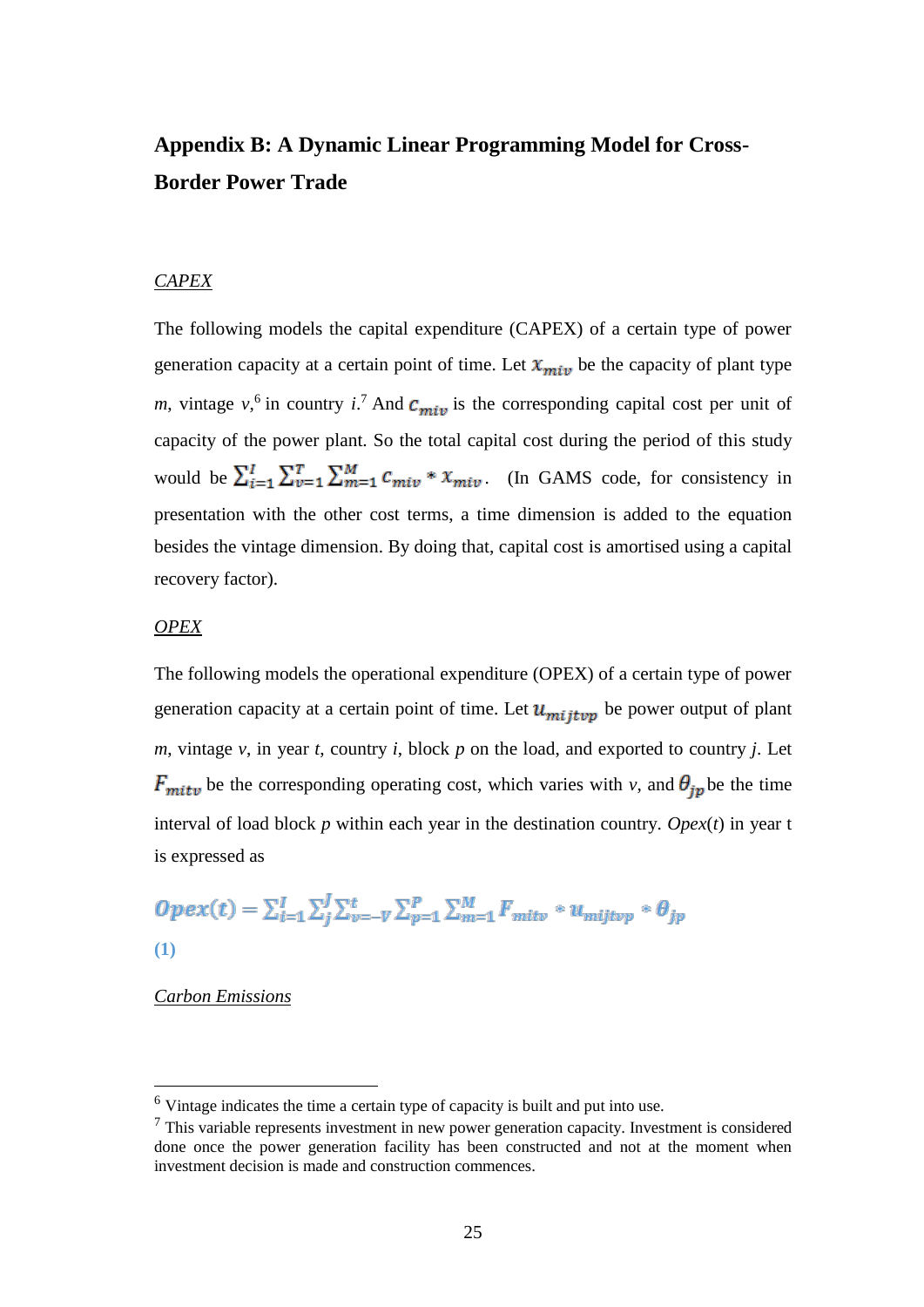The model considers carbon emissions of different types/technologies of power generation capacity and takes the cost of carbon emissions into consideration. Let  $ce<sub>m</sub>$  be the carbon emissions per unit of power plant capacity of type *j* plant, and  $\mathfrak{c}p_t$  be the carbon price per unit of carbon emissions in year *t*. The amount of carbon emissions **produced** are expressed as  $\sum_{m=1}^{M} \sum_{i=1}^{I} \sum_{j=1}^{I} \sum_{v=-V}^{T} u_{mijtvp} * \theta_{jp} * ce_m$ , and carbon cost in year t is  $\mathcal{C}\mathcal{C}(t) = c p_t * (\sum_{m=1}^M \sum_{i=1}^I \sum_{j=1}^J \sum_{v=-V}^T u_{mijtvp} * \theta_{ip} * c e_m)$  (2)

#### *Cross-Border Transmission Cost*

The costs of cross-border transmission come in two forms. One is the tariff paid to recover the capital investment and operational cost of the grid line. The other is the transmission loss, which could be significant if the distance of transmission is long. To model the tariff of transmission, let  $tp_{ijv}$  be the amount of new transmission capacity added between country *i* and *j* at year *v*.  $ct_{ijv}$  and  $co_{ijv}$  are the annualised CAPEX (with a 30-year contract and stipulated IRR embedded) and OPEX of the new transmission capacity, respectively. Let *TC*(*t*)be the total cost of cross-border power transmission in year *t*, and we have

$$
TC(t) = \sum_{i=1}^{I} \sum_{j=1}^{J} \sum_{v=-V}^{T} (ct_{ijv} + co_{ijv}) * tp_{ijv} (3)
$$

### *Objective function*

As discussed earlier in the methodology section, the objective is to minimise the total cost of electricity during the period of this study. The objective function is written as follows:

$$
obj = \sum_{i=1}^{I} \sum_{v=1}^{T} \sum_{m=1}^{M} c_{miv} * x_{miv} + \sum_{t=1}^{T} \{Opex(t) + CC(t) + TC(t)\}\
$$
\n(4)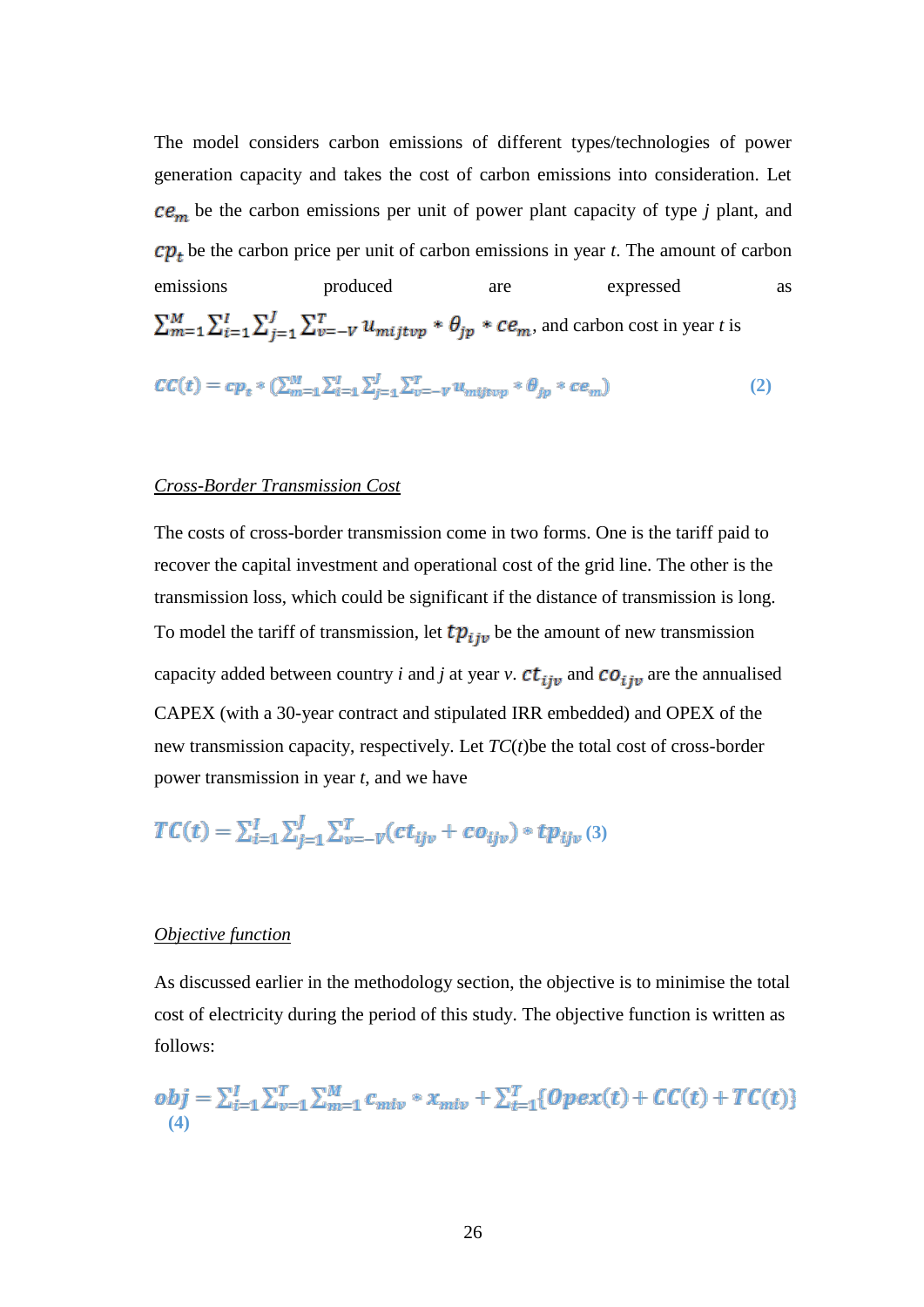#### *Constraint conditions*

Optimising the above objective function is subject to the following constraints. Equation (5) shows a first set of constraints, which require total power capacity to meet total power demand in the region. Let  $Q_{itp}$  be the power demand of country *i* in year t for load block *p*.

$$
\sum_{i=1}^{I} \sum_{j=1}^{J} \sum_{m=1}^{M} \sum_{v=-V}^{t} u_{mijv p} \ge \sum_{i=1}^{I} Q_{ip}
$$
\n(5)

The second one, shown in equation (6), states the constraint of load factor  $df_{mi}$  of each installed capacity of power generation. Let  $kit_{mi}$  be the initial vintage capacity of type *m* power plant in country *i.*

$$
u_{mij\gamma} \leq df_{mi} * (kit_{mi} + x_{mi})
$$
 (6)

The third constraint, shown in equation (7), says that power supply of all countries to a certain country must be greater than the country's power demand. Let  $tl_{i,j}$  be the ratio of transmission loss in cross-border electricity trade between country *i* and country *j*.

$$
\sum_{j=1}^{J} \sum_{m=1}^{M} \sum_{v=-V}^{t} u_{mijv} \cdot t l_{ij} \ge Q_{ip}
$$
 (7)

Equation (8) states that total supply of power of one country to all countries (including itself) must be smaller than the summation of the country's available power capacity at the time.

$$
\sum_{j=1}^{J} u_{mij\nu p} \le \sum_{m=1}^{M} \sum_{\nu=-V}^{t} l f_{mi} * (k i t_{mi} + x_{mi\nu})
$$
\n(8)

The fifth constraint, shown in equation  $(9)$ , is capacity reserve constraint. Let  $\mathbf{pr}$  be the rate of reserve capacity as required by regulation. And let  $p = 1$  represent the peak load block.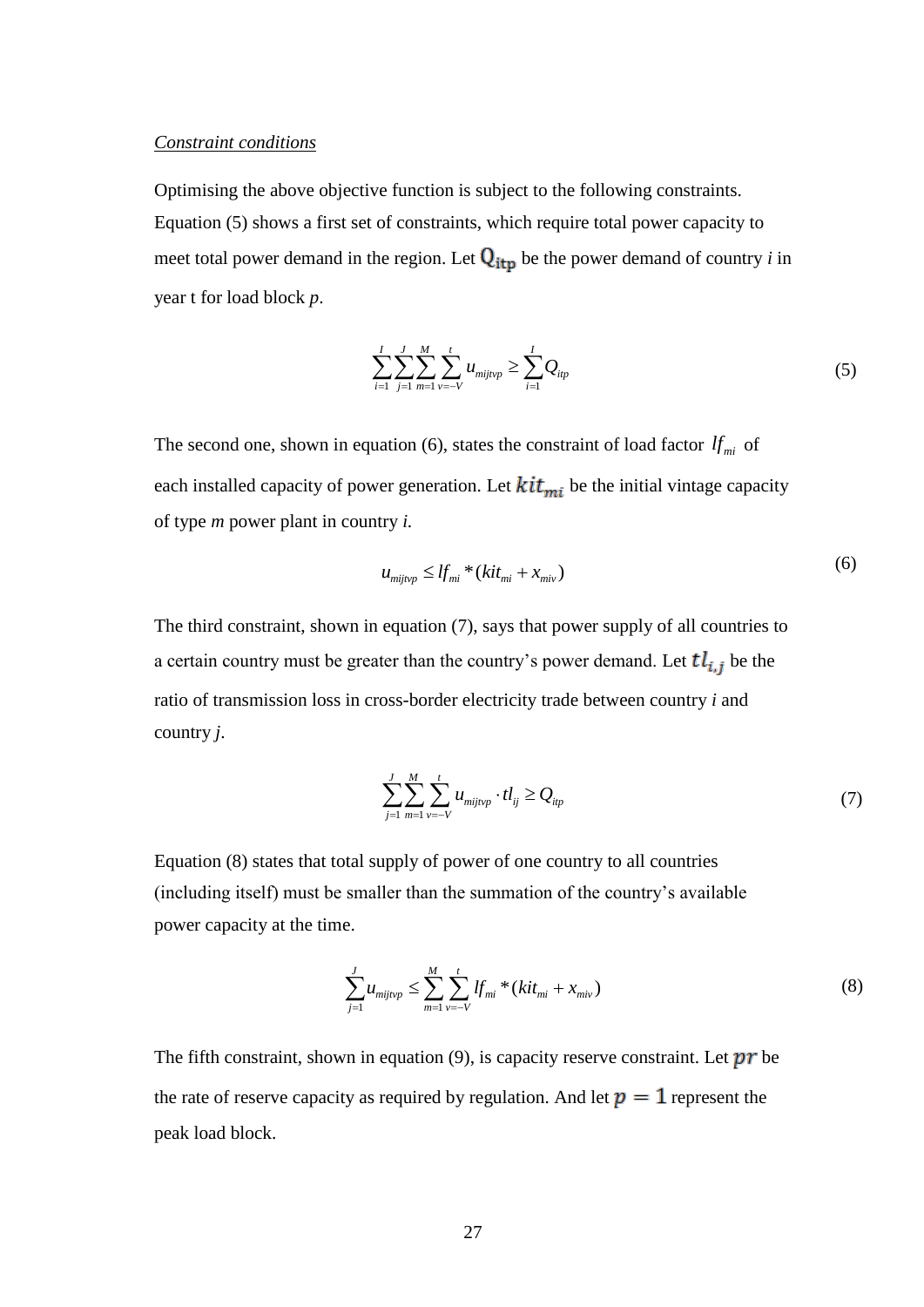$$
\sum_{i}^{I} \sum_{m=1}^{M} \sum_{v=-V}^{t} \sum_{v=-V}^{t} \sum_{m=1}^{V} \left( k i t_{mi} + x_{miv} \right) \ge (1 + pr)^{\frac{1}{2}} \sum_{i}^{I} Q_{it,p=1}
$$
\n(9)

Specially, hydro-facilities have the so-called energy factor constraint as shown in equation (10). Let  $ef_{mi}$  be the energy factor of plant type *m* in country *i*. Other facilities will have *ef* =1.

$$
\sum_{p=1}^{P} \sum_{j=1}^{J} u_{mijtop} \leq e f_{mi} * (kit_{mi} + x_{miv})
$$
\n(10)

Development of power generation capacity faces resource availability constraint, which is shown in equation (11). Let  $\overline{X} \overline{M} A \overline{X}_{mi}$  be the type of resource constraint of plant type *m* in country *i*.

$$
\sum_{v=1}^{T} x_{\text{mix}} \le \text{XMAX}_{\text{mi}} \tag{11}
$$

Lastly, power traded across border should be subject to the constraint of transmission capacities available at a certain point of time, which is specified in the model as follows.

$$
\sum_{i=1}^{I} \sum_{j}^{I} \sum_{v=-V}^{t} \sum_{p=1}^{P} \sum_{m=1}^{M} u_{mijtvp} \le \sum_{i=1}^{I} \sum_{j=1}^{J} \sum_{v=-V}^{t} tp_{ijv} \tag{12}
$$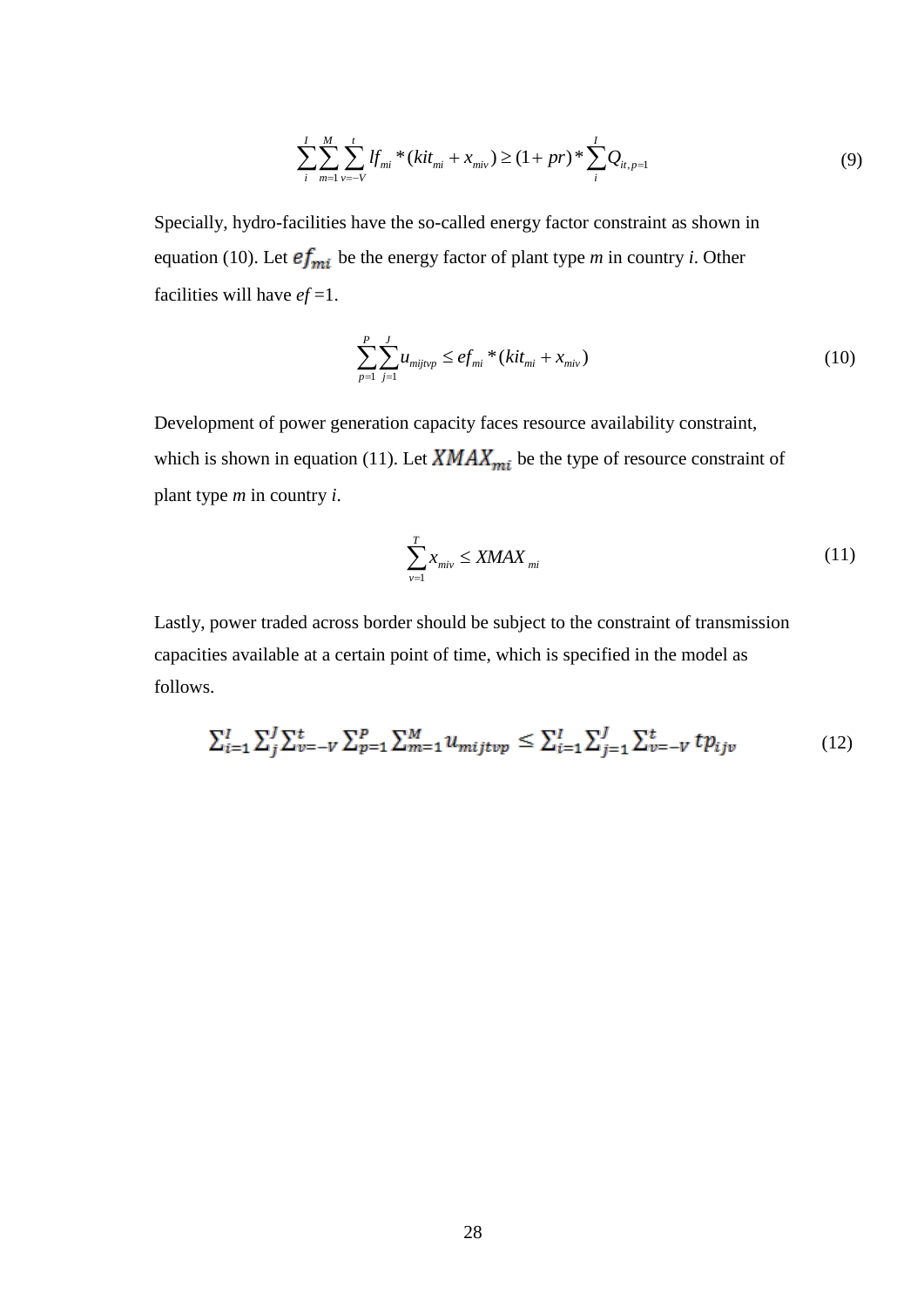| No.     | <b>Author(s)</b>      | <b>Title</b>                                      | Year       |
|---------|-----------------------|---------------------------------------------------|------------|
|         |                       | Infrastructure Investments for Power Trade and    |            |
|         | Yanfei LI and Youngho | Transmission in ASEAN+2: Costs, Benefits,         | <b>Nov</b> |
| 2014-21 | <b>CHANG</b>          | Long-Term<br>Contracts,<br>Prioritised<br>and     | 2014       |
|         |                       | Development                                       |            |
|         | Yu SHENG, Yanrui      | Market Integration and Energy Trade Efficiency:   |            |
| 2014-20 | WU, Xunpeng SHI,      | An Application of Malmqviat Index to Analyse      | <b>Nov</b> |
|         | Dandan ZHANG          | <b>Multi-Product Trade</b>                        | 2014       |
|         | Andindya              |                                                   |            |
|         | <b>BHATTACHARYA</b>   | ASEAN-India<br>Cooperation:<br>Gas<br>Redifining  | <b>Nov</b> |
| 2014-19 | and Tania             | India's "Look East" Policy with Myanmar           | 2014       |
|         | <b>BHATTACHARYA</b>   |                                                   |            |
|         | Olivier CADOT, Lili   |                                                   | Sep        |
| 2014-18 | Yan ING               | How Restrictive Are ASEAN's RoO?                  | 2014       |
|         |                       | Import Penetration, Export Orientation, and Plant | July       |
| 2014-17 | Sadayuki TAKII        | Size in Indonesian Manufacturing                  | 2014       |
|         | Tomoko INUI, Keiko    | Japanese Small and Medium-Sized Enterprises'      |            |
| 2014-16 | ITO, and Daisuke      | Export Decisions: The Role of Overseas Market     | July       |
|         | <b>MIYAKAWA</b>       | Information                                       | 2014       |
|         |                       | Relationship<br>Trade-off<br>between<br>Energy    |            |
|         | Han PHOUMIN and       | Intensity-thus energy demand- and Income Level:   | June       |
| 2014-15 | Fukunari KIMURA       | Empirical Evidence and Policy Implications for    | 2014       |
|         |                       | <b>ASEAN</b> and East Asia Countries              |            |
|         |                       | The Exporting and Productivity Nexus: Does        | May        |
| 2014-14 | Cassey LEE            | Firm Size Matter?                                 | 2014       |
|         |                       | Productivity Evolution of Chinese large and       | May        |
| 2014-13 | Yifan ZHANG           | Small Firms in the Era of Globalisation           | 2014       |
|         | Valéria SMEETS,       |                                                   |            |
|         | Sharon                | Offshoring and the Shortening of the Quality      | May        |
| 2014-12 | TRAIBERMAN,           | Ladder: Evidence from Danish Apparel              | 2014       |
|         | Frederic WARZYNSKI    |                                                   |            |
|         |                       | Korea's Policy Package for Enhancing its FTA      | May        |
| 2014-11 | Inkyo CHEONG          | Utilization and Implications for Korea's Policy   | 2014       |

# **ERIA Discussion Paper Series**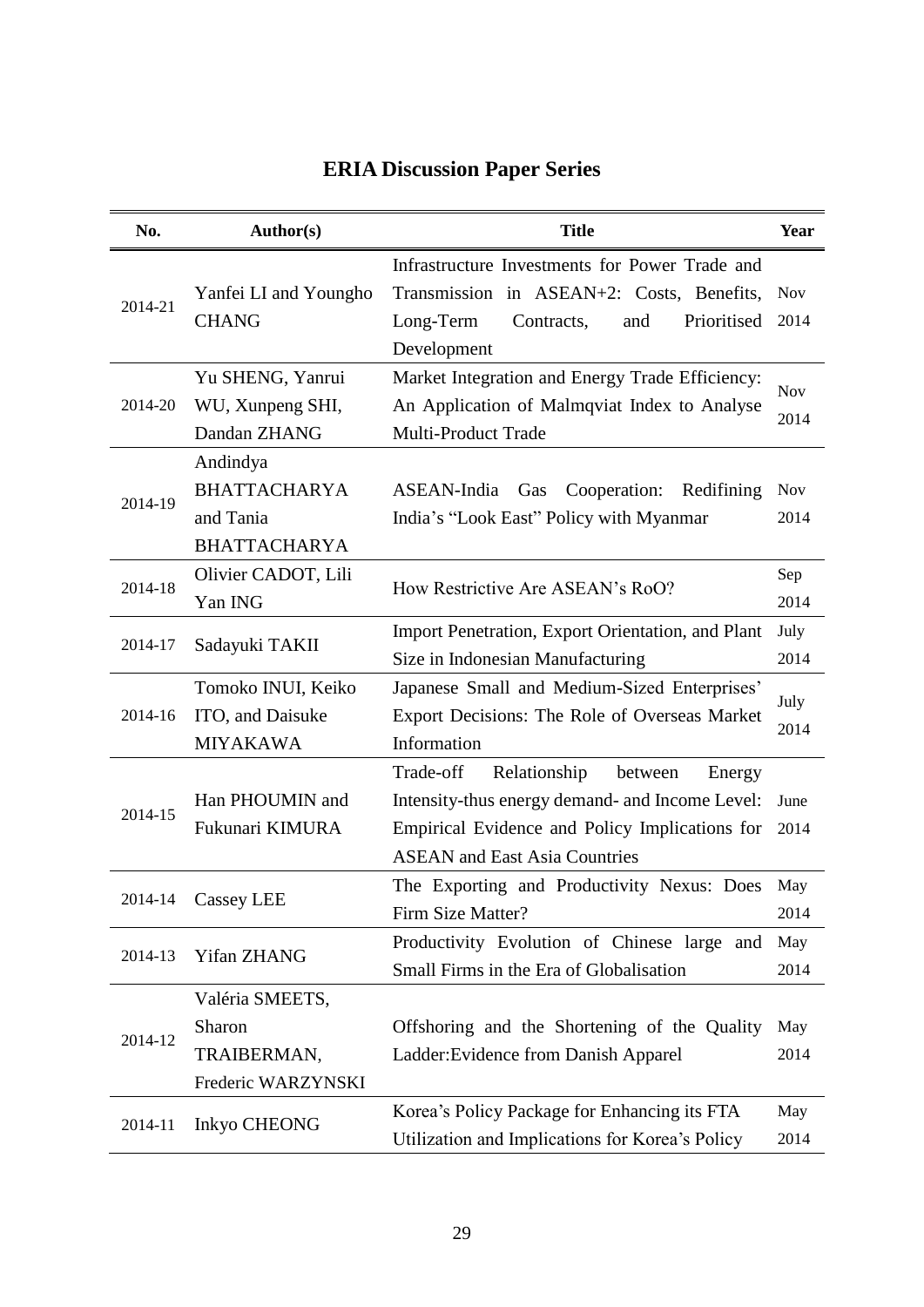| No.     | Author(s)                                             | <b>Title</b>                                     | Year        |  |
|---------|-------------------------------------------------------|--------------------------------------------------|-------------|--|
|         | Sothea OUM, Dionisius                                 | Constraints, Determinants of SME Innovation,     | May         |  |
| 2014-10 | NARJOKO, and<br><b>Charles HARVIE</b>                 | and the Role of Government Support               | 2014        |  |
|         | <b>Christopher PARSONS</b>                            | Migrant Networks and Trade: The Vietnamese       | May         |  |
| 2014-09 | and Pierre-Louis Vézina                               | Boat People as a Natural Experiment              | 2014        |  |
| 2014-08 | Kazunobu<br>HAYAKAWA and                              | Dynamic Tow-way Relationship between             | May         |  |
|         | Toshiyuki MATSUURA                                    | Exporting and Importing: Evidence from Japan     | 2014        |  |
|         |                                                       | Firm-level Evidence on Productivity              |             |  |
| 2014-07 | DOAN Thi Thanh Ha<br>and Kozo KIYOTA                  | Differentials and Turnover in Vietnamese         | Apr<br>2014 |  |
|         |                                                       | Manufacturing                                    |             |  |
|         | Larry QIU and Miaojie<br>YU                           | Multiproduct Firms, Export Product Scope, and    | Apr         |  |
| 2014-06 |                                                       | Trade Liberalization: The Role of Managerial     | 2014        |  |
|         |                                                       | Efficiency                                       |             |  |
|         | Han PHOUMIN and<br>Shigeru KIMURA                     | Analysis on Price Elasticity of Energy Demand    | Apr         |  |
| 2014-05 |                                                       | in East Asia: Empirical Evidence and Policy      | 2014        |  |
|         |                                                       | Implications for ASEAN and East Asia             |             |  |
|         | Youngho CHANG and<br>Yanfei LI                        | Non-renewable Resources in Asian Economies:      | Feb         |  |
| 2014-04 |                                                       | Perspectives of Availability, Applicability,     | 2014        |  |
|         |                                                       | Acceptability, and Affordability                 |             |  |
| 2014-03 | Yasuyuki SAWADA                                       | Disaster Management in ASEAN                     | Jan         |  |
|         | and Fauziah ZEN                                       |                                                  | 2014        |  |
| 2014-02 | Cassey LEE                                            | <b>Competition Law Enforcement in Malaysia</b>   | Jan         |  |
|         |                                                       |                                                  | 2014        |  |
| 2014-01 | <b>Rizal SUKMA</b>                                    | ASEAN Beyond 2015: The Imperatives for           | Jan         |  |
|         |                                                       | <b>Further Institutional Changes</b>             | 2014        |  |
| 2013-38 | Toshihiro OKUBO,<br>Fukunari KIMURA,                  | Asian Fragmentation in the Global Financial      | Dec         |  |
|         | Nozomu TESHIMA                                        | Crisis                                           | 2013        |  |
| 2013-37 | Xunpeng SHI and                                       | <b>Assessment of ASEAN Energy Cooperation</b>    | Dec         |  |
|         | Cecilya MALIK                                         | within the ASEAN Economic Community              | 2013        |  |
| 2013-36 | Tereso S. TULLAO, Jr.<br><b>And Christopher James</b> | <b>Eduction and Human Capital Development to</b> | Dec         |  |
|         | <b>CABUAY</b>                                         | Strengthen R&D Capacity in the ASEAN             | 2013        |  |
|         |                                                       | Estimating the Effects of West Sumatra Public    |             |  |
| 2013-35 | Paul A. RASCHKY                                       | Asset Insurance Program on Short-Term            | Dec<br>2013 |  |
|         |                                                       | Recovery after the September 2009 Earthquake     |             |  |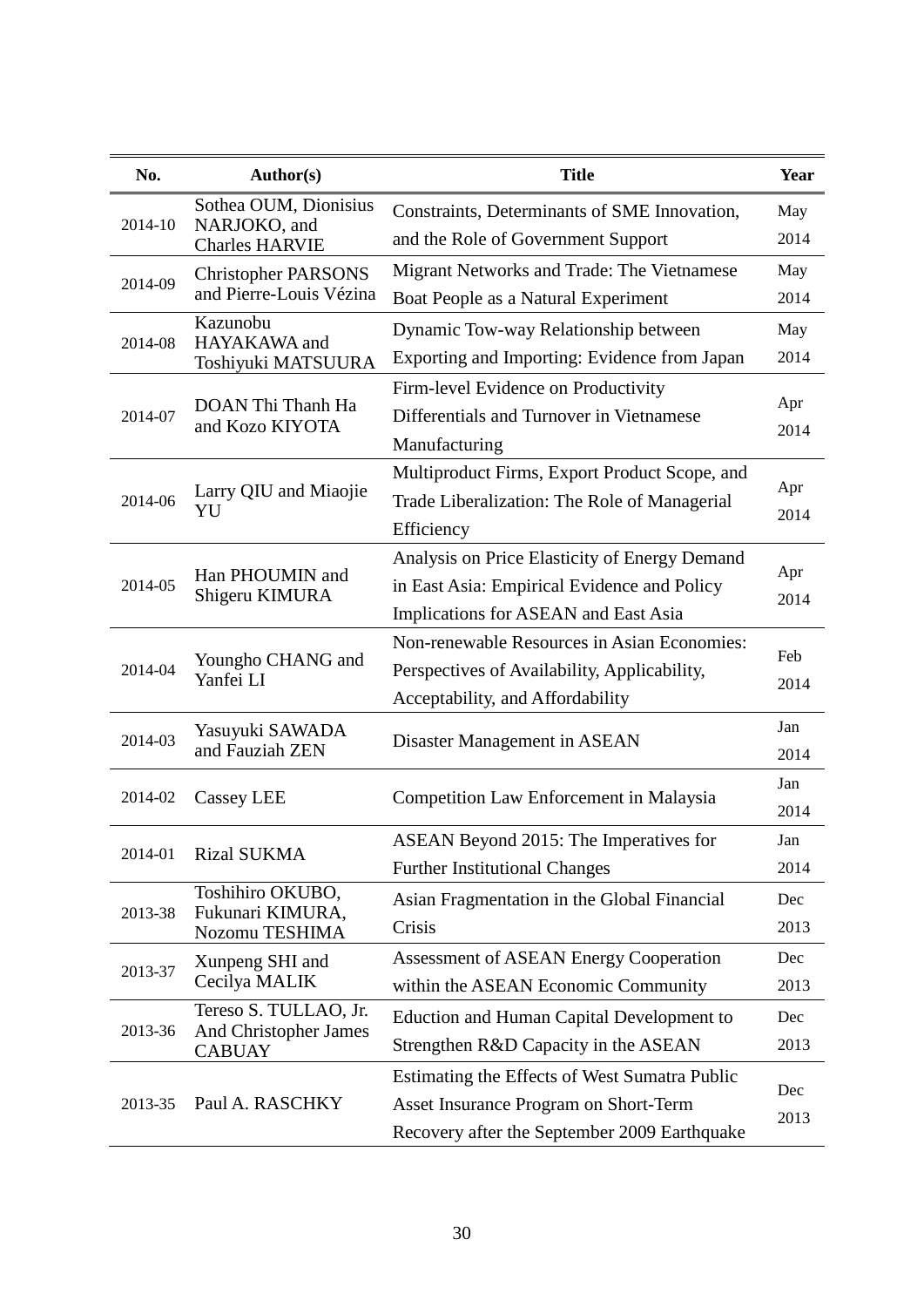| No.     | Author(s)                                 | <b>Title</b>                                       | Year       |  |
|---------|-------------------------------------------|----------------------------------------------------|------------|--|
|         | Nipon                                     | Impact of the 2011 Floods, and Food                | <b>Nov</b> |  |
| 2013-34 | POAPONSAKORN and<br><b>Pitsom MEETHOM</b> | Management in Thailand                             | 2013       |  |
|         |                                           | Development and Resructuring of Regional           | <b>Nov</b> |  |
| 2013-33 | Mitsuyo ANDO                              | Production/Distribution Networks in East Asia      | 2013       |  |
| 2013-32 | Mitsuyo ANDO and                          | <b>Evolution of Machinery Production Networks:</b> | <b>Nov</b> |  |
|         | Fukunari KIMURA                           | Linkage of North America with East Asia?           | 2013       |  |
| 2013-31 | Mitsuyo ANDO and                          | What are the Opportunities and Challenges for      | <b>Nov</b> |  |
|         | Fukunari KIMURA                           | ASEAN?                                             | 2013       |  |
| 2013-30 | <b>Simon PEETMAN</b>                      | Standards Harmonisation in ASEAN: Progress,        | <b>Nov</b> |  |
|         |                                           | Challenges and Moving Beyond 2015                  | 2013       |  |
|         | Jonathan KOH and                          | Towards a Truly Seamless Single Windows and        | <b>Nov</b> |  |
| 2013-29 | Andrea Feldman                            | Trade Facilitation Regime in ASEAN Beyond          | 2013       |  |
|         | <b>MOWERMAN</b>                           | 2015                                               |            |  |
|         |                                           | Stimulating Innovation in ASEAN Institutional      | <b>Nov</b> |  |
| 2013-28 | Rajah RASIAH                              | Support, R&D Activity and Intelletual Property     | 2013       |  |
|         |                                           | <b>Rights</b>                                      |            |  |
| 2013-27 | Maria Monica                              | Financial Integration Challenges in ASEAN          | <b>Nov</b> |  |
|         | <b>WIHARDJA</b>                           | beyond 2015                                        | 2013       |  |
|         | Tomohiro MACHIKITA<br>and Yasushi UEKI    | Who Disseminates Technology to Whom, How,          | <b>Nov</b> |  |
| 2013-26 |                                           | and Why: Evidence from Buyer-Seller Business       | 2013       |  |
|         |                                           | <b>Networks</b>                                    |            |  |
| 2013-25 | Fukunari KIMURA                           | Reconstructing the Concept of "Single Market a     | Oct        |  |
|         |                                           | Production Base" for ASEAN beyond 2015             | 2013       |  |
|         | Olivier CADOT<br>Ernawati MUNADI          | Streamlining NTMs in ASEAN:                        | Oct        |  |
| 2013-24 | Lili Yan ING                              | The Way Forward                                    | 2013       |  |
|         |                                           |                                                    |            |  |
|         | Charles HARVIE,                           | Small and Medium Enterprises' Access to            | Oct        |  |
| 2013-23 | Dionisius NARJOKO,                        | Finance: Evidence from Selected Asian              | 2013       |  |
|         | Sothea OUM                                | Economies                                          |            |  |
| 2013-22 | Alan Khee-Jin TAN                         | Toward a Single Aviation Market in ASEAN:          | Oct        |  |
|         |                                           | <b>Regulatory Reform and Industry Challenges</b>   | 2013       |  |
|         | Hisanobu SHISHIDO,                        | Moving MPAC Forward: Strengthening                 | Oct        |  |
| 2013-21 | Shintaro SUGIYAMA,                        | Public-Private Partnership, Improving Project      | 2013       |  |
|         | Fauziah ZEN                               | Portfolio and in Search of Practical Financing     |            |  |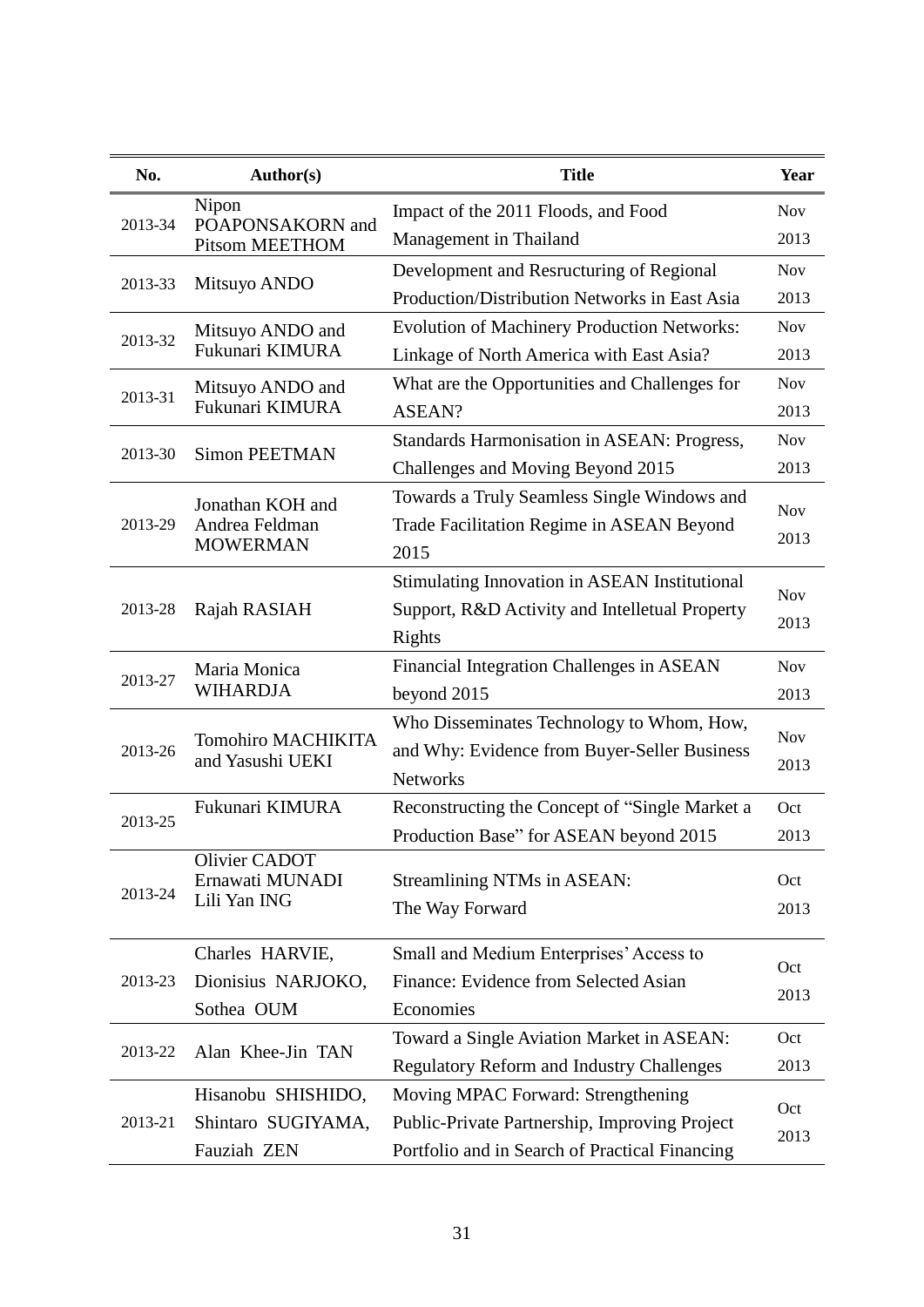| No.     | Author(s)                                                                       | <b>Title</b>                                                                                                                              | Year        |
|---------|---------------------------------------------------------------------------------|-------------------------------------------------------------------------------------------------------------------------------------------|-------------|
|         |                                                                                 | Schemes                                                                                                                                   |             |
| 2013-20 | Barry DESKER, Mely<br><b>CABALLERO-ANTH</b><br>ONY, Paul TENG                   | Thought/Issues Paper on ASEAN Food Security:<br>Towards a more Comprehensive Framework                                                    | Oct<br>2013 |
| 2013-19 | Toshihiro KUDO,<br>Satoru KUMAGAI, So<br><b>UMEZAKI</b>                         | Making Myanmar the Star Growth Performer in<br>ASEAN in the Next Decade: A Proposal of Five<br><b>Growth Strategies</b>                   | Sep<br>2013 |
| 2013-18 | Ruperto MAJUCA                                                                  | Managing Economic Shocks and<br>Macroeconomic Coordination in an Integrated<br>Region: ASEAN Beyond 2015                                  | Sep<br>2013 |
| 2013-17 | Cassy LEE and Yoshifumi<br><b>FUKUNAGA</b>                                      | <b>Competition Policy Challenges of Single Market</b><br>and Production Base                                                              | Sep<br>2013 |
| 2013-16 | Simon TAY                                                                       | Growing an ASEAN Voice? : A Common<br>Platform in Global and Regional Governance                                                          | Sep<br>2013 |
| 2013-15 | Danilo C. ISRAEL and<br>Roehlano M. BRIONES                                     | Impacts of Natural Disasters on Agriculture, Food<br>Security, and Natural Resources and Environment in<br>the Philippines                | Aug<br>2013 |
| 2013-14 | Allen Yu-Hung LAI and<br>Seck L. TAN                                            | Impact of Disasters and Disaster Risk Management in<br>Singapore: A Case Study of Singapore's Experience<br>in Fighting the SARS Epidemic | Aug<br>2013 |
| 2013-13 | <b>Brent LAYTON</b>                                                             | <b>Impact of Natural Disasters on Production Networks</b><br>and Urbanization in New Zealand                                              | Aug<br>2013 |
| 2013-12 | Mitsuyo ANDO                                                                    | Impact of Recent Crises and Disasters on Regional<br>Production/Distribution Networks and Trade in Japan                                  | Aug<br>2013 |
| 2013-11 | Le Dang TRUNG                                                                   | Economic and Welfare Impacts of Disasters in East<br>Asia and Policy Responses: The Case of Vietnam                                       | Aug<br>2013 |
| 2013-10 | Sann VATHANA, Sothea<br>OUM, Ponhrith KAN,<br><b>Colas CHERVIER</b>             | Impact of Disasters and Role of Social Protection in<br>Natural Disaster Risk Management in Cambodia                                      | Aug<br>2013 |
| 2013-09 | Sommarat CHANTARAT,<br>Krirk PANNANGPETCH,<br>Nattapong<br>PUTTANAPONG, Preesan | Index-Based Risk Financing and Development of<br>Natural Disaster Insurance Programs in Developing<br><b>Asian Countries</b>              | Aug<br>2013 |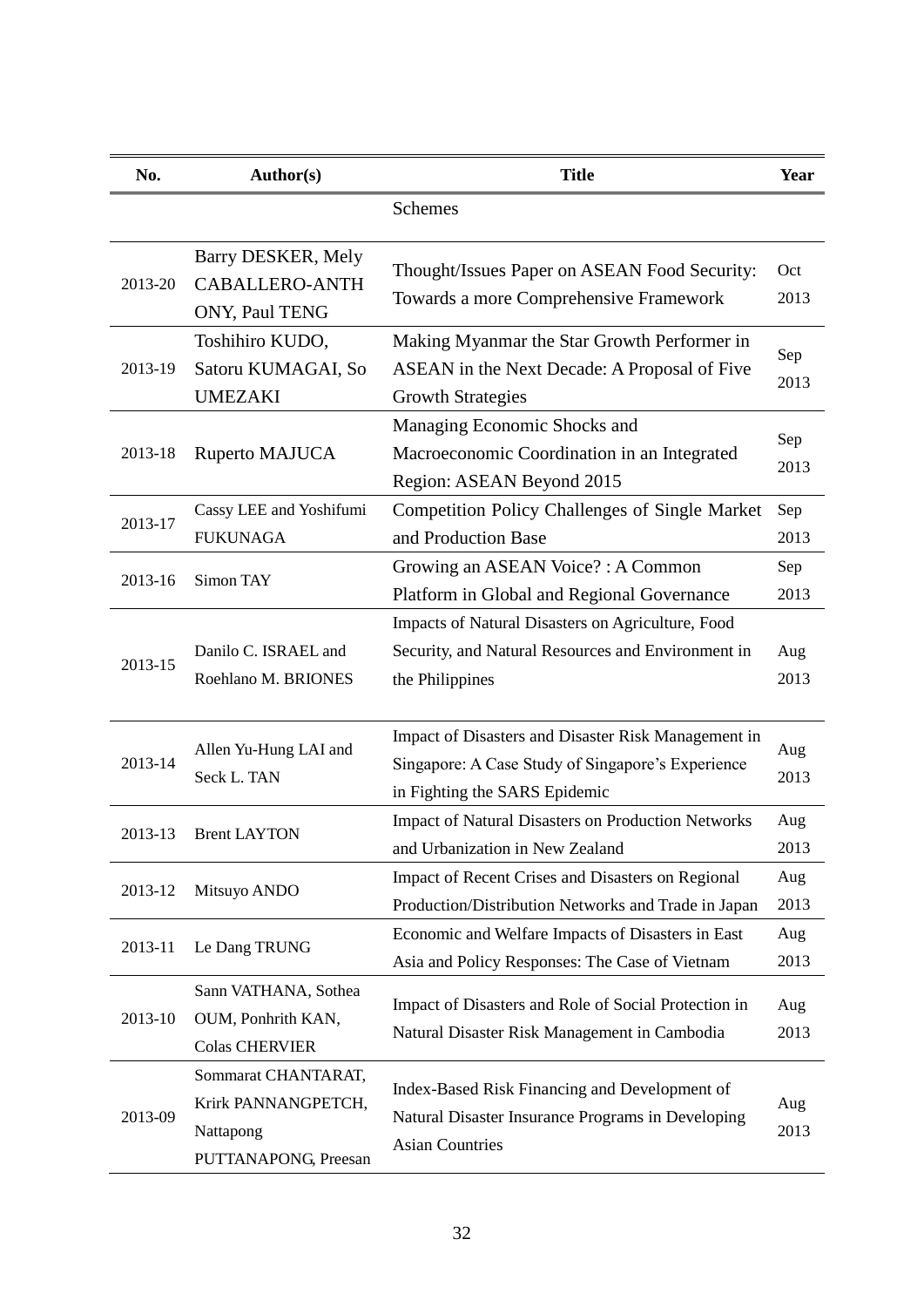| No.     | Author(s)                | <b>Title</b>                                             | Year |  |
|---------|--------------------------|----------------------------------------------------------|------|--|
|         | RAKWATIN, and Thanasin   |                                                          |      |  |
|         | <b>TANOMPONGPHANDH</b>   |                                                          |      |  |
| 2013-08 | Ikumo ISONO and Satoru   | Long-run Economic Impacts of Thai Flooding:              | July |  |
|         | <b>KUMAGAI</b>           | Geographical Simulation Analysis                         | 2013 |  |
| 2013-07 | Yoshifumi FUKUNAGA       | Assessing the Progress of Services Liberalization in     | May  |  |
|         | and Hikaru ISHIDO        | the ASEAN-China Free Trade Area (ACFTA)                  | 2013 |  |
|         | Ken ITAKURA, Yoshifumi   | A CGE Study of Economic Impact of Accession of           | May  |  |
| 2013-06 | FUKUNAGA, and Ikumo      | Hong Kong to ASEAN-China Free Trade Agreement            | 2013 |  |
|         | <b>ISONO</b>             |                                                          |      |  |
| 2013-05 | Misa OKABE and Shujiro   | The Impact of AFTA on Intra-AFTA Trade                   | May  |  |
|         | <b>URATA</b>             |                                                          | 2013 |  |
| 2013-04 | Kohei SHIINO             | How Far Will Hong Kong's Accession to ACFTA will         | May  |  |
|         |                          | Impact on Trade in Goods?                                | 2013 |  |
| 2013-03 | Cassey LEE and Yoshifumi | <b>ASEAN Regional Cooperation on Competition</b>         | Apr  |  |
|         | <b>FUKUNAGA</b>          | Policy                                                   | 2013 |  |
| 2013-02 | Yoshifumi FUKUNAGA       | Taking ASEAN+1 FTAs towards the RCEP:<br>A Mapping Study |      |  |
|         | and Ikumo ISONO          |                                                          |      |  |
|         |                          |                                                          |      |  |
|         |                          | Impact of Liberalization and Improved Connectivity       | Jan  |  |
| 2013-01 | Ken ITAKURA              | and Facilitation in ASEAN for the ASEAN Economic         | 2013 |  |
|         |                          | Community                                                |      |  |
| 2012-17 | Sun XUEGONG, Guo         | Market Entry Barriers for FDI and Private Investors:     | Aug  |  |
|         | LIYAN, Zeng ZHENG        | Lessons from China's Electricity Market                  | 2012 |  |
| 2012-16 | Yanrui WU                | Electricity Market Integration: Global Trends and        | Aug  |  |
|         |                          | Implications for the EAS Region                          | 2012 |  |
|         | Youngho CHANG, Yanfei    | Power Generation and Cross-border Grid Planning for      | Aug  |  |
| 2012-15 | LI                       | the Integrated ASEAN Electricity Market: A Dynamic       | 2012 |  |
|         |                          | <b>Linear Programming Model</b>                          |      |  |
| 2012-14 | Yanrui WU, Xunpeng SHI   | Economic Development, Energy Market Integration and      | Aug  |  |
|         |                          | Energy Demand: Implications for East Asia                | 2012 |  |
|         | Joshua AIZENMAN,         | The Relationship between Structural Change and           | July |  |
| 2012-13 | Minsoo LEE, and          | Inequality: A Conceptual Overview with Special           | 2012 |  |
|         | Donghyun PARK            | Reference to Developing Asia                             |      |  |
| 2012-12 | Hyun-Hoon LEE, Minsoo    | Growth Policy and Inequality in Developing Asia:         | July |  |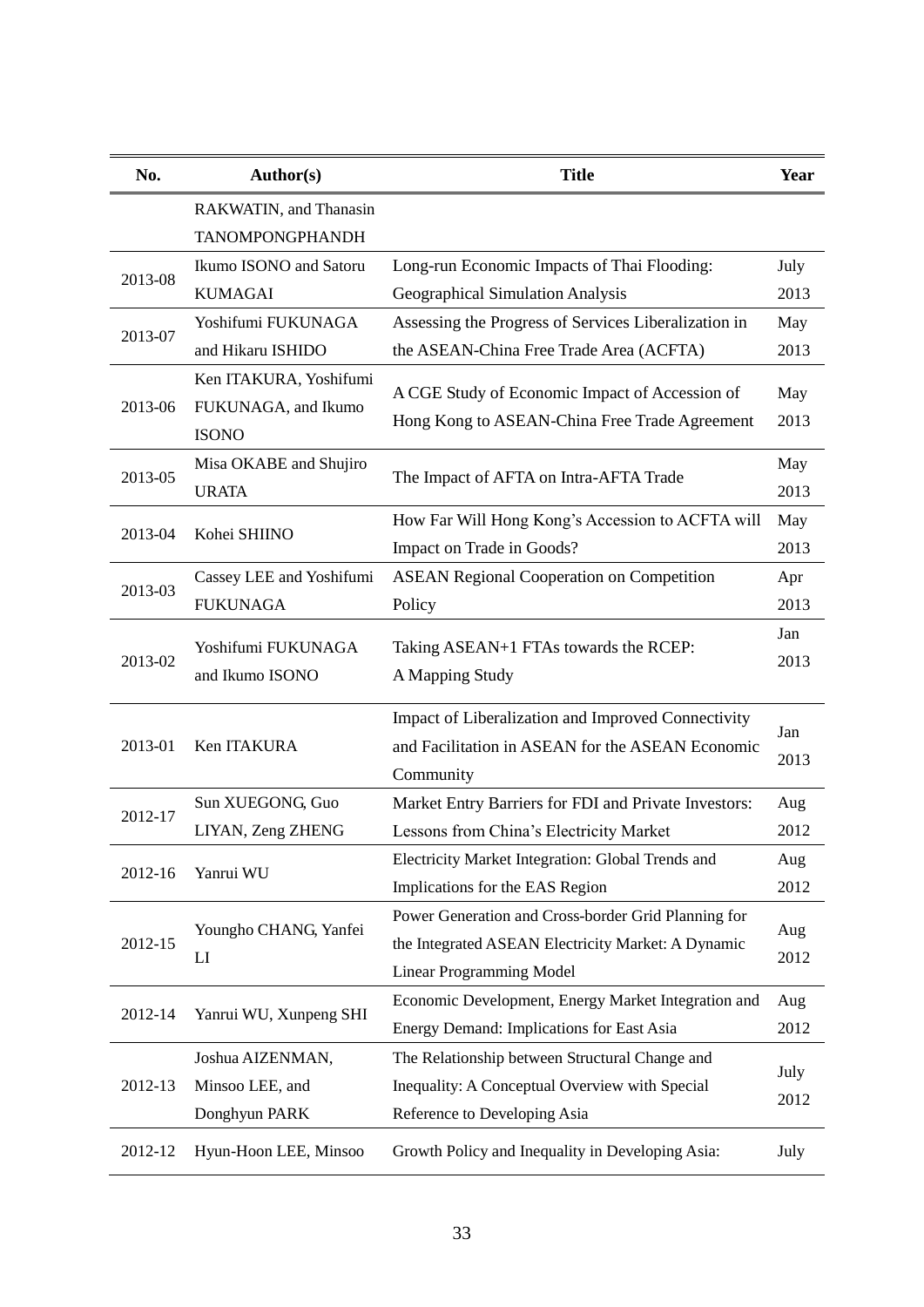| No.     | <b>Author(s)</b>                                                 | <b>Title</b>                                                                                                                                                 | Year         |
|---------|------------------------------------------------------------------|--------------------------------------------------------------------------------------------------------------------------------------------------------------|--------------|
|         | LEE, and Donghyun PARK                                           | Lessons from Korea                                                                                                                                           | 2012         |
| 2012-11 | <b>Cassey LEE</b>                                                | Knowledge Flows, Organization and Innovation:<br>Firm-Level Evidence from Malaysia                                                                           | June<br>2012 |
| 2012-10 | Jacques MAIRESSE, Pierre<br>MOHNEN, Yayun ZHAO,<br>and Feng ZHEN | Globalization, Innovation and Productivity in<br>Manufacturing Firms: A Study of Four Sectors of China                                                       | June<br>2012 |
| 2012-09 | Ari KUNCORO                                                      | Globalization and Innovation in Indonesia: Evidence<br>from Micro-Data on Medium and Large Manufacturing<br>Establishments                                   | June<br>2012 |
| 2012-08 | Alfons PALANGKARAYA                                              | The Link between Innovation and Export: Evidence<br>from Australia's Small and Medium Enterprises                                                            | June<br>2012 |
| 2012-07 | Chin Hee HAHN and<br>Chang-Gyun PARK                             | Direction of Causality in Innovation-Exporting Linkage:<br>Evidence on Korean Manufacturing                                                                  | June<br>2012 |
| 2012-06 | Keiko ITO                                                        | Source of Learning-by-Exporting Effects: Does<br><b>Exporting Promote Innovation?</b>                                                                        | June<br>2012 |
| 2012-05 | Rafaelita M. ALDABA                                              | Trade Reforms, Competition, and Innovation in the<br>Philippines                                                                                             | June<br>2012 |
| 2012-04 | Toshiyuki MATSUURA<br>and Kazunobu<br><b>HAYAKAWA</b>            | The Role of Trade Costs in FDI Strategy of<br>Heterogeneous Firms: Evidence from Japanese<br>Firm-level Data                                                 | June<br>2012 |
| 2012-03 | Kazunobu HAYAKAWA,<br>Fukunari KIMURA, and<br>Hyun-Hoon LEE      | How Does Country Risk Matter for Foreign Direct<br>Investment?                                                                                               | Feb<br>2012  |
| 2012-02 | Ikumo ISONO, Satoru<br>KUMAGAI, Fukunari<br><b>KIMURA</b>        | Agglomeration and Dispersion in China and ASEAN:<br>A Geographical Simulation Analysis                                                                       | Jan<br>2012  |
| 2012-01 | Mitsuyo ANDO and<br>Fukunari KIMURA                              | How Did the Japanese Exports Respond to Two Crises<br>in the International Production Network?: The Global<br>Financial Crisis and the East Japan Earthquake | Jan<br>2012  |
| 2011-10 | Tomohiro MACHIKITA<br>and Yasushi UEKI                           | Interactive Learning-driven Innovation in<br>Upstream-Downstream Relations: Evidence from<br>Mutual Exchanges of Engineers in Developing<br>Economies        | Dec<br>2011  |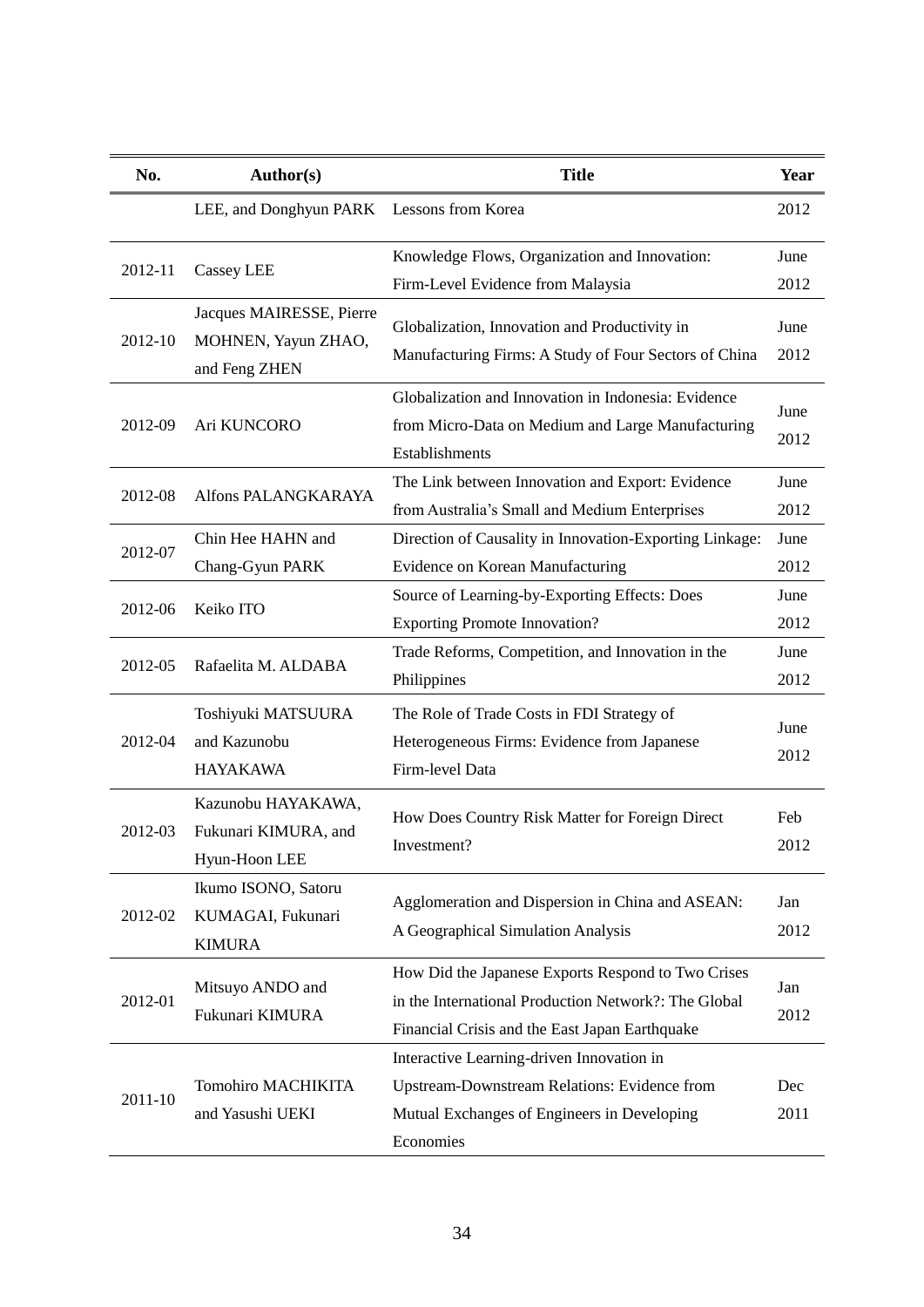| No.     | Author(s)                                     | <b>Title</b>                                                                                  | Year               |
|---------|-----------------------------------------------|-----------------------------------------------------------------------------------------------|--------------------|
| 2011-09 | Joseph D. ALBA, Wai-Mun                       | Foreign Output Shocks and Monetary Policy Regimes                                             |                    |
|         | CHIA, and Donghyun                            | in Small Open Economies: A DSGE Evaluation of East                                            | Dec<br>2011        |
|         | <b>PARK</b>                                   | Asia                                                                                          |                    |
| 2011-08 | <b>Tomohiro MACHIKITA</b><br>and Yasushi UEKI | Impacts of Incoming Knowledge on Product Innovation:                                          | <b>Nov</b><br>2011 |
|         |                                               | Econometric Case Studies of Technology Transfer of                                            |                    |
|         |                                               | Auto-related Industries in Developing Economies                                               |                    |
|         | Yanrui WU                                     | Gas Market Integration: Global Trends and Implications                                        | <b>Nov</b>         |
| 2011-07 |                                               | for the EAS Region                                                                            | 2011               |
|         | Philip Andrews-SPEED                          | Energy Market Integration in East Asia: A Regional                                            | <b>Nov</b>         |
| 2011-06 |                                               | Public Goods Approach                                                                         | 2011               |
|         | Yu SHENG,                                     | <b>Energy Market Integration and Economic</b>                                                 | Oct                |
| 2011-05 | Xunpeng SHI                                   | Convergence: Implications for East Asia                                                       | 2011               |
|         | Sang-Hyop LEE, Andrew                         | Why Does Population Aging Matter So Much for                                                  |                    |
| 2011-04 | MASON, and Donghyun                           | Asia? Population Aging, Economic Security and                                                 | Aug                |
|         | <b>PARK</b>                                   | Economic Growth in Asia                                                                       | 2011               |
|         | Xunpeng SHI,                                  | Harmonizing Biodiesel Fuel Standards in East Asia:                                            | May                |
| 2011-03 | Shinichi GOTO                                 | Current Status, Challenges and the Way Forward                                                | 2011               |
|         | Hikari ISHIDO                                 | Liberalization of Trade in Services under ASEAN+n:                                            | May                |
| 2011-02 |                                               | A Mapping Exercise                                                                            | 2011               |
|         | Kuo-I CHANG, Kazunobu                         | Location Choice of Multinational Enterprises in<br>China: Comparison between Japan and Taiwan |                    |
| 2011-01 | <b>HAYAKAWA</b>                               |                                                                                               | Mar                |
|         | Toshiyuki MATSUURA                            |                                                                                               | 2011               |
|         | Charles HARVIE,                               | Firm Characteristic Determinants of SME<br>Participation in Production Networks               |                    |
| 2010-11 | Dionisius NARJOKO,                            |                                                                                               | Oct                |
|         | Sothea OUM                                    |                                                                                               | 2010               |
|         | Mitsuyo ANDO                                  | Machinery Trade in East Asia, and the Global                                                  | Oct                |
| 2010-10 |                                               | <b>Financial Crisis</b>                                                                       | 2010               |
| 2010-09 | Fukunari KIMURA                               | <b>International Production Networks in Machinery</b>                                         | Sep                |
|         | Ayako OBASHI                                  | Industries: Structure and Its Evolution                                                       | 2010               |
| 2010-08 | Tomohiro MACHIKITA,                           |                                                                                               | Aug<br>2010        |
|         | Shoichi MIYAHARA,                             | Detecting Effective Knowledge Sources in Product<br>Innovation: Evidence from Local Firms and |                    |
|         | Masatsugu TSUJI, and                          | MNCs/JVs in Southeast Asia                                                                    |                    |
|         | Yasushi UEKI                                  |                                                                                               |                    |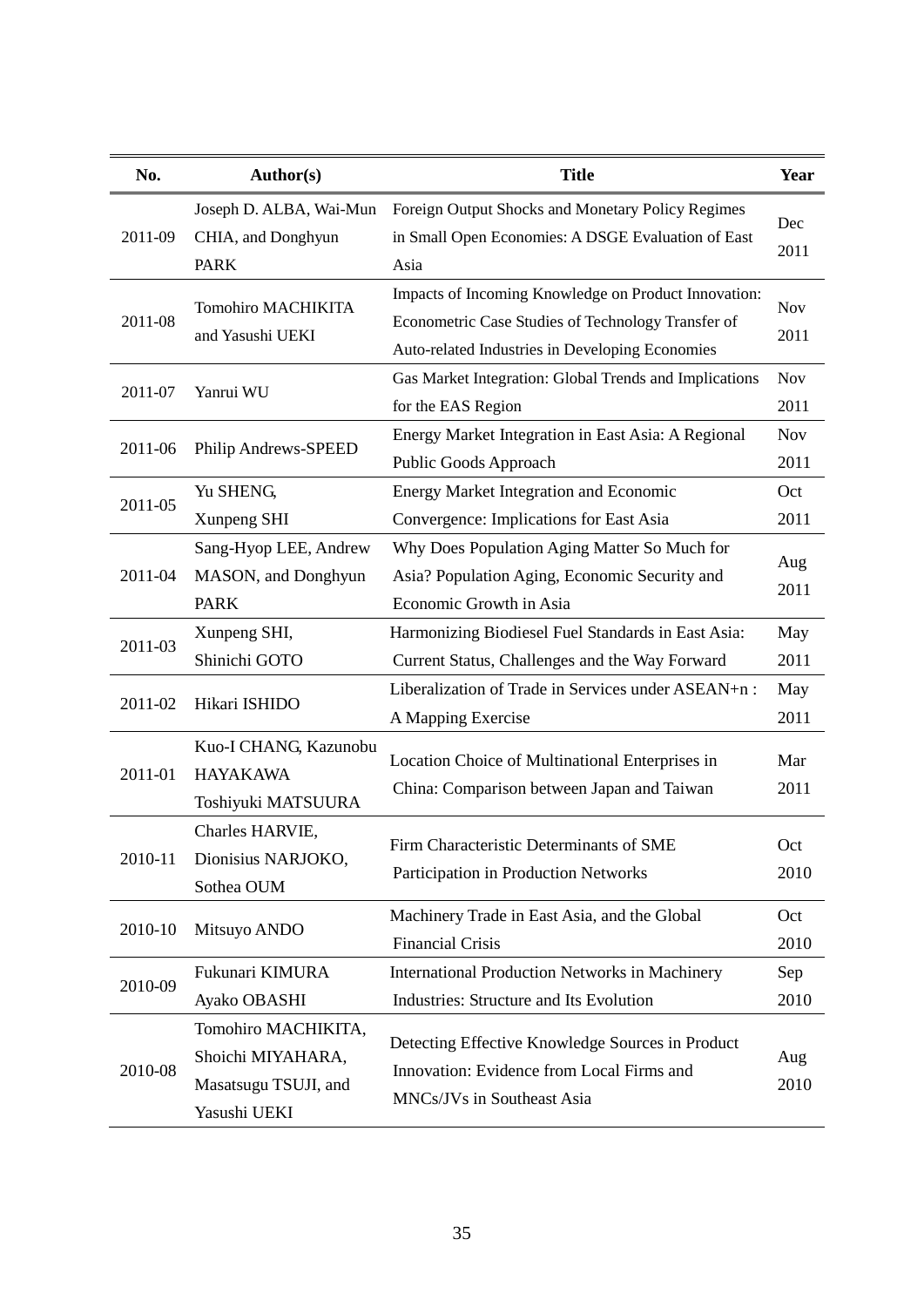| No.     | <b>Author(s)</b>                                                                       | <b>Title</b>                                                                                                             | Year               |
|---------|----------------------------------------------------------------------------------------|--------------------------------------------------------------------------------------------------------------------------|--------------------|
| 2010-07 | Tomohiro MACHIKITA,<br>Masatsugu TSUJI, and<br>Yasushi UEKI                            | How ICTs Raise Manufacturing Performance:<br>Firm-level Evidence in Southeast Asia                                       | Aug<br>2010        |
| 2010-06 | Xunpeng SHI                                                                            | Carbon Footprint Labeling Activities in the East Asia<br>Summit Region: Spillover Effects to Less Developed<br>Countries | July<br>2010       |
| 2010-05 | Kazunobu HAYAKAWA,<br>Fukunari KIMURA, and<br><b>Tomohiro MACHIKITA</b>                | Firm-level Analysis of Globalization: A Survey of the<br><b>Eight Literatures</b>                                        | Mar<br>2010        |
| 2010-04 | <b>Tomohiro MACHIKITA</b><br>and Yasushi UEKI                                          | The Impacts of Face-to-face and Frequent<br>Interactions on Innovation:<br><b>Upstream-Downstream Relations</b>          | Feb<br>2010        |
| 2010-03 | <b>Tomohiro MACHIKITA</b><br>and Yasushi UEKI                                          | Innovation in Linked and Non-linked Firms:<br>Effects of Variety of Linkages in East Asia                                | Feb<br>2010        |
| 2010-02 | <b>Tomohiro MACHIKITA</b><br>and Yasushi UEKI                                          | Search-theoretic Approach to Securing New<br>Suppliers: Impacts of Geographic Proximity for<br>Importer and Non-importer | Feb<br>2010        |
| 2010-01 | <b>Tomohiro MACHIKITA</b><br>and Yasushi UEKI                                          | Spatial Architecture of the Production Networks in<br>Southeast Asia:<br>Empirical Evidence from Firm-level Data         | Feb<br>2010        |
| 2009-23 | Dionisius NARJOKO                                                                      | Foreign Presence Spillovers and Firms' Export<br>Response:<br>Evidence from the Indonesian Manufacturing                 | <b>Nov</b><br>2009 |
| 2009-22 | Kazunobu HAYAKAWA,<br>Daisuke HIRATSUKA,<br>Kohei SHIINO, and Seiya<br><b>SUKEGAWA</b> | Who Uses Free Trade Agreements?                                                                                          | <b>Nov</b><br>2009 |
| 2009-21 | Ayako OBASHI                                                                           | Resiliency of Production Networks in Asia:<br>Evidence from the Asian Crisis                                             | Oct<br>2009        |
| 2009-20 | Mitsuyo ANDO and<br>Fukunari KIMURA                                                    | Fragmentation in East Asia: Further Evidence                                                                             | Oct<br>2009        |
| 2009-19 | Xunpeng SHI                                                                            | The Prospects for Coal: Global Experience and<br><b>Implications for Energy Policy</b>                                   | Sept<br>2009       |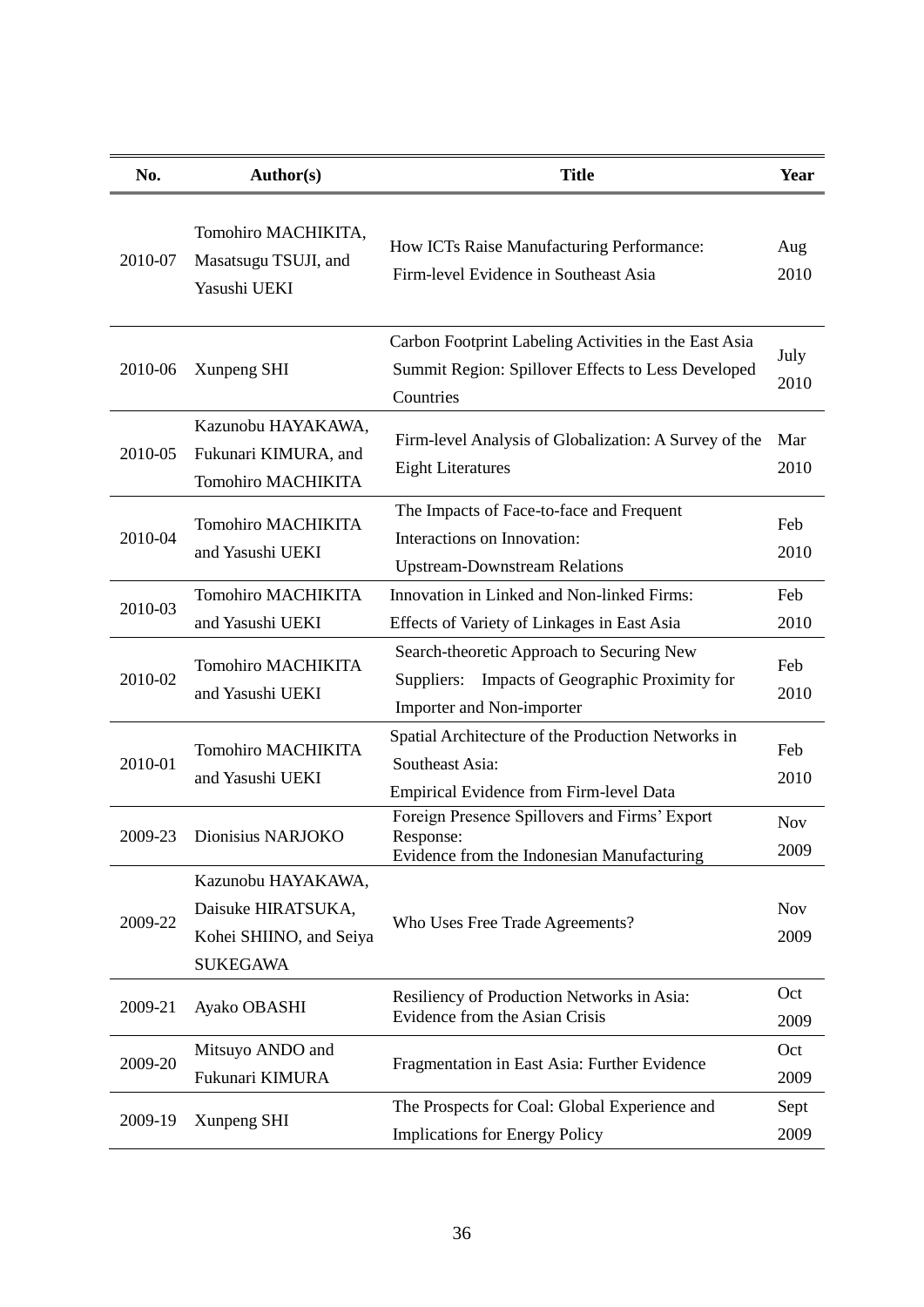| No.     | <b>Author(s)</b>                                                        | <b>Title</b>                                                                                                                              | Year        |
|---------|-------------------------------------------------------------------------|-------------------------------------------------------------------------------------------------------------------------------------------|-------------|
| 2009-18 | Sothea OUM                                                              | Income Distribution and Poverty in a CGE                                                                                                  | Jun         |
|         |                                                                         | A Proposed Methodology<br>Framework:                                                                                                      | 2009        |
| 2009-17 | Erlinda M. MEDALLA                                                      | <b>ASEAN Rules of Origin: Lessons and</b>                                                                                                 | Jun         |
|         | and Jenny BALBOA                                                        | Recommendations for the Best Practice                                                                                                     | 2009        |
| 2009-16 | Masami ISHIDA                                                           | Special Economic Zones and Economic Corridors                                                                                             | Jun<br>2009 |
| 2009-15 | Toshihiro KUDO                                                          | Border Area Development in the GMS: Turning the<br>Periphery into the Center of Growth                                                    | May<br>2009 |
|         | Claire HOLLWEG and                                                      | Measuring Regulatory Restrictions in Logistics                                                                                            | Apr         |
| 2009-14 | Marn-Heong WONG                                                         | Services                                                                                                                                  | 2009        |
| 2009-13 | Loreli C. De DIOS                                                       | <b>Business View on Trade Facilitation</b>                                                                                                | Apr<br>2009 |
| 2009-12 | Patricia SOURDIN and<br><b>Richard POMFRET</b>                          | Monitoring Trade Costs in Southeast Asia                                                                                                  | Apr<br>2009 |
| 2009-11 | Philippa DEE and<br>Huong DINH                                          | Barriers to Trade in Health and Financial Services in<br><b>ASEAN</b>                                                                     | Apr<br>2009 |
| 2009-10 | Sayuri SHIRAI                                                           | The Impact of the US Subprime Mortgage Crisis on<br>the World and East Asia: Through Analyses of<br><b>Cross-border Capital Movements</b> | Apr<br>2009 |
| 2009-09 | Mitsuyo ANDO<br>and<br>Akie IRIYAMA                                     | International Production Networks and Export/Import<br>Responsiveness to Exchange Rates: The Case of<br>Japanese Manufacturing Firms      | Mar<br>2009 |
| 2009-08 | Archanun<br><b>KOHPAIBOON</b>                                           | Vertical and Horizontal FDI Technology<br>Spillovers: Evidence from Thai Manufacturing                                                    | Mar<br>2009 |
| 2009-07 | Kazunobu HAYAKAWA,<br>Fukunari KIMURA, and<br>Toshiyuki MATSUURA        | Gains from Fragmentation at the Firm Level:<br>Evidence from Japanese Multinationals in East Asia                                         | Mar<br>2009 |
| 2009-06 | Dionisius A. NARJOKO                                                    | Plant Entry in a More<br>LiberalisedIndustrialisationProcess:<br>An Experience<br>of Indonesian Manufacturing during the 1990s            | Mar<br>2009 |
| 2009-05 | Kazunobu HAYAKAWA,<br>Fukunari KIMURA, and<br><b>Tomohiro MACHIKITA</b> | Firm-level Analysis of Globalization: A Survey                                                                                            | Mar<br>2009 |